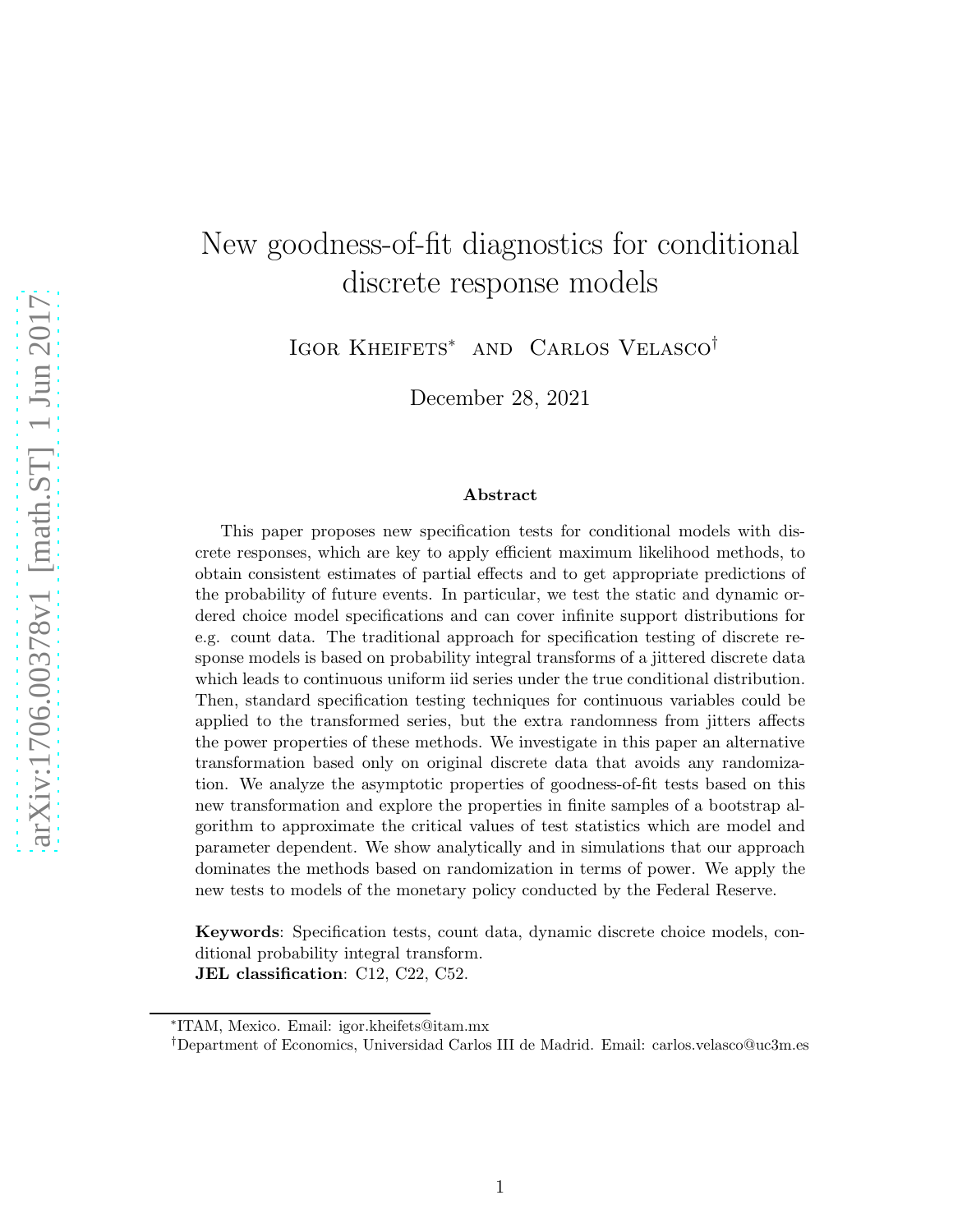### 1 INTRODUCTION

Many statistical models specify the conditional distribution of a discrete response variable given some explanatory variables, including the description of binary, multinomial, ordered choice and count data. In this paper we analyze goodness-of-fit tests for both static models with covariates as well as dynamic ordered choice and count data models, where the conditioning information set may also include past information on the discrete variable and a set of (contemporaneous) explanatory variables which frequently appear in the social sciences, see Kedem and Fokianos (2002) and Greene and Hensher (2010). For example, dynamic models are popular in macroeconomic applications, see for instance Hamilton and Jordá (2002), Dolado and Maria-Dolores (2002) and Basu and de Jong (2007) for modeling central banks decisions or Kauppi and Saikkonen (2008) and Startz (2008) for predicting US recessions; in finance, see e.g. Rydberg and Shephard (2003) for modeling the size of asset price movements and Fokianos et al. (2009) for the number of transactions per minute of a particular stock.

Suppose we observe the random variables  $\{Y_t, X_t'\}_{t=1}^T$  and consider the information sets  $\Omega_t = \{X_t, Y_{t-1}, X_{t-1}, Y_{t-2}, X_{t-2}, \ldots\}$  for each period  $t = 1, 2, \ldots, T$ . We are interested in testing the null hypothesis that the distribution of  $Y_t$  conditional on  $\Omega_t$  is in the parametric family  $F_{t,\theta}(\cdot | \Omega_t)$ , i.e.

$$
H_0: Y_t | \Omega_t \sim F_{t,\theta_0}(\cdot | \Omega_t) \text{ for some } \theta_0 \in \Theta, t = 1, 2, \dots, T,
$$

where  $\Theta \subset \mathbb{R}^m$  is the parameter space, while the alternative hypothesis  $(H_1)$  for the omnibus test would be the negation of  $H_0$ .

We consider a class  $M$  of discrete conditional distributions defined on  $\mathcal{K} = \{1, 2, \ldots, K\}$ for integer  $K > 1$  or on  $\mathcal{K} = \{1, 2, ..., \infty\}$  such that for all  $F \in \mathcal{M}$  it holds that  $F(0) = 0$ ,  $f(k) := F(k) - F(k-1) > 0$  for all  $k = 1, 2, ...$  and  $\sum_{k \in \mathcal{K}} f(k) = 1$ . This setup includes numerous models that have been used extensively in applied work both for dynamic and for iid data, here we describe briefly two of them.

**Example 1** (Dynamic multinomial ordered choice model). The discrete responses  $Y_t$  are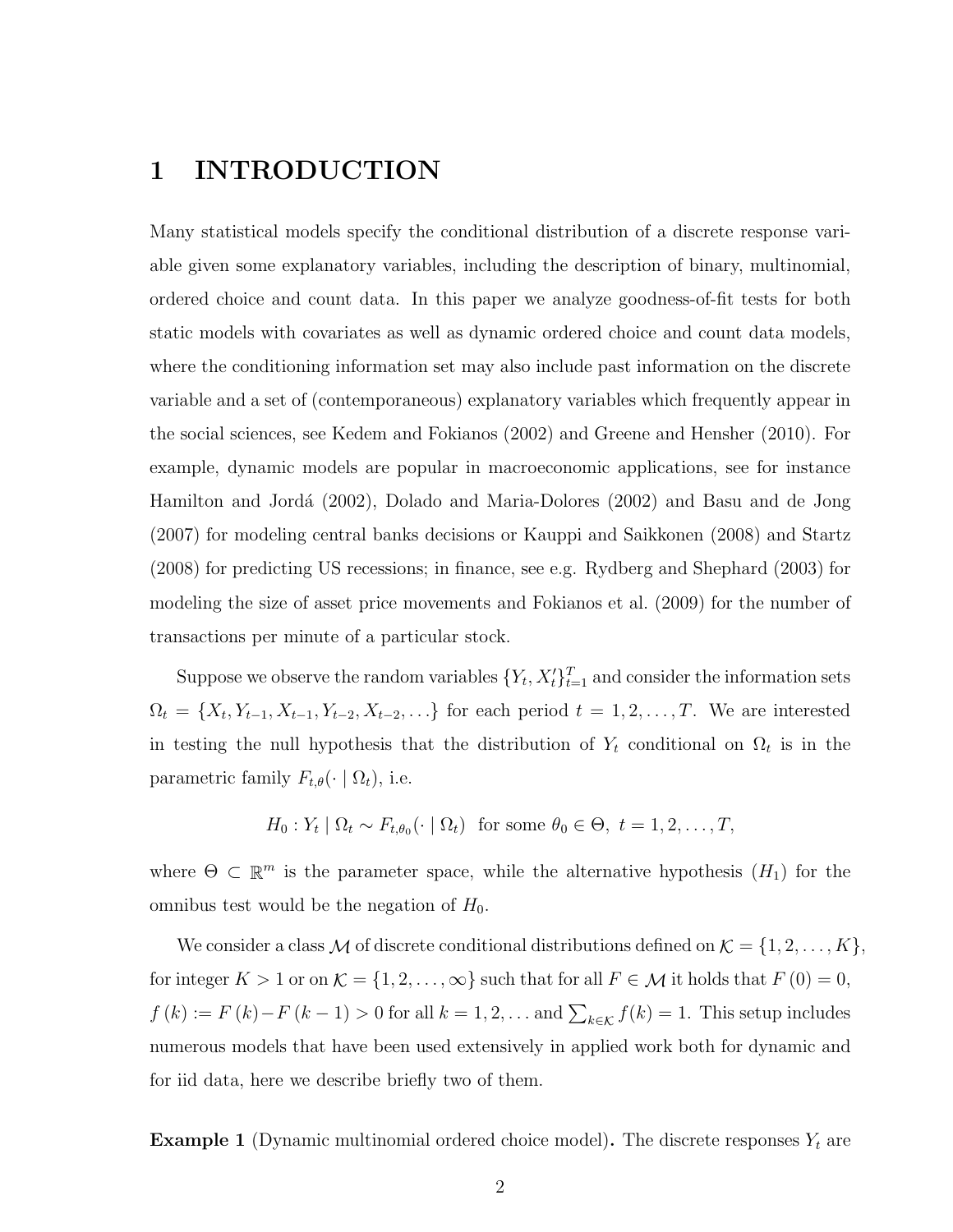assumed to be generated by the rule

$$
Y_{t} = \begin{cases} 1 & \text{if } & V_{t}^{*} \leq \tau_{1} \\ 2 & \text{if } \tau_{1} < V_{t}^{*} \leq \tau_{2} \\ & \vdots \\ K & \text{if } & V_{t}^{*} > \tau_{K-1}, \end{cases}
$$

where  $V_t^*$  is a continuous latent variable and  $\tau_1, \ldots, \tau_{K-1}$  are threshold parameters that define K intervals in  $\mathbb R$ . In a simple model, e.g. Basu and de Jong (2007), the latent variable is determined through the linear equation

$$
V_t^* = X_t'\beta + \rho Y_{t-1} + \varepsilon_t,
$$

where  $X_t$  is a vector of stationary exogenous regressors,  $\beta$  a vector of regression parameters,  $\varepsilon_t$  is the shock in each period, and  $Y_{t-1}$  could be replaced by any function of the past  $\{Y_{t-1}, \ldots, Y_{t-n}\}$  for some finite n. The cdf of  $\varepsilon_t$ ,  $F_{\varepsilon}$ , is going to determine the class of multinomial model, i.e. ordered multinomial probit (if  $\varepsilon_t$  is standard normal) or logit (if  $\varepsilon_t$  is logistic), since  $F_{t,\theta_0}$  is defined at once from

$$
\Pr(Y_t = k \mid \Omega_t) = \Pr(\tau_{k-1} < V_t^* \leq \tau_k \mid \Omega_t)
$$
\n
$$
= F_{\varepsilon}(\tau_k - X_t'\beta - \rho Y_{t-1}) - F_{\varepsilon}(\tau_{k-1} - X_t'\beta - \rho Y_{t-1}),
$$

with  $\tau_0 = -\infty$  and  $\tau_K = \infty$  and  $\theta_0 = (\beta', \rho, \tau_1, \dots, \tau_{K-1})'$ .

**Example 2** (Poisson Model). The variate  $Y_t = Y_t^* + 1$  is defined on the counts  $Y_t^* =$  $0, 1, 2, \ldots$  which are assumed to follow a conditional Poisson distribution

$$
Y_t^* | \Omega_t \sim \text{Poisson}(\lambda_t),
$$

where the conditional mean can depend on covariates through an exponential link as  $\lambda_t = \exp(X_t' \beta)$  or on previous observations through an identity link as  $\lambda_t = \alpha_0 + \alpha_1 \lambda_{t-1} +$  $\rho Y_{t-1}^*$ , e.g. Fokianos et al. (2009), or through the logarithmic canonical link as  $\log(\lambda_t) =$  $X_t'\beta + \rho e_{t-1}$ , where  $e_t = (Y_t^* - \lambda_t)/\lambda_t$  are scaled and centered errors, e.g. Davis et al. (2003).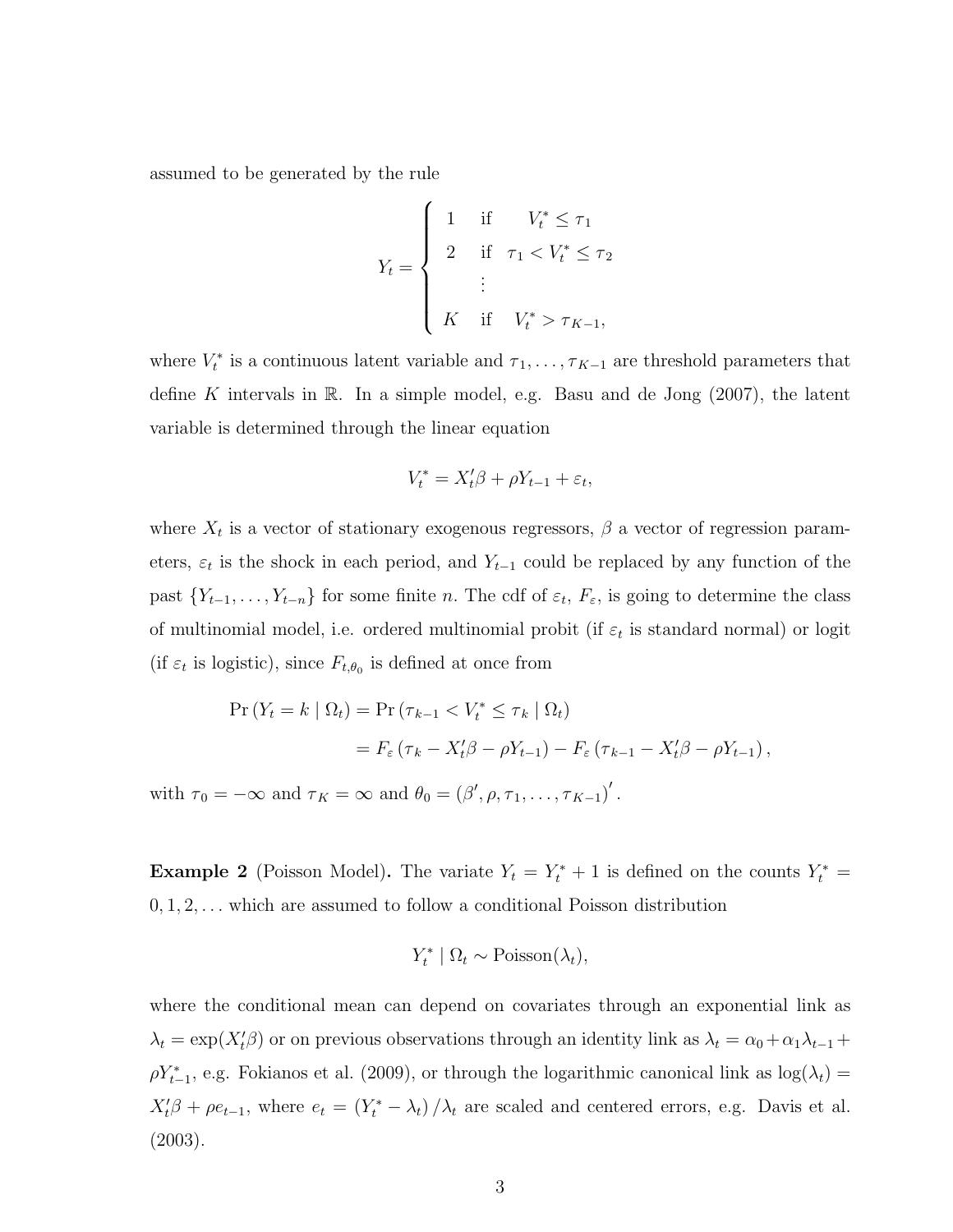Despite that a correct specification is key to apply efficient maximum likelihood methods, to obtain consistent estimates of partial effects and to get appropriate predictions of the probability of future events, empirical researchers typically do not perform goodness of fit testing of such models as they would do in a continuous case. In general, there are only a few specification tests available for discrete data, see Mora and Moro-Egido (2007). Two of them, the test of the Generalized Linear Model (GLM) of Stute and Zhu (2002) and the conditional Kolmogorov test of Andrews (1997), based on the specification of the conditional mean for binary data, can be adapted for this purpose and we discuss this possibility and compare it to our approach in Section 6. A related test to Andrews derived for time series by Corradi and Swanson (2006) could be adapted also for discrete data, but this is testing a different null hypothesis concerning a distribution given a finite conditioning set not characterizing the complete dynamics of the process. There are also tests designed specifically for Poisson models (see e.g. Neumann 2011; Fokianos and Neumann, 2013).

In what follows we propose conditional, dynamic discrete analogs of the Kolmogorov-Smirnov goodness of fit measure that can exploit different restrictions derived from the martingale difference property of a particular transformation of the data under the null hypothesis. This property is derived from the specification of a complete dynamic model given the information set generated by all the past observations of the discrete response and other explanatory variables and is used to build the asymptotic theory for our tests. Under i.i.d. assumptions this martingale difference property leads to an exact independence of the transformation sequence under the null and a much simpler parallel asymptotic theory.

When the fitted distribution is continuous, the *relative distribution* of  $Y_t$  compared to  $F_{t,\theta_0}$  defined as the cdf of the Rosenblatt's (1952) transforms, also called conditional Probability Integral Transforms (PIT),

$$
U_{t}(\theta_{0}) := F_{t,\theta_{0}}(Y_{t} | \Omega_{t}), \qquad t = 1, 2, ..., T
$$

is standard uniform and  $U_t(\theta_0)$  are distributed as independent [0, 1] uniform random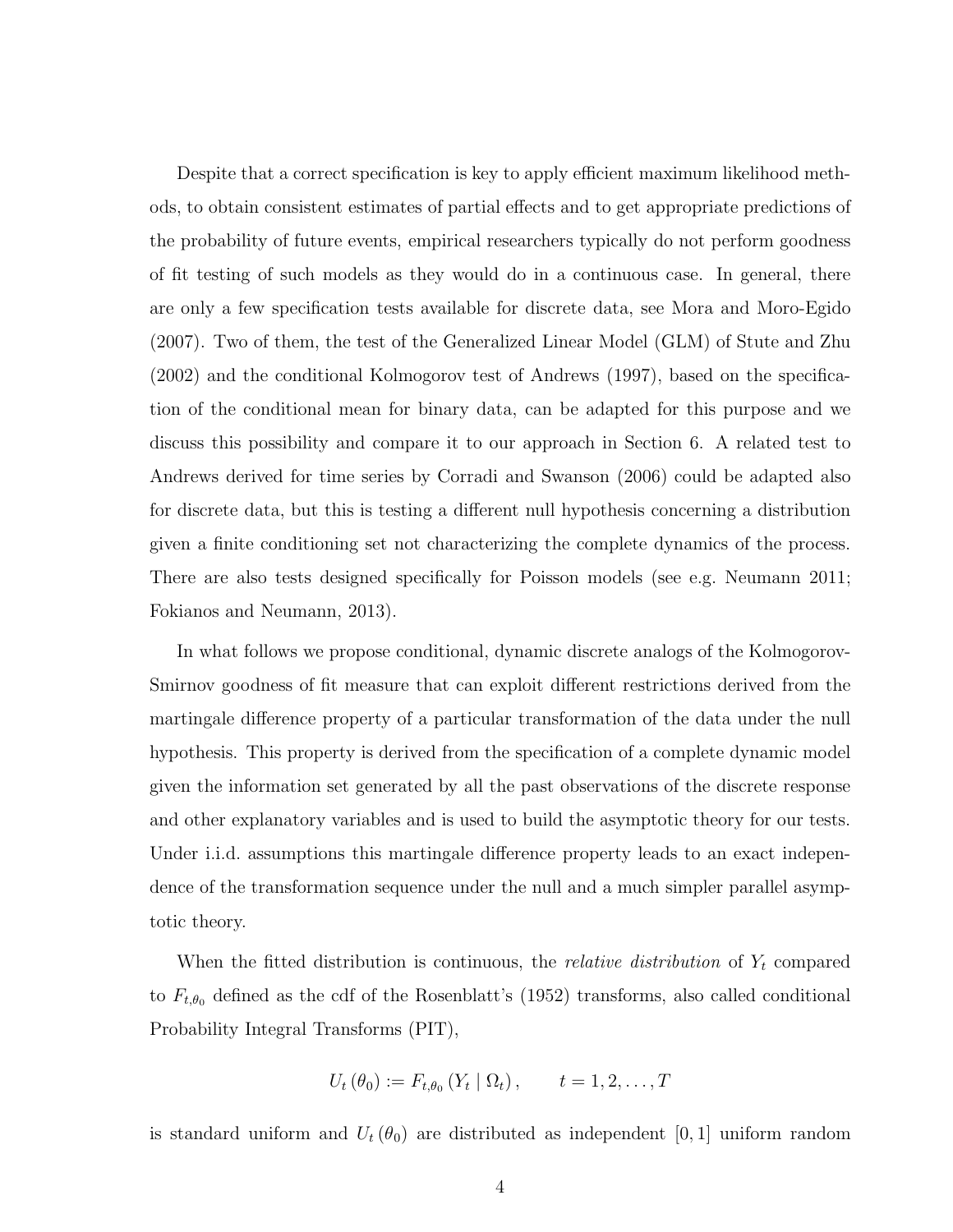variables under  $H_0$ . This serves as a basis for several specification tests of  $H_0$ , see e.g. Bai (2003) and Kheifets (2015) for dynamic models and Delgado and Stute (2008) for independent and identical distributed (iid) data. However Rosenblatt transformation is not appropriate for discrete support random variables, producing non-iid pseudo residuals even under the null of correct specification. To solve the limitations of PIT-based testing techniques for discrete data, several alternative transforms have been proposed, see Jung, Kukuk and Liesenfeld (2006), Czado, Gneiting and Held (2009) and references therein. An easy and popular way is to randomize, i.e. to interpolate the discrete values of  $Y_t$  with independent noise in [0, 1], recent references include Kheifets and Velasco (2013) and Lee (2014). Unfortunately the additional simulated noise affects the power of the tests and may lead to different conclusions depending on the simulation outcome.

In this paper instead, we consider a *nonrandomized transform*  $Y_t \mapsto I_{t,\theta_0}(u)$  for  $u \in$  $[0, 1],$ 

<span id="page-4-0"></span>
$$
I_{t,\theta_0}(u) := \begin{cases} 0, & u \le U_t^-(\theta_0); \\ \frac{u - U_t^-(\theta_0)}{U_t(\theta_0) - U_t^-(\theta_0)}, & U_t^-(\theta_0) \le u \le U_t(\theta_0); \\ 1, & U_t(\theta_0) \le u, \end{cases}
$$
(1)

where  $U_t^-(\theta_0) := F_{t,\theta_0} (Y_t - 1 | \Omega_t)$ . This transform, conditional on data, is nonrandomized in the sense that it does not depend on extra sources of randomness, as opposed to interpolation transforms discussed in the next section. The unconditional version of this transform appears in Handcock and Morris (1999) and more recently in Czado, Gneiting and Held (2009) where it is used for calibration, but no formal tests are proposed there. This transformation can also be seem as a particular case of the multilinear extension as defined in Genest, Nešlehová and Rémillard (2014). As we show below, for every  $u \in [0, 1], I_{t,\theta_0}(u) - u$  constitute a martingale difference sequence (MDS) with respect to  $\Omega_t$  under  $H_0$  and can be used for testing  $H_0$  as  $I_{t,\theta_0}(u)$  loses this property when the model is misspecified. For instance, we can compute the pseudo empirical relative distribution of  $Y_t$  compared to  $F_{t,\theta_0}$ 

$$
\widetilde{F}_{\theta_0}(u) := \frac{1}{T} \sum_{t=1}^T I_{t,\theta_0}(u), \quad u \in [0,1],
$$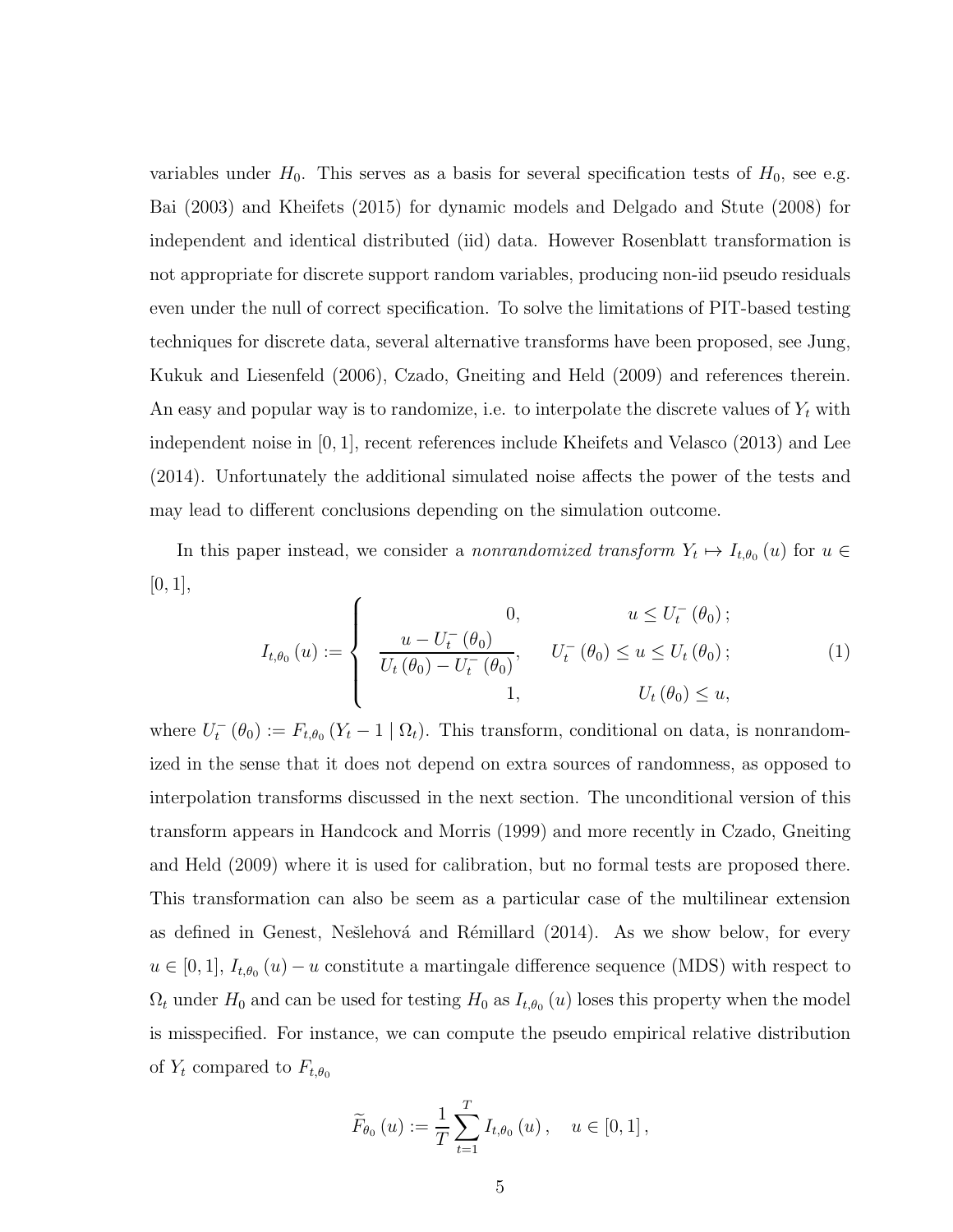which can be contrasted with the uniform cdf using the following empirical process

$$
S_{1T}(u) := \frac{1}{T^{1/2}} \sum_{t=1}^{T} \left\{ I_{t,\theta_0}(u) - u \right\} = T^{1/2} \left( \widetilde{F}_{\theta_0}(u) - u \right),
$$

which converges weakly to a Gaussian process. In addition, in order to control dynamics in  $I_{t,\theta_0}(u)$ , we can compare the joint pseudo empirical cdf with the uniform on a square using the biparameter process

<span id="page-5-0"></span>
$$
S_{2T}(u) := \frac{1}{(T-1)^{1/2}} \sum_{t=2}^{T} \left\{ I_{t,\theta_0}(u_1) I_{t-1,\theta_0}(u_2) - u_1 u_2 \right\},
$$
 (2)

where  $u = (u_1, u_2)$ . To obtain feasible tests we need to consider norms of  $S_{jT}$  for  $j = 1, 2$ . We use the Cramer-von Mises  $\int S_{jT} (u)^2 d\varphi(u)$  for some absolute continuous measure  $\varphi$ in  $[0,1]^j$ , or Kolmogorov-Smirnov sup $_{u\in[0,1]^j}$   $|S_{jT}(u)|$  norms.

When the parameter  $\theta_0$  is unknown under the null, we use an estimate  $\widehat{\theta}_T$  and account for the parameter estimation effect in the p-value computation with a parametric bootstrap method. It might be possible also to derive, e.g. martingale, distribution-free transforms, but since they typically need to be programmed on a case by case basis for each model, so can be impractical, and are beyond the scope of this paper. As far as we know, our proposal is the first formal specification test of ordered discrete choice models which accounts properly for parameter uncertainty and is based on a nonrandomized transform, which makes it attractive in terms of power against a wide set of alternative hypotheses.

The rest of the paper is organized as follows. In the next section, we describe different alternatives to the PIT. In Sections 3 and 4, we provide the main asymptotic properties of the nonrandomized transforms and of the resulting univariate and bivariate empirical processes using martingale theory. In particular, we establish weak limits under fixed and local alternatives accounting for parameter estimation effect. Section 5 discusses the implementation of new tests with a simple bootstrap algorithm. Section 6 provides a small simulation exercise and an application exploring the properties of specification tests based on both randomized and non randomized transformations. Then we conclude. All proofs are contained in the Appendix.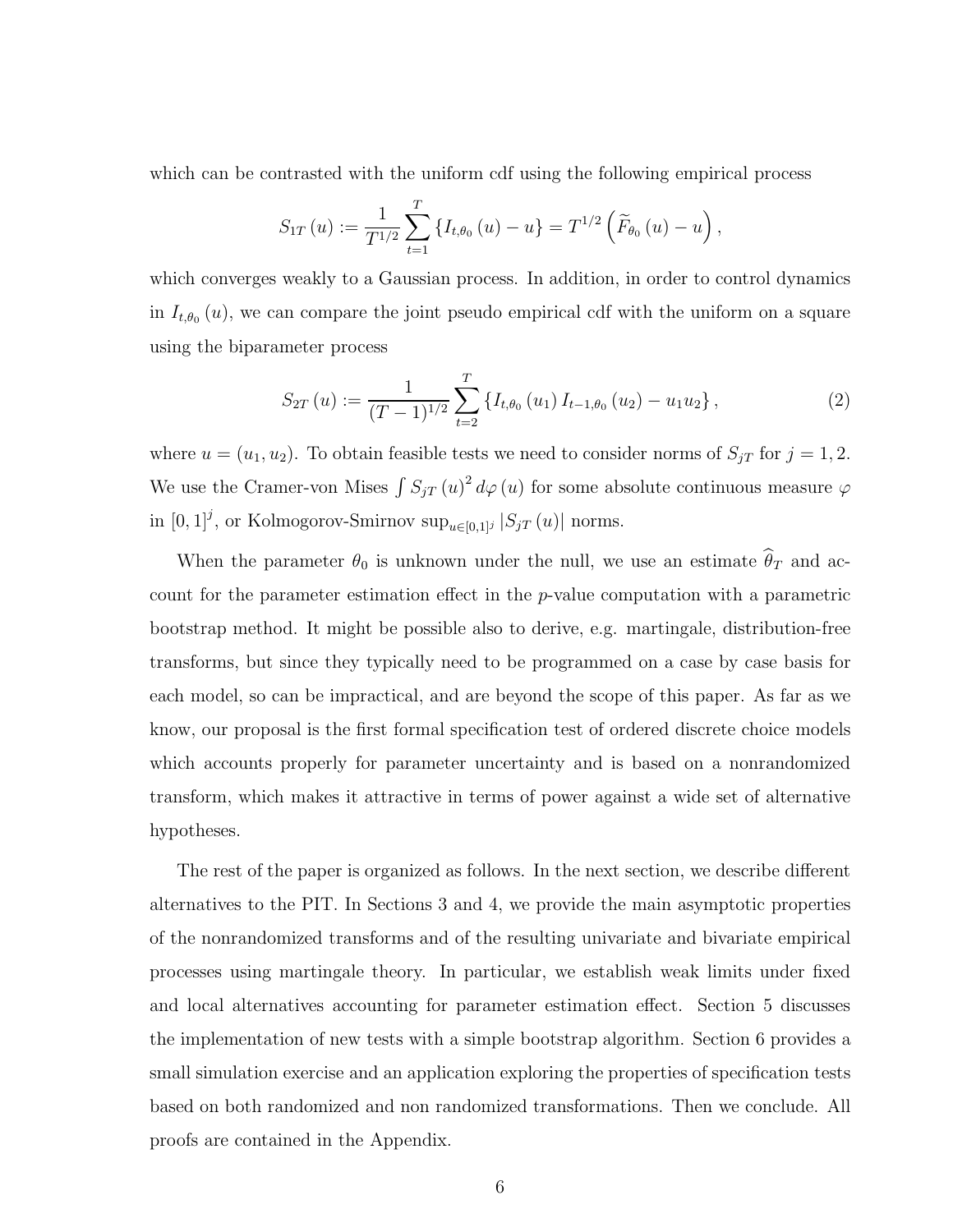### 2 ALTERNATIVES TO PIT FOR DISCRETE DATA

In order to further motivate the nonrandomized transform  $I_{t,\theta_0}$  defined in [\(1\)](#page-4-0), we introduce the randomized PIT,

<span id="page-6-0"></span>
$$
U_t^r(\theta_0) := U_t^-(\theta_0) + Z_t^U(U_t(\theta_0) - U_t^-(\theta_0)),
$$
\n(3)

where  $\{Z_t^U\}_{t=1}^T$  are independent standard uniform random variables, and independent of  $Y_t$ . Alternatively,  $U_t^r$  can be obtained by applying the standard continuous PIT to the *continuous* random variable  $Y_t^{\dagger}$  $t_t^{\dagger} := Y_t - 1 + Z_t$ , where  $\{Z_t\}_{t=1}^T$  are iid with any continuous cdf  $F_Z$  on [0, 1]. Indeed, we can construct the cdf of  $Y_t^{\dagger}$  $_t^\tau,$ 

$$
F_{t,\theta_0}^{\dagger}(y \mid \Omega_t) = F_{t,\theta_0}(\lfloor y \rfloor \mid \Omega_t) + F_Z(y - \lfloor y \rfloor) (F_{t,\theta_0}(\lfloor y + 1 \rfloor \mid \Omega_t) - F_{t,\theta_0}(\lfloor y \rfloor \mid \Omega_t)),
$$

where  $[y]$  is the floor function, i.e. the maximum integer not exceeding y, and find that

$$
U_t^r(\theta_0) = F_{t,\theta_0}^{\dagger} \left( Y_t^{\dagger} \mid \Omega_t \right),
$$

for  $Z_t^U = F_Z(Z_t)$  and any choice of  $F_Z$ , see Kheifets and Velasco (2013). Note that the  $\operatorname{cdf} \ \text{of} \ Y_t^\dagger$ <sup>t</sup> conditional on  $\Omega_t$  and  $\{\Omega_t, Z_{t-1}, Z_{t-2}, \ldots, Z_1\}$  coincide. Under  $H_0$ ,  $U_t^r(\theta_0)$  are iid  $U[0,1]$  variables as under any continuous distribution specification, while  $U_t(\theta_0)$  and  $U_t^-(\theta_0)$  are not independent nor  $U[0,1]$ . Using the typical discrepancy measures, the empirical cdf of  $U_t^r(\theta_0)$ , estimated using the *randomized transform*  $Y_t \mapsto \mathbb{1}\{U_t^r(\theta_0) \leq u\}$ ,

$$
\widehat{F}_{\theta_0}^r(u) := \frac{1}{T} \sum_{t=1}^T \mathbb{1}\{U_t^r(\theta_0) \le u\}, \quad u \in [0,1],
$$

can be compared to the uniform cdf. Kheifets and Velasco (2013) then test  $H_0$  using empirical process based on the randomized transform

$$
R_{1T}(u) := T^{1/2} \left\{ \widehat{F}_{\theta_0}^r(u) - u \right\} = \frac{1}{T^{1/2}} \sum_{t=1}^T \left[ \mathbb{1} \{ U_t^r(\theta_0) \le u \} - u \right], \quad u \in [0, 1].
$$

We can also consider reducing the dependence on a particular outcome of the noise  $Z_t^U$  in [\(3\)](#page-6-0) and in the randomized transform by taking averages over M replications of  $\{Z_t^U\}_{t=1}^T$ , conditional on the original data, similar to "average-jittering" of Machado and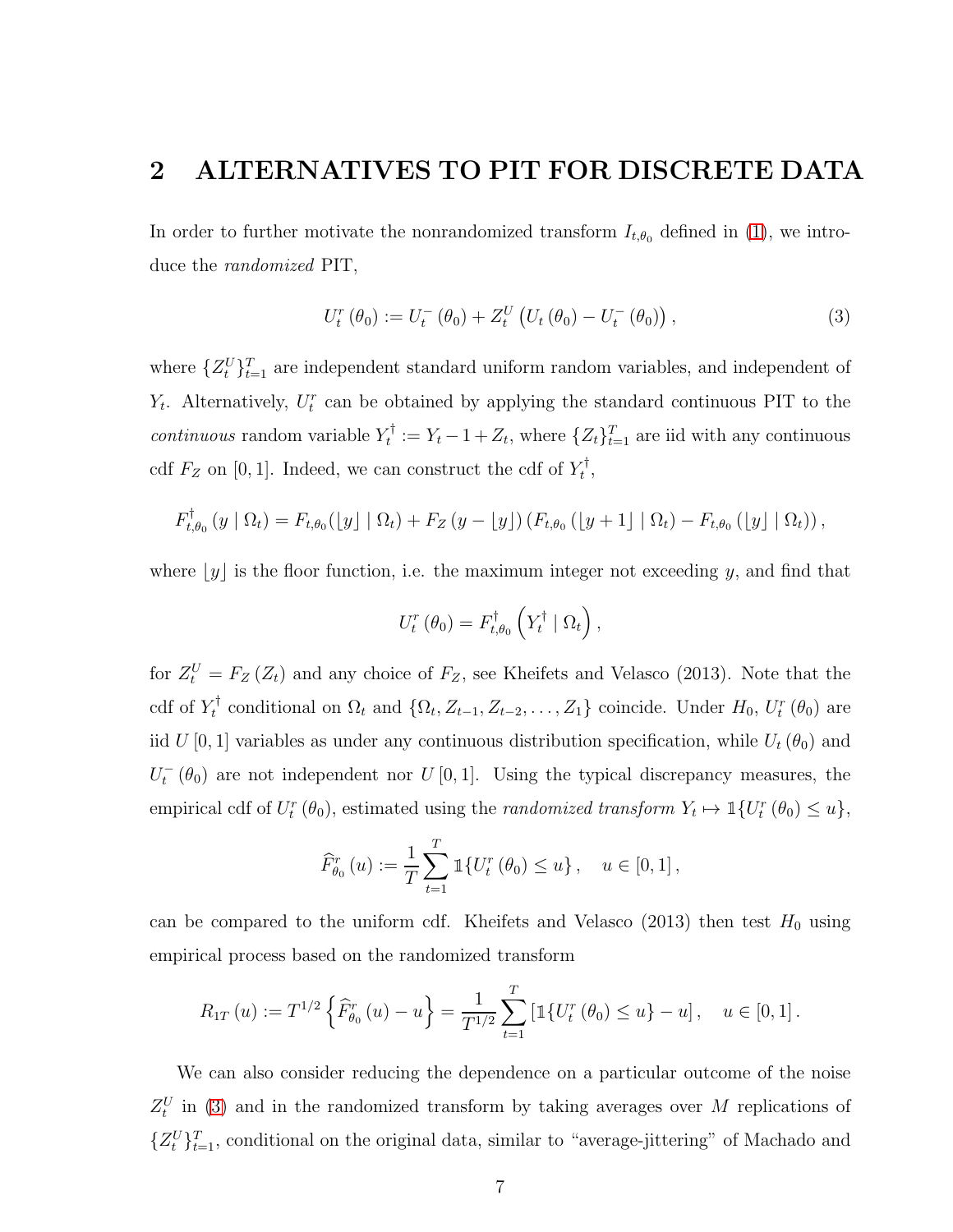Santos Silva (2005). Suppose that for each t we have M independent sequences of uniform  $U[0,1]$  noises  $Z_{t,m}^U$ ,  $m=1,2,\ldots,M$ , which generate  $U_{t,m}^r(\theta_0)$  according to [\(3\)](#page-6-0). Define the *M*-random transform  $Y_t \mapsto I_{t,\theta_0,M}(Y_t,u)$ ,

$$
I_{t,\theta_0,M}(Y_t, u) := \frac{1}{M} \sum_{m=1}^{M} \mathbb{1} \{ U_{t,m}^r (\theta_0) \le u \},
$$

which takes values on the set  $\{0, 1/M, 2/M, \ldots, 1\}$  and has mean u under  $H_0$ . Then the cdf of  $U_t^r(\theta_0)$  is estimated by

$$
\widehat{F}_{\theta_0,M}^r(u) := \frac{1}{T} \sum_{t=1}^T I_{t,\theta_0,M}(Y_t, u), \quad u \in [0,1].
$$

Note that with  $M=1$  we are back to  $\hat{F}_{\theta_0}^r(u)$ , and therefore, we can generalize  $R_{1T}$  to

$$
R_{1T,M}(u) := T^{1/2} \left\{ \widehat{F}_{\theta_0,M}^r(u) - u \right\}, \quad u \in [0,1].
$$

In order to propose specification tests, following Handcock and Morris (1999), we define the *discrete relative distribution* of  $Y_t$  compared to  $F_{t,\theta_0}$  as the cdf of  $U_t^r(\theta_0)$ . Under  $H_0$ , the discrete relative distribution is the uniform  $U[0,1]$ . As we show in the next section, three consistent estimators of the discrete relative distribution of  $Y_t$  compared to  $F_{t,\theta_0}$  can be ordered in terms of efficiency in the following way:  $F_{\theta_0}(u)$  (the most efficient),  $\hat{F}_{\theta_0,M}^r(u)$  and  $\hat{F}_{\theta_0}^r(u)$ . This ordering is determined by the amount of noise introduced in the definitions of the transforms: i.e. in nonrandomized, M-randomized and (1-)randomized transforms. The nonrandomized transform can be equivalently obtained by integrating out the extra noise in the randomized transform  $I_{t,\theta_0}(Y_t, u) =$  $\int \mathbb{1}\{U_t^r(\theta_0) \leq u\} dF_Z$  or by taking the number of replications M to infinity, thus completely removing the noise from the estimate of the discrete relative distribution and other functionals of the transforms. The efficiency of the nonrandomized transform translates into the increased power of the specification tests based on this transform, whose properties we study next.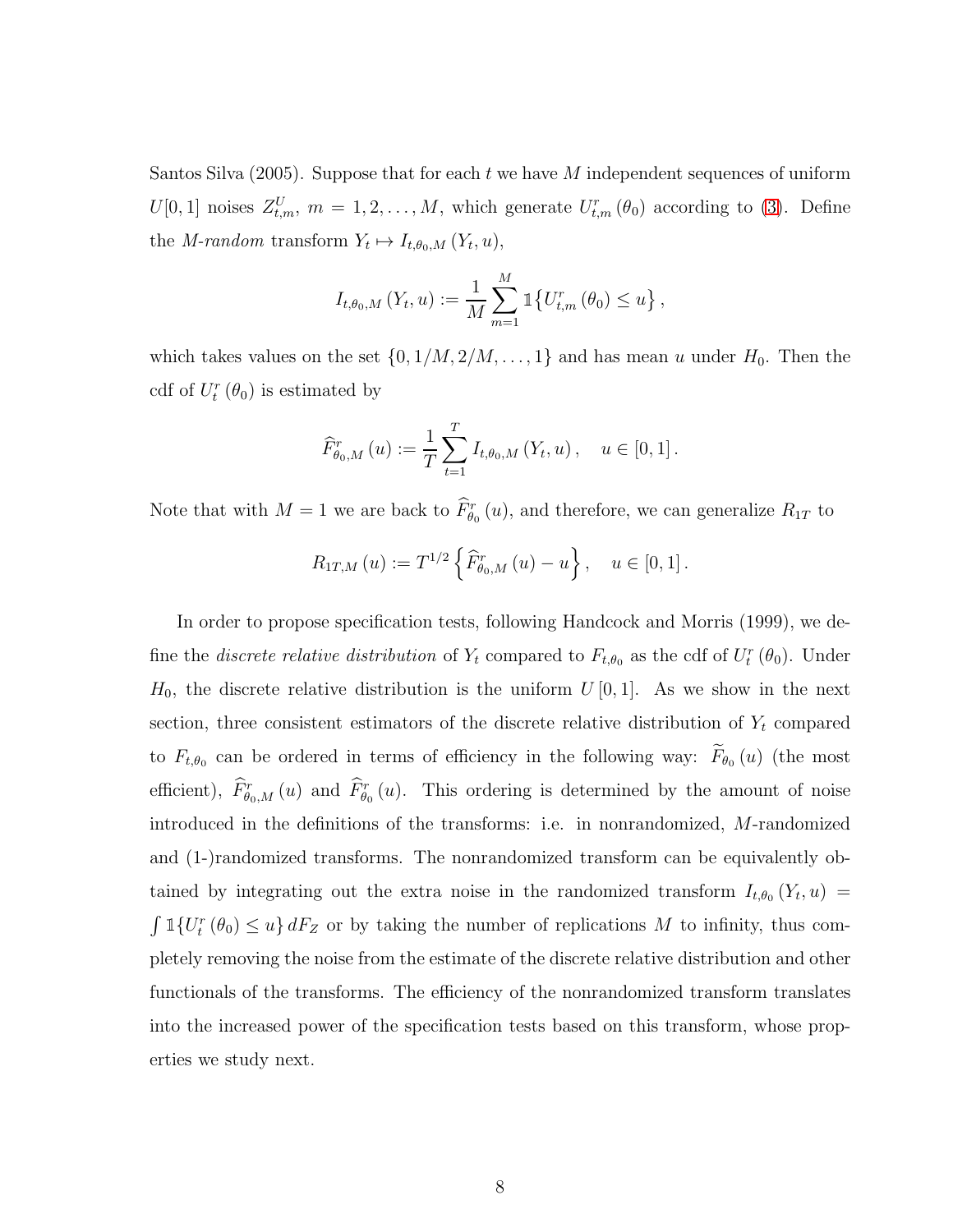## 3 PROPERTIES OF EMPIRICAL PROCESSES BASED ON THE NONRANDOMIZED TRANSFORM

As shown in the next lemma, the building blocks of  $F_{\theta_0}(u)$ ,  $I_{t,\theta_0}(u) - u$ , constitute a martingale difference sequence (MDS) with respect to  $\Omega_t$ , and therefore  $F_{\theta_0}(u)$  is an unbiased and consistent estimate of the uniform cdf under the null, a reasonable basis for developing tests of  $H_0$ . Moreover, the MDS property will allow us to establish the asymptotic properties of our test without imposing any additional restrictions. Let for  $u, v \in [0, 1]$ 

$$
\gamma_{t,\theta_0}(u,v) := \frac{(F_k - u \vee v) (u \wedge v - F_{k-1})}{F_k - F_{k-1}} \mathbb{1}\big\{F_{t,\theta_0}^{-1}(u \mid \Omega_t) = F_{t,\theta_0}^{-1}(v \mid \Omega_t)\big\},
$$

where  $k = k(u) = F^{-1}_{t,\theta_0}$  $t_{t,\theta_0}^{t-1}(u \mid \Omega_t),$  with  $F_{t,\theta_0}^{-1}$  $t_{t,\theta_0}^{-1}(u | \Omega_t) := \min\{y : F_{t,\theta_0}(y | \Omega_t) \geq u\}$  being the conditional quantile function and  $F_k := F_{t,\theta_0} (k \mid \Omega_t)$ .

<span id="page-8-0"></span>**Lemma 1.** Under  $H_0$ ,  $I_{t,\theta_0}(u) - u$  is a martingale difference sequence with respect to  $\Omega_t$ , i.e.

$$
\mathbb{E}\left[I_{t,\theta_0}\left(u\right) \mid \Omega_t\right] = u, \quad a.s.,
$$

with conditional covariance

$$
\mathbb{E}\left[I_{t,\theta_0}\left(u\right)I_{t,\theta_0}\left(v\right)\mid\Omega_t\right] = u \wedge v - uv - \gamma_{t,\theta_0}\left(u,v\right), \quad a.s.
$$

Note that  $I_{t,\theta_0}(u)$  are not necessarily independent across t despite the fact that by the martingale difference property,  $I_{t,\theta_0}(u)$  and  $I_{t-j,\theta_0}(v)$  are serially uncorrelated for all  $j \neq 0$  and all  $u, v \in [0, 1]$ , see the Appendix. On the other hand, the  $I_{t, \theta_0}(u)$  are (conditionally) heteroskedastic, therefore the variance of  $S_{1T}$  is model and parameter dependent, but its distribution can be simulated conditional on exogenous information in  $\Omega_t$ .

Let 
$$
V_{1T}(u, v) := \text{Cov}[S_{1T}(u), S_{1T}(v)],
$$
 then since  $0 \le \gamma_{t, \theta_0}(u, v) < 1$  a.s.,

$$
V_{1T}(u, v) = u \wedge v - uv - \frac{1}{T} \sum_{t=1}^{T} E\left[\gamma_{t, \theta_0}(u, v)\right] \le u \wedge v - uv,
$$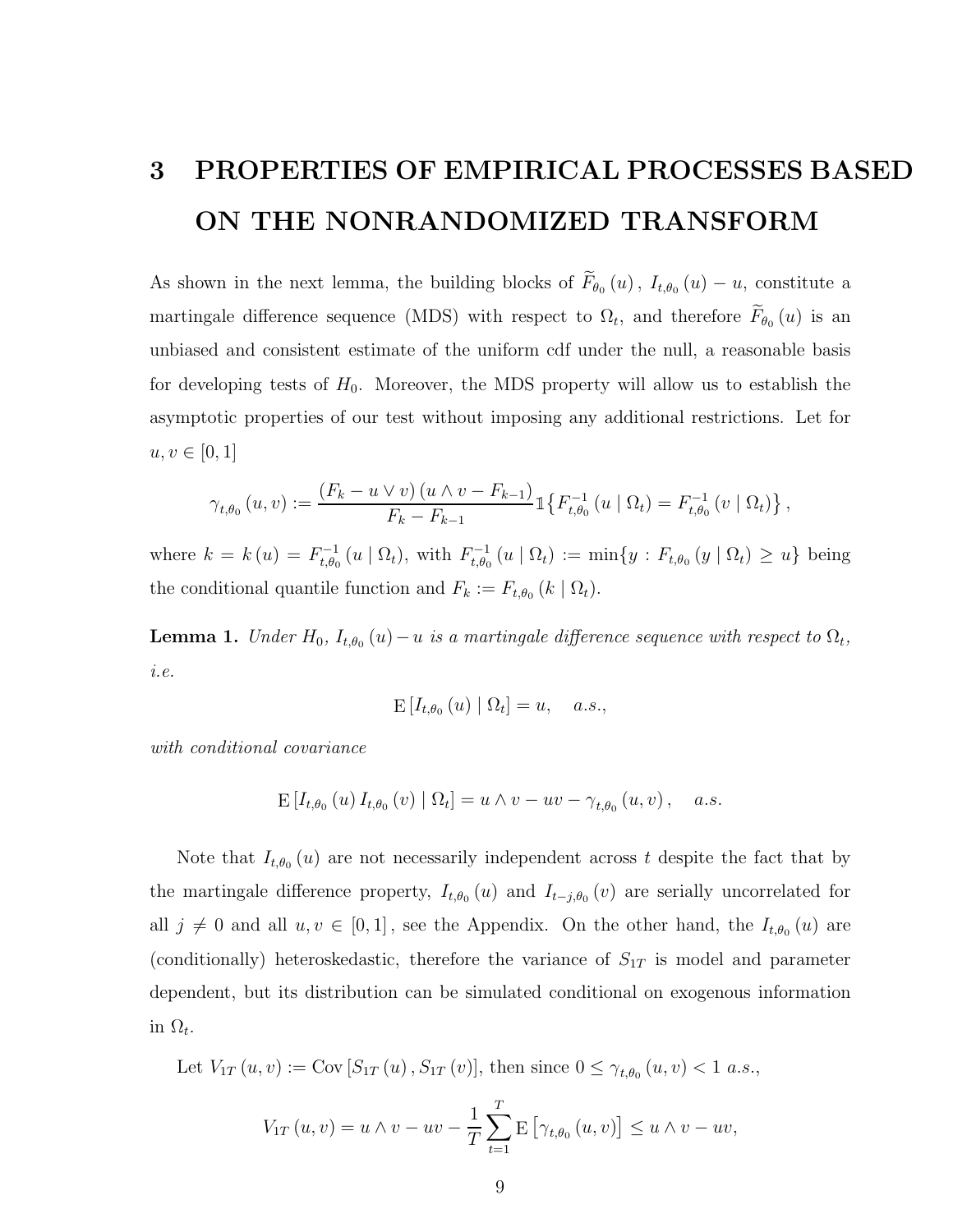i.e. the covariance and variance of  $S_{1T}$  are not larger than those of the randomized transformation-based process  $R_{1T}$  or its weak limit, the Brownian sheet, see Corollary 4 in Kheifets and Velasco (2013).

Due to Lemma [1,](#page-8-0)  $E\left[\widetilde{F}_{\theta_0}(u)\right] = u$  under  $H_0$  and the natural empirical process for performing tests on  $H_0$  is then  $S_{1T}$ . This process, being based on a nonrandomized transform, does not involve the extra noise that appears in the randomized transform based empirical process  $R_{1T}$  for testing  $U_t^r \sim U[0, 1]$ , proposed by Kheifets and Velasco (2013), or in its modification  $R_{1T,M}$  based on the M-randomized transform. The next lemma is the key to understand the improvement of the M-randomized over the randomized and of the nonrandomized, advocated in this paper, over the M-randomized transform approaches.

<span id="page-9-0"></span>**Lemma 2.** Suppose that the uniform law of large numbers holds for  $\hat{F}^r_{\theta_0,M}(u)$  and  $\hat{F}_{\theta_0}(u)$ . Independently of whether  $H_0$  holds or not,  $\hat{F}^r_{\theta_0,M}(u)$  and  $\hat{F}_{\theta_0}(u)$  consistently and uniformly in a estimate the relative distribution, i.e. the cdf of  $U_t^r(\theta_0)$ .  $\hat{F}_{\theta_0}(u)$  is more efficient, but the difference in efficiency goes to 0 as  $M \to \infty$ . In particular, under  $H_0$ ,

$$
E[R_{1T,M}(u) R_{1T,M}(v)] = \frac{1}{M} E[R_{1T}(u) R_{1T}(v)] + \left(1 - \frac{1}{M}\right) E[S_{1T}(u) S_{1T}(v)].
$$

From Lemma [2,](#page-9-0) it follows that  $S_{1T}$  has the smallest variance, the variance of  $R_{1T,M}$  is a weighted sum of those of  $S_{1T}$  and  $R_{1T}$ , see also Equation (5) in Machado and Santos Silva (2005). Other advantages of  $S_{1T}$  over  $R_{1T,M}$ , are 1) computational, as there is no need to simulate M paths of transformations and 2) theoretical, since the weak convergence is easier to prove for processes which are piece-wise linear in parameters. Therefore we concentrate on studying the properties of tests based on the nonrandomized transform, for which we introduce the following assumption.

**Assumption 1.**  $F_{t,\theta_0}(\cdot | \Omega_t)(k) \in \mathcal{M}$  *a.s.* for all *t*. Moreover, there exists a finite function  $\gamma_{\infty}(u, v)$ , such that uniformly in  $(u, v) \in [0, 1]^2$ ,  $T^{-1} \sum_{t=1}^T \gamma_{t, \theta_0}(u, v) \rightarrow_p \gamma_{\infty}(u, v)$ .

This assumption implicitly restrict dynamics such that a uniform law of large numbers (LLN) holds for the averaged conditional covariance function. In the case of stationary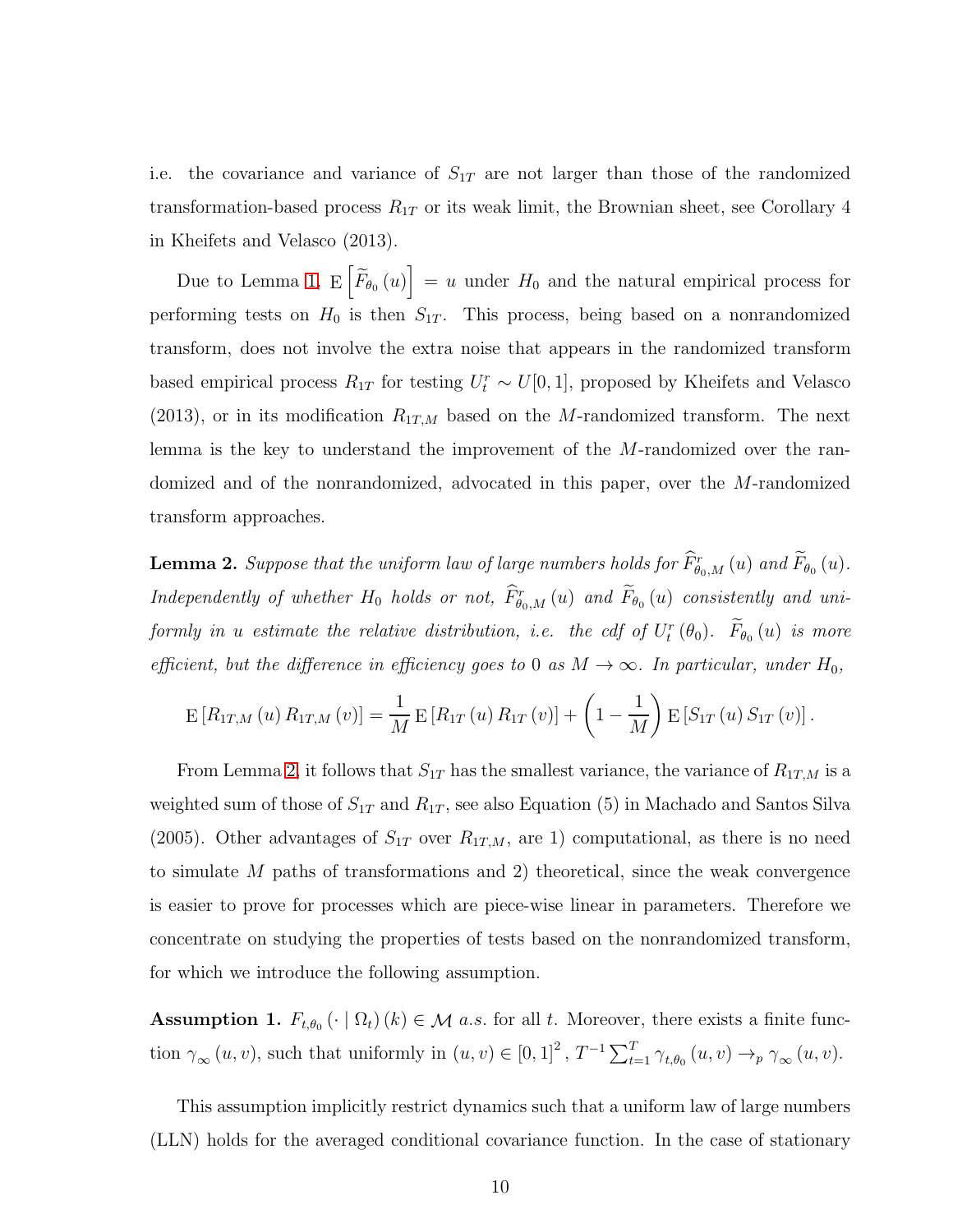and ergodic data,  $\gamma_{\infty}(u, v) = E[\gamma_{1, \theta_0}(u, v)].$  Sufficient conditions for the stationarity and ergodicity of dynamic multinomial ordered choice models are given in Basu and de Jong (2007) and for autoregressive Poisson are given in Davis et al. (2003), Fokianos et al. (2009) and Doukhan et al. (2012). Then it is possible to show the uniformity of the convergence from a point-wise result, since the summands are continuous, piece-wise polynomials in  $u$  and  $v$ . As an illustration, in Section 8.5 in Appendix we discuss the assumptions for the Poisson model.

The next result describes the asymptotic distribution of  $S_{1T}$  under the null hypothesis. Let  $\Rightarrow$  denote weak convergence in  $\ell^{\infty}[0,1]$ , see e.g. van der Vaart and Wellner (1996). In fact, our empirical processes are continuous, which simplifies tightness verification. Let  $V_{1\infty}(u,v) := u \wedge v - uv - \gamma_{\infty}(u,v)$ .

<span id="page-10-0"></span>**Lemma 3.** Suppose Assumption 1 holds. Under  $H_0$ ,

$$
S_{1T} \Rightarrow S_{1\infty},
$$

where  $S_{1\infty}$  is a Gaussian process in [0, 1] with zero mean and covariance function  $V_{1\infty}$ .

The asymptotic distribution of  $S_{1T}$  is model and parameter dependent, and the practical implementation of tests when  $\theta_0$  is unknown is discussed in Section 3.2 after presenting a general class of local alternatives to the null of correct specification of the conditional distribution.

#### 3.1 Local Alternatives

We next discuss the asymptotic properties of the empirical process  $S_{1T}$  under a class of alternative hypothesis, that will lead to consistency of the specification tests based on  $S_{1T}$  for a wide class of alternatives. We consider the following class of local alternatives to  $H_0$ ,

$$
H_{1T}: Y_t | \Omega_t \sim G_{T,t,\theta_0}(\cdot | \Omega_t) \text{ for some } \theta_0 \in \Theta,
$$

where

$$
G_{T,t,\theta_0}(y \mid \Omega_t) = \left(1 - \frac{\delta}{T^{1/2}}\right) F_{t,\theta_0}(y \mid \Omega_t) + \frac{\delta}{T^{1/2}} H_t(y \mid \Omega_t),
$$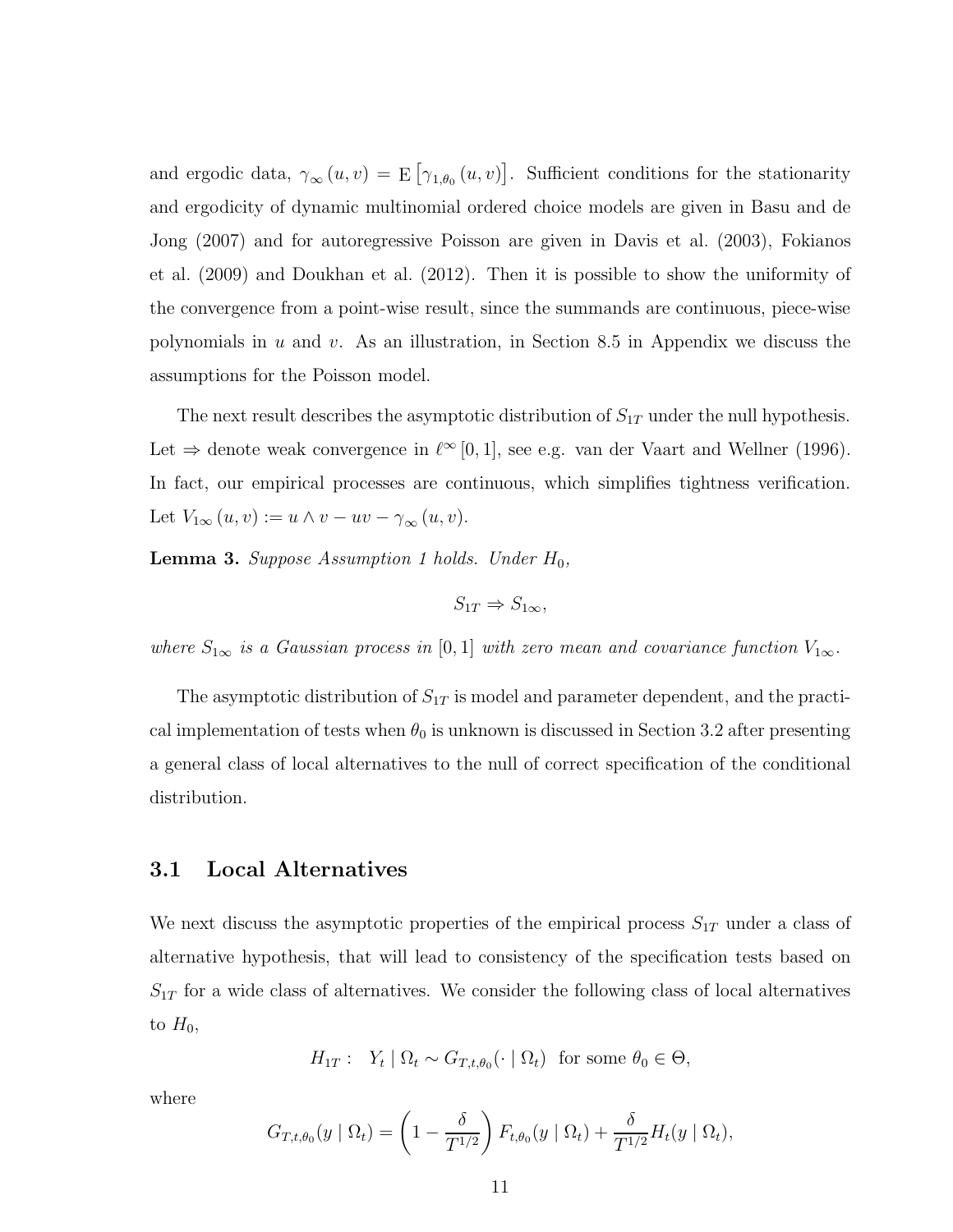for some  $0 < \delta < T^{1/2}$  and for all t,  $H_t(\cdot | \Omega_t) \in \mathcal{M}$ . When  $\delta = 0$  then  $H_{1T}$  nests  $H_0$ .

Following Kheifets and Velasco (2013), for any discrete distributions G and F in  $\mathcal{M}$ , with probability functions  $g$  and  $f$ , define

$$
d(G, F, u) = G(F^{-1}(u)) - F(F^{-1}(u))
$$
  
- 
$$
\frac{F(F^{-1}(u)) - u}{f(F^{-1}(u))} [g(F^{-1}(u)) - f(F^{-1}(u))].
$$

Note, that  $d(G, F, u) = E_G[I_F(Y, u)] - E_F[I_F(Y, u)] = E_G[I_F(Y, u)] - u$  and  $d(G, F, u) \equiv 0$ if and only if  $G \equiv F$ . Under any  $G_t(\cdot | \Omega_t) \in \mathcal{M}$ ,

$$
\frac{1}{T^{1/2}} \mathop{\mathrm{E}}\left[S_{1T}\left(u\right)\right] = \frac{1}{T} \sum_{t=1}^{T} \mathop{\mathrm{E}}\left[d\left(G_t\left(\cdot \mid \Omega_t\right), F_{t,\theta_0}\left(\cdot \mid \Omega_t\right), u\right)\right].
$$

The next assumption guarantees that a LLN can be applied to the empirical discrepancy between  $H_t$  and  $F_{t,\theta_0}$ .

**Assumption 2.** Under  $H_{1T}$ , there exists a finite function  $D_1(u)$ , such that uniformly in  $u \in [0,1], \frac{1}{T}$  $\frac{1}{T} \sum_{t=1}^{T} d(H_t(\cdot | \Omega_t), F_{t,\theta_0}(\cdot | \Omega_t), u) \rightarrow_{p} D_1(u).$ 

Then the following lemma shows that the departure of  $H_0$  in the direction of  $H_{1T}$ introduces a drift in the asymptotic distribution of  $S_{1T}$  that will render consistency of hypothesis tests based on functionals of  $H_{1T}$ .

<span id="page-11-0"></span>**Lemma 4.** Suppose Assumptions 1-2 hold. Under  $H_{1T}$ ,

$$
S_{1T} \Rightarrow S_{1\infty} + \delta D_1,
$$

where  $S_{1\infty}$  is as in Lemma [3.](#page-10-0)

#### 3.2 Parameter Estimation Effect

In practice, tests based on  $S_{1T}$  are unfeasible since  $\theta_0$  is unknown, and has to be estimated by  $\widehat{\theta}_T$ , say. We assume that we have available an estimate  $\widehat{\theta}_T$  so that under  $H_{1T}$ 

$$
T^{1/2}(\widehat{\theta}_T - \theta_0) = O_p(1),
$$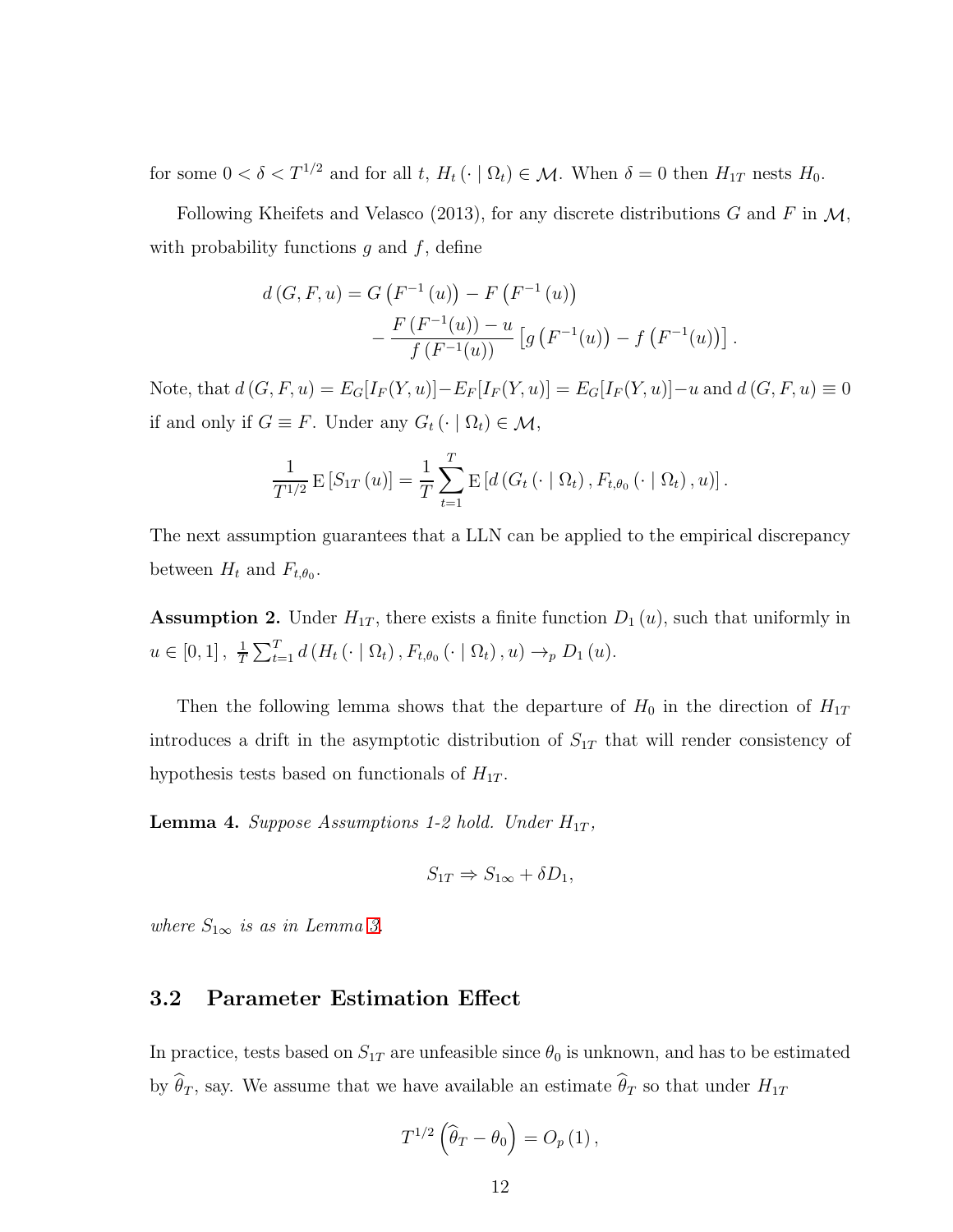and define the process with estimated parameters

$$
\widehat{S}_{1T}(u) := \frac{1}{T^{1/2}} \sum_{t=1}^{T} \left\{ I_{t, \widehat{\theta}_T}(u) - u \right\}.
$$

We next analyze the consequences of replacing  $\theta_0$  by  $\widehat{\theta}_T$  in  $\widehat{S}_{1T}$ .

Let  $\|\cdot\|$  be Euclidean norm, i.e. for matrix A,  $\|A\| = \sqrt{\text{tr}(AA')}$ , where A' is a transpose of A. For  $\varepsilon > 0$ ,  $B(a, \varepsilon)$  is an open ball in  $\mathbb{R}^m$  with the center at point a and radius  $\varepsilon$ . For a cdf  $F_{\theta}$  in  $\mathcal M$  define

$$
\nabla \left( F_{\theta}, u \right) := \dot{F}_{\theta} \left( F_{\theta}^{-1} \left( u \right) \right) - \frac{F_{\theta} \left( F_{\theta}^{-1} \left( u \right) \right) - u}{f_{\theta} \left( F_{\theta}^{-1} \left( u \right) \right)} \dot{f}_{\theta} \left( F_{\theta}^{-1} \left( u \right) \right),
$$

where  $\dot{F}_{\theta} := (\partial/\partial \theta) F_{\theta}$  and  $\dot{f}_{\theta} := (\partial/\partial \theta) f_{\theta}$ . We need the following assumptions to analyze the asymptotic properties of  $S_{1T}$ .

- Assumption 3 (Parametric family). (A) The parameter space  $\Theta$  is a compact set in a finite-dimensional Euclidean space,  $\theta \in \Theta \subset \mathbb{R}^m$ .
	- (B) There exists  $\delta > 0$ , such that  $F_{t,\theta}(\cdot | \Omega_t) \in \mathcal{M}$ , for all  $t, \Omega_t, T$  and  $\theta \in B(\theta_0, \delta)$ .
- (C)  $F_{t,\theta}(k \mid \Omega_t)$  is differentiable with respect to  $\theta \in B(\theta_0, \delta)$  and under  $H_{1T}$  $\max_{t} \mathbf{E} \left[ \max_{k} \sup_{\theta \in B(\theta_0, \delta)} \left\| \dot{F}_{t,\theta} \left( k \mid \Omega_t \right) \right\| \right]$  $\Big] \leq M_F < \infty.$
- (D) Under  $H_{1T}$ , there exists a finite  $L_1(u) := \text{plim}_{T \to \infty} T^{-1} \sum_{t=1}^T \nabla (F_{t,\theta_0}(\cdot | \Omega_t), u)$ .

Conditions (A)-(C) about the parametric family of distribution are standard, see e.g. Bai (2003, Assumptions A1-A2). For dynamic ordered choice and Poisson models the differentiability of the conditional distribution with respect to the parameter is equivalent to the differentiability of the link function. Part (D) guarantees a nice limit behaviour of the average generalized derivative of  $I_{t,\theta}$ . Conditions for no effect of information truncation can be provided in a similar way to Bai (2003, Assumption A4).

The following lemma provides an expansion of the empirical process with estimated parameters as the sum of the process with known parameters and a random drift describing parameter estimation.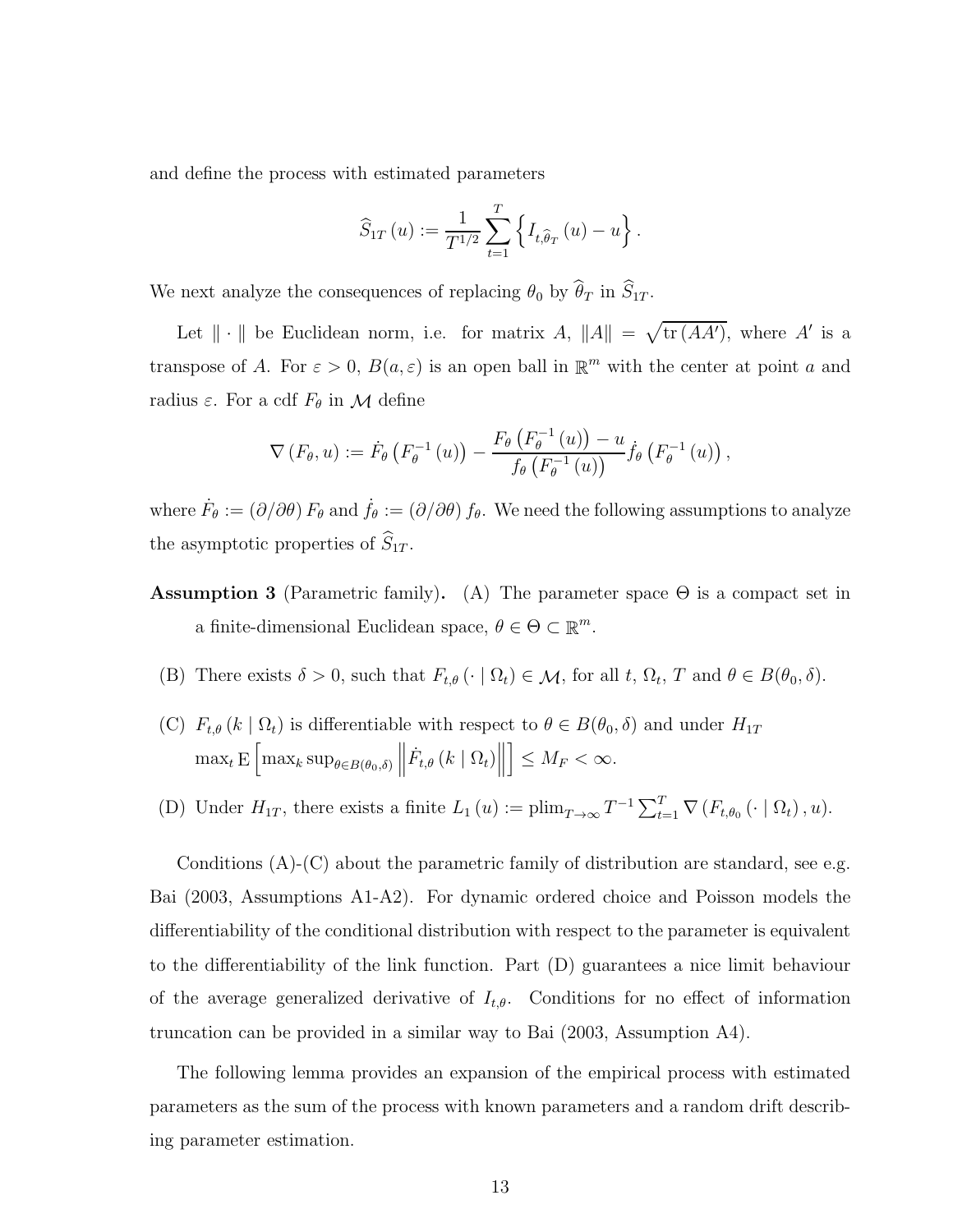<span id="page-13-1"></span>**Lemma 5.** Suppose Assumptions 1-3 hold and  $T^{1/2}(\widehat{\theta}_T - \theta_0) = O_p(1)$ . Under  $H_{1T}$ ,

<span id="page-13-2"></span>
$$
\widehat{S}_{1T}(u) = S_{1T}(u) + T^{1/2} \left( \widehat{\theta}_T - \theta_0 \right)' \frac{1}{T} \sum_{t=1}^T \nabla \left( F_{t,\theta_0} \left( \cdot \mid \Omega_t \right), u \right) + o_p(1), \tag{4}
$$

uniformly in u.

Then, continuous functionals of  $\widehat{S}_{1T}$  no longer converge to those of  $S_1 + \delta D_1$  under  $H_{1T}$ , but the estimation effect also has to be taken into account using the following assumption. Let  $Z(\Psi)$  be a normal vector with zero mean and covariance matrix  $\Psi$ .

**Assumption 4** (Parameter estimation). Under  $H_{1T}$ , the estimator  $\widehat{\theta}_T$  admits the asymptotic linear expansion

<span id="page-13-0"></span>
$$
T^{1/2}(\hat{\theta}_T - \theta_0) = \delta \xi_0 + \frac{1}{T^{1/2}} \sum_{t=1}^T \ell_t (Y_t, \Omega_t) + o_p(1), \qquad (5)
$$

where  $\xi_0$  is a  $m \times 1$  vector and the summands  $\ell_t$  constitute a martingale difference sequence with respect to  $\Omega_t$ , such that

- (A)  $E[\ell_t(Y_t, \Omega_t) | \Omega_t] = 0$  and  $T^{-1} \sum_{t=1}^T E[\ell_t(Y_t, \Omega_t) \ell_t(Y_t, \Omega_t)' | \Omega_t] \stackrel{p}{\rightarrow} \Psi$ .
- (B) Lindeberg condition  $T^{-1} \sum_{t=1}^T E \left[ ||\ell_t(Y_t, \Omega_t)||^2 \mathbb{1}\left\{T^{-1/2} ||\ell_t(Y_t, \Omega_t)|| > \varepsilon \right\} || \Omega_t \right] \stackrel{p}{\to} 0$ holds.
- (C) There exists a finite function  $W_1(u)$ , such that  $T^{-1}\sum_{t=1}^T E[I_{t,\theta_0}(u)\ell_t(Y_t,\Omega_t) | \Omega_t] \to_p$  $W_1(u)$  uniformly in u.

In particular, under  $H_0$ ,  $\delta \xi_0 = 0$ , the estimate  $\hat{\theta}_T$  is centered and  $T^{1/2}(\hat{\theta}_T - \theta_0)$ converges in distribution to  $Z(\Psi)$ .

Assumption  $4(A)$  and  $4(B)$  hold for the MLE of many popular discrete models, including dynamic probit and logit and general discrete choice models. As an example consider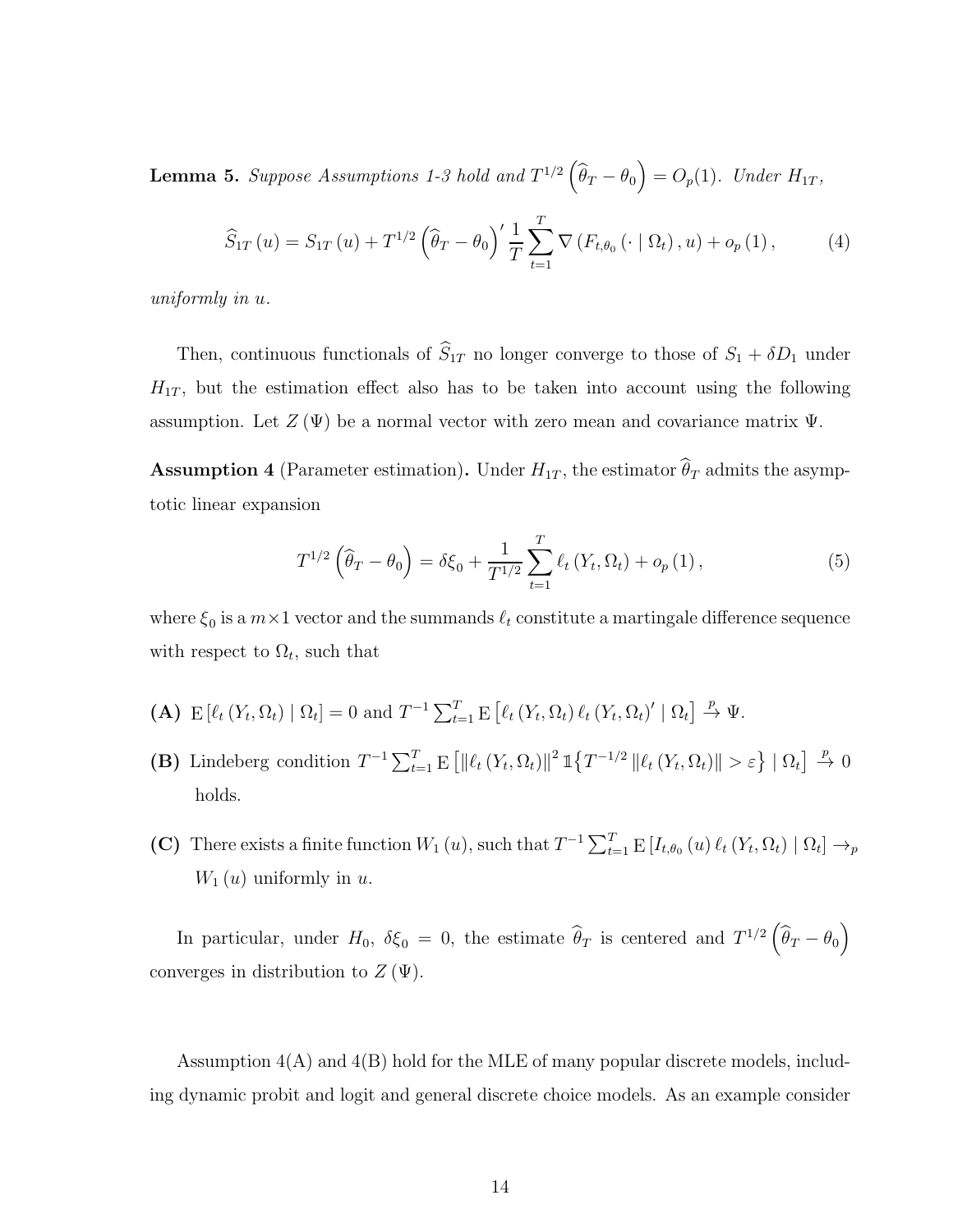estimates  $\widehat{\theta}_T$ , which are asymptotically equivalent to the (conditional) maximum likelihood estimates, i.e.,

$$
T^{1/2} \left( \widehat{\theta}_T - \theta_0 \right) = -\frac{B_0^{-1}}{T^{1/2}} \sum_{t=1}^T s_t \left( Y_t, \Omega_t \right) + o_p \left( 1 \right),
$$

where  $s_t(k, \Omega_t) := \dot{f}_{t,\theta_0}(k \mid \Omega_t) / f_{t,\theta_0}(k \mid \Omega_t)$  is the score function and  $B_0$  is a symmetric  $m \times m$  positive definite matrix given by the limit of the Hessian,

$$
B_0 := \plim_{T \to \infty} \frac{1}{T} \sum_{t=1}^{T} \sum_{k=1}^{K} s_t(k, \Omega_t) \dot{f}_{t, \theta_0}(k | \Omega_t)'.
$$

Under  $H_{1T}$ ,  $E[s_t(Y_t, \Omega_t) | \Omega_t] = \delta T^{-1/2} \sum_{k=1}^K s_t(k, \Omega_t) h_t(k | \Omega_t)$ . Then equation [\(5\)](#page-13-0) holds with  $\xi_0 = -\plim_{T\to\infty} B_0^{-1}T^{-1} \sum_{t=1}^T \sum_{k=1}^K s_t(k, \Omega_t) h_t(k | \Omega_t)$  and  $\ell_t(Y_t, \Omega_t) = -B_0^{-1} s_t(Y_t, \Omega_t) + B_0^{-1} \sum_{k=1}^K s_t(k, \Omega_t) h_t(k | \Omega_t).$ 

We can derive the covariance matrix between the process  $S_{1T}(u)$  and  $T^{1/2}(\widehat{\theta}_T-\theta_0)$ and obtain joint convergence results, so under  $H_{1T}$ 

<span id="page-14-1"></span>
$$
(S_{1T}, T^{1/2}(\widehat{\theta}_T - \theta_0)) \Rightarrow (S_{1\infty} + \delta D_1, Z(\Psi) + \delta \xi_0), \qquad (6)
$$

where the covariance function between  $S_{1\infty}$  and  $Z(\Psi)$  is  $W_1(u)$ .

We can state now the result on the asymptotic distribution of the empirical process  $\widehat{S}_{1T}$ under local alternatives, whose drift is different with respect to the case without estimated parameters.

<span id="page-14-0"></span>**Theorem 1.** Suppose Assumptions 1-4 hold. Under  $H_{1T}$ ,

$$
\widehat{S}_{1T} \Rightarrow \widehat{S}_{1\infty} + \delta \left\{ D_1 + \xi'_0 L_1 \right\},\,
$$

where  $\widehat{S}_{1\infty} := S_{1\infty} + Z(\Psi)' L_1$  is a Gaussian process with zero mean and variance function  $V_1(u, v) + L_1(u)' \Psi L_1(v) + W_1(u)' L_1(v) + W_1(v)' L_1(u).$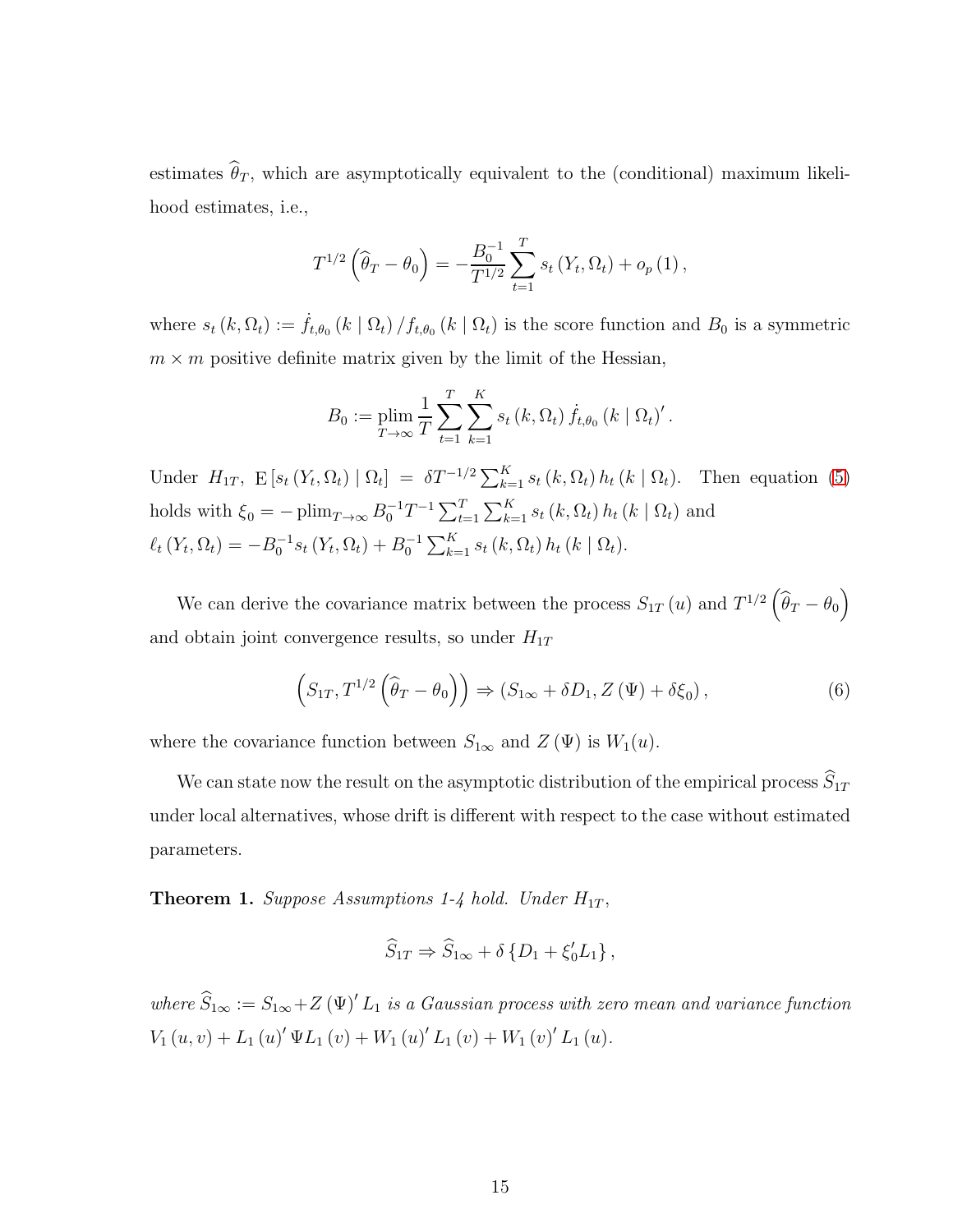# 4 EMPIRICAL PROCESSES FOR DYNAMIC SPEC-**IFICATION**

Test statistics based on  $S_{1T}$ ,  $R_{1T}$  and  $R_{1T,M}$  verify that the conditional distribution of  $Y_t$ is right on *average* across all possible  $\Omega_t$ , so these tests might not capture all sources of misspecification. This issue is raised in Corradi and Swanson (2006), Delgado and Stute (2008) and Kheifets (2015) in relation to testing continuous distributions. However, it is not possible to develop specification tests conditioned on infinite dimensional values of  $\Omega_t$ . Instead of truncating  $\Omega_t$  or restricting the class of models, we consider  $S_{2T}$ , a biparameter analog of  $S_{1T}$  to control the possible dynamic misspecification. From Lemma [1,](#page-8-0) since under  $H_0$ ,  $I_{t,\theta_0}(u_1) - u_1$  is a MDS,  $I_{t,\theta_0}(u_1) I_{t-1,\theta_0}(u_2) - u_1 u_2$  is centered around zero, and moreover

$$
\mathbb{E}\left[I_{t,\theta_0}\left(u_1\right)I_{t-1,\theta_0}\left(u_2\right)\mid \Omega_{t-1}\right] = u_1u_2, \quad a.s.
$$

This motivates us to develop tests based on  $S_{2T}$  defined in [\(2\)](#page-5-0). This process also has zero mean under the null and identifies not only departures from the null derived from deviations of the unconditional expectation of  $I_{t,\theta_0}(u)$  from u, but also from a possible failure of the martingale property, so that  $I_{t,\theta_0}(u_1)$  and  $I_{t-1,\theta_0}(u_2)$  would become correlated. This idea is similar to that exploited in Kheifets' (2015) in the context of conditional distribution testing for continuous distributions, where different methods of checking the independence property of the PIT are proposed. Alternative statistics exploiting the lack of correlations with any other lag could be proposed, but we expect that low lags are typically more useful for detecting general forms of misspecification.

One could also consider a biparameter analog of  $R_{1T,M}$ , i.e. for some  $M = 1, 2, \ldots$ ,

$$
R_{2T,M}(u) := \frac{1}{(T-1)^{1/2}M} \sum_{t=2}^{T} \sum_{m=1}^{M} \left( \mathbb{1} \left\{ U_{t,m}^{r}(\theta_0) \leq u_1 \right\} \mathbb{1} \left\{ U_{t-1,m}^{r}(\theta_0) \leq u_2 \right\} - u_1 u_2 \right),
$$

where  $u = (u_1, u_2) \in [0, 1]^2$ . In particular, a bivariate analog of  $R_{1T}$ ,  $R_{2T}(u) := R_{2T,1}(u)$ , is introduced in Kheifets and Velasco (2013). Tests based on  $R_{2T}$  and  $R_{2T,M}$  involve randomized transforms and therefore suffer from power loss compared to tests based on the nonrandomized transform.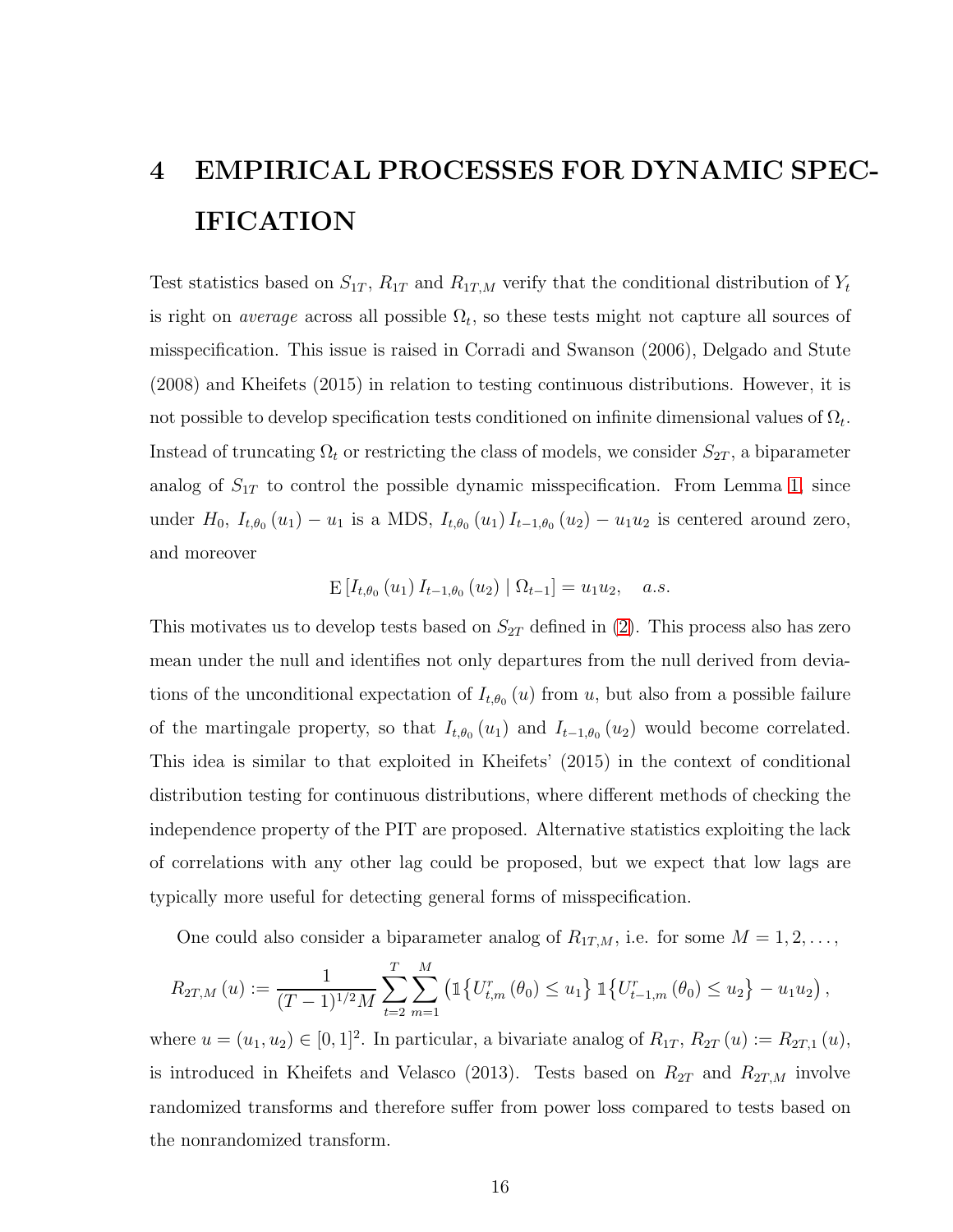Note, that  $S_{2T}(u) - u_1 S_{1T-1}(u_2)$  is a martingale. This observation will allow us to derive weak convergence of  $S_{2T}$  by employing limiting theorems for MDS. Properties of  $R_{2T}$  were established in Kheifets and Velasco (2013) and could be extended to  $R_{2T,M}$ . Here we discuss the properties of  $S_{2T}$  when we estimate  $\theta_0$ .

In practice we use the process

$$
\widehat{S}_{2T}(u) := \frac{1}{(T-1)^{1/2}} \sum_{t=2}^{T} \left\{ I_{t,\widehat{\theta}_{T}}(u_1) I_{t,\widehat{\theta}_{T}}(u_2) - u_1 u_2 \right\},\,
$$

where we can write under  $H_{1T}$ 

<span id="page-16-0"></span>
$$
\widehat{S}_{2T}(u) = S_{2T}(u) + T^{1/2} \left( \widehat{\theta}_T - \theta_0 \right)' \frac{1}{T} \sum_{t=2}^T \nabla_{2,t}(u) + o_p(1), \tag{7}
$$

uniformly in  $u$ , where

 $\nabla_{2,t}(u) := I_{t-1,\theta_0}(u_2) \nabla (F_{t,\theta_0}(\cdot | \Omega_t), u_1) + u_1 \nabla (F_{t-1,\theta_0}(\cdot | \Omega_{t-1}), u_2)$  and the asymptotic covariance function is  $W_2(u) := \text{ACov}\left( S_{2T}(u) , T^{1/2}(\widehat{\theta}_T - \theta_0) \right)$ . To study the asymptotic properties of the biparameter process we introduce the next assumption, which extends Assumption 2.

**Assumption 5.** Under  $H_{1T}$ , there exist finite functions  $D_2(u)$  and  $L_2(u)$ , such that uniformly in  $u$ 

(A) 
$$
T^{-1} \sum_{t=2}^{T} \{I_{t-1,\theta_0}(u_2) d(H_t(\cdot | \Omega_t), F_{t,\theta_0}(\cdot | \Omega_t), u_1) + u_1 d(H_t(\cdot | \Omega_t), F_{t,\theta_0}(\cdot | \Omega_t), u_2)\} \rightarrow_{p} D_2(u).
$$

(B) 
$$
T^{-1} \sum_{t=2}^{T} \nabla_{2,t}(u) \rightarrow_{p} L_{2}(u)
$$
.

Note that the second terms in the definitions of  $D_2$  and  $L_2$  correspond to  $u_1D_1(u_2)$  and  $u_1L_1(u_2)$  respectively, the equivalent for the single parameter process  $S_{1T}$ , but the first ones are new. To state the next result, we need to assume existence of probabilistic limits of several random functions. For the sake of presentation, we defer precise statements to the Appendix, see Assumption A.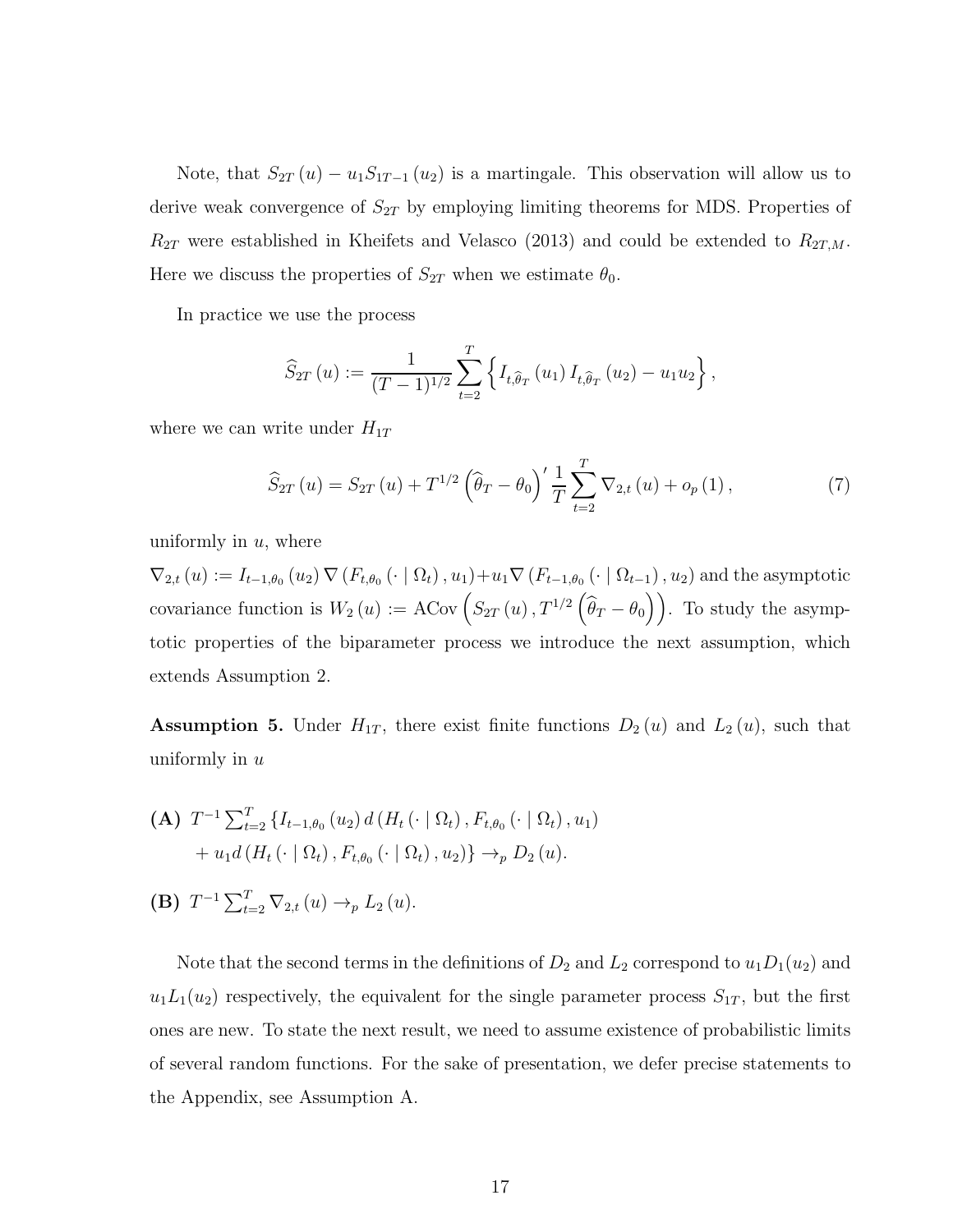<span id="page-17-0"></span>Theorem 2. Suppose that in addition to the conditions of Theorem [1,](#page-14-0) Assumption 5 and Assumption A from the Appendix hold. Under  $H_{1T}$ ,

$$
S_{2T}(u) \Rightarrow S_{2\infty} + \delta D_2,
$$

where  $S_{2\infty}$  is a Gaussian process in [0, 1] with mean zero and covariance function  $V_{2\infty}(u, v)$ defined in the Appendix. Under  $H_{1T}$ , if parameters are estimated,

$$
\widehat{S}_{2T} \Rightarrow \widehat{S}_{2\infty} + \delta \left\{ D_2 + \xi'_0 L_2 \right\},\,
$$

where  $\widehat{S}_{2\infty} := S_{2\infty} + Z(\Psi)' L_2$  is a Gaussian process with zero mean and variance function  $V_{2\infty}(u,v) + L_2(u)' \Psi L_2(v) + W_2(u)' L_2(v) + W_2(v)' L_2(u).$ 

When  $G_t(\cdot | \Omega_t)$  is different from  $F_{t,\theta_0}(\cdot | \Omega_t)$  such that  $D_2$  is non-zero, the test based on  $\hat{S}_{2T}$  has nontrivial power in the direction of  $H_{1T}$ . In contrast to the univariate case with  $S_{1T}$ , the first term in the definition of  $D_2$  contains correlation with the past information and can therefore capture dynamic misspecification when this induces in such a correlation, even if the unconditional expectation of d, which appears in the second term  $u_1D_1(u_2)$ , is zero. This fact is crucial if misspecification occurs in the dynamics and not only in the link function or other static aspects of the model.

## 5 BOOTSTRAP TESTS

To test  $H_0$  we consider Cramer-von Mises, Kolmogorov-Smirnov or any other continuous functionals of  $\widehat{S}_{jT}$ ,  $j = 1, 2, \eta \left( \widehat{S}_{jT} \right)$ . Then consistency properties of specification tests based on  $S_{jT}$  can be derived using the discussion in the previous sections by applying the continuous mapping theorem, so we omit the proof of the following result.

**Theorem 3.** Suppose that conditions of Theorem [2](#page-17-0) hold. Under  $H_{1T}$ ,

$$
\eta\left(\widehat{S}_{jT}\right) \to_d \eta\left(\widehat{S}_{j\infty}\right), \quad j=1,2.
$$

Since the asymptotic distributions of  $S_{jT}(u)$  are model dependent, and those of  $\widehat{S}_{jT}(u)$ further depend on the estimation effect, we need to resort to bootstrap methods to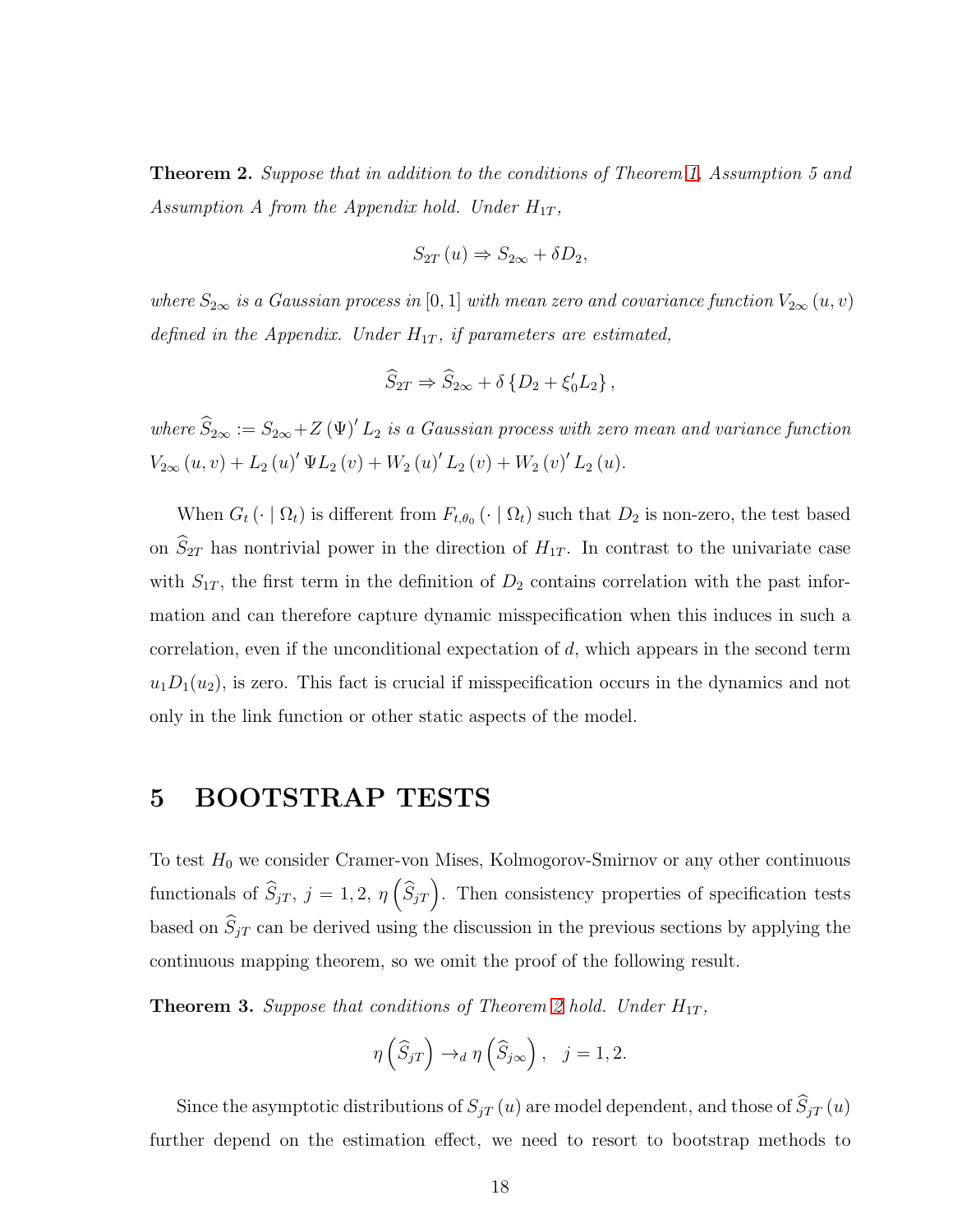implement our tests in practice. In the literature, there are several resampling methods suitable for dependent data, but since under  $H_0$  the parametric conditional distribution is fully specified, we apply a conditional parametric bootstrap algorithm that only requires to make draws from  $F_{t,\widehat{\theta}}(\cdot | \Omega_t)$  to mimic the null distribution of the test statistics. For a discussion of the parametric bootstrap see Stute et al. (1993) and Andrews (1997), which can be adapted to the complications with information truncation and initialization arising in the dynamic case using the discussion in Bai (2003).

To estimate the true  $1 - \alpha$  quantiles  $c_i (\theta_0)$  of the null asymptotic distribution of the test statistics, given by some continuous functional  $\eta$  applied to  $\hat{S}_{j\infty}$  with  $\delta = 0$ , we implement the following steps.

- 1. Estimate the model with data  $(Y_t, X'_t)$ ,  $t = 1, 2, ..., T$ , get parameter estimator  $\hat{\theta}_T$ and compute test statistics  $\eta(\widehat{S}_{jT})$ .
- 2. Simulate  $Y_t^*$  with  $F_{\widehat{\theta}_T}(\cdot \mid \Omega_t^*)$  recursively for  $t = 1, 2, ..., T$ , where the bootstrap information set is  $\Omega_t^* = (X_t, Y_{t-1}^*, X_{t-1}, Y_{t-2}^*, X_{t-2}, \ldots).$
- 3. Estimate the model with simulated data  $Y_t^*$ , get  $\widehat{\theta}_T^*$  using the same method as for  $\widehat{\theta}_T$ , get bootstrapped test statistics  $\eta\left(\widehat{S}^*_{jT}\right)$ .
- 4. Repeat 2-3 B times, compute the percentiles of the empirical distribution of the B bootstrapped test statistics.
- 5. Reject  $H_0$  if  $\eta\left(\widehat{S}_{jT}\right)$  is greater than the  $(1-\alpha)$ th percentile of the empirical distribution of the B bootstrapped test statistics denoted by  $\widehat{c}_{jB}^* \left( \widehat{\theta}_T \right)$ .

To analyze the properties of our parametric bootstrap, we need to assume that the same conditions on the estimation method hold for both for original and resampled data. More formally, we have

**Assumption 6. (A)** The conditional distribution of  $Y_t$  conditional on  $\Omega_t$  coincides with the conditional distribution of  $Y_t$  conditional on  $\Omega_t \cup \{X_k'\}_{k=t+1}^T$ .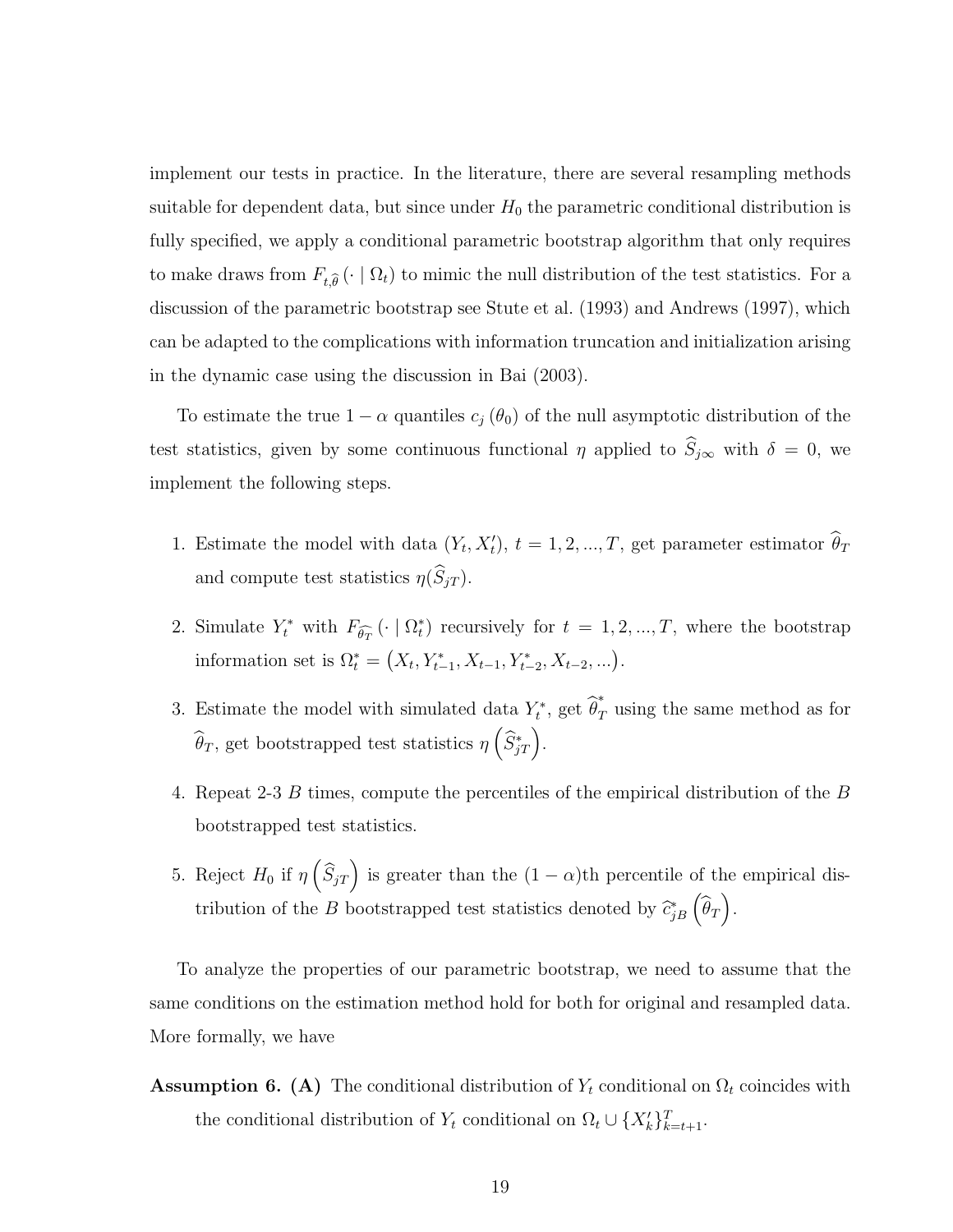(B) Suppose that the sample is generated by  $F_{\theta_T}$ , for some nonrandom sequence  $\theta_T$ converging to  $\theta_0$ , i.e. we have a triangular array of random variables  $\{Y_{Tt}: t =$  $1, 2, \ldots, T\}$  with  $(T, t)$  element generated by  $F_{\theta_T}(\cdot \mid \Omega_{T_t})$ , where  $\Omega_{Tt} = \{X_t, Y_{Tt-1}, X_{t-1}, Y_{Tt-2}, X_{t-2}, \ldots\}$ . Then the estimator  $\theta_T$  of  $\theta_T$  admits an asymptotic linear expansion as in Assumption 4. Moreover, assume that under the alternative  $H_1$ , there exists some  $\theta_1 \in \Theta$  so that  $\theta_1 = \text{plim}_{T \to \infty} \theta_T$ .

This assumption insures that by simulating from the conditional distribution  $F_{\theta_T}$ we obtain the correct joint distribution of  $S_{jT}$  and  $T^{1/2}(\widehat{\theta}_T - \theta_T)$  in parallel to those required in Theorems 1-2. Assumption 6 (A) says that  $Y_t$  and future  $X_t$  are independent conditionally on past information, i.e. that there is no direct feedback effect. For example, in a latent variable form of the ordered probit model, this assumption translates to strict exogeneity, i.e. that innovations are independent of future  $X_t$ . Dependence between  $Y_t$ and future  $X_t$  is still allowed through serial dependence in  $X_t$  and  $Y_t$ . Assumption 6 (B) is similar to Condition (5.5) in Burke et al. (1979), Assumption (A1) in Stute et al. (1993) and Assumption E2 in Andrews (1997), and introduces a triangular array version of the expansion and central limit theorem for parameter estimates, see also the discussion in Section 4.1 in Andrews (1997).

We obtain the following result.

<span id="page-19-0"></span>**Theorem 4.** Suppose that in addition to conditions of Theorem [2,](#page-17-0) Assumption 6 holds. Under  $H_{1T}$ , as  $B, T \rightarrow \infty$ ,

$$
\eta\left(\widehat{S}_{jT}^*\right) \to_d \eta\left(\widehat{S}_{j\infty}\right), \qquad j = 1, 2,
$$

in probability, so  $\widehat{c}_{jB}^*\left(\widehat{\theta}_T\right) \to_p c_j(\theta_0)$ , and therefore, under  $H_0$ ,  $\Pr\left(\eta\left(\widehat{S}_{jT}\right) > \widehat{c}_{jB}^*\left(\widehat{\theta}_T\right)\right) \to$ α. Suppose also that the conditions of Theorem [2](#page-17-0) hold for any  $\theta_0 \in \Theta$ . Under  $H_1$ , as  $B, T \to \infty$ ,  $\hat{c}_{jB}^* \left( \hat{\theta}_T \right) = O_p(1)$ .

This theorem shows that the bootstrap test statistic has the same limit distribution as the original one under local alternatives, so that under the null we get the right asymptotic size using bootstrap estimated critical values and that under local alternatives we get non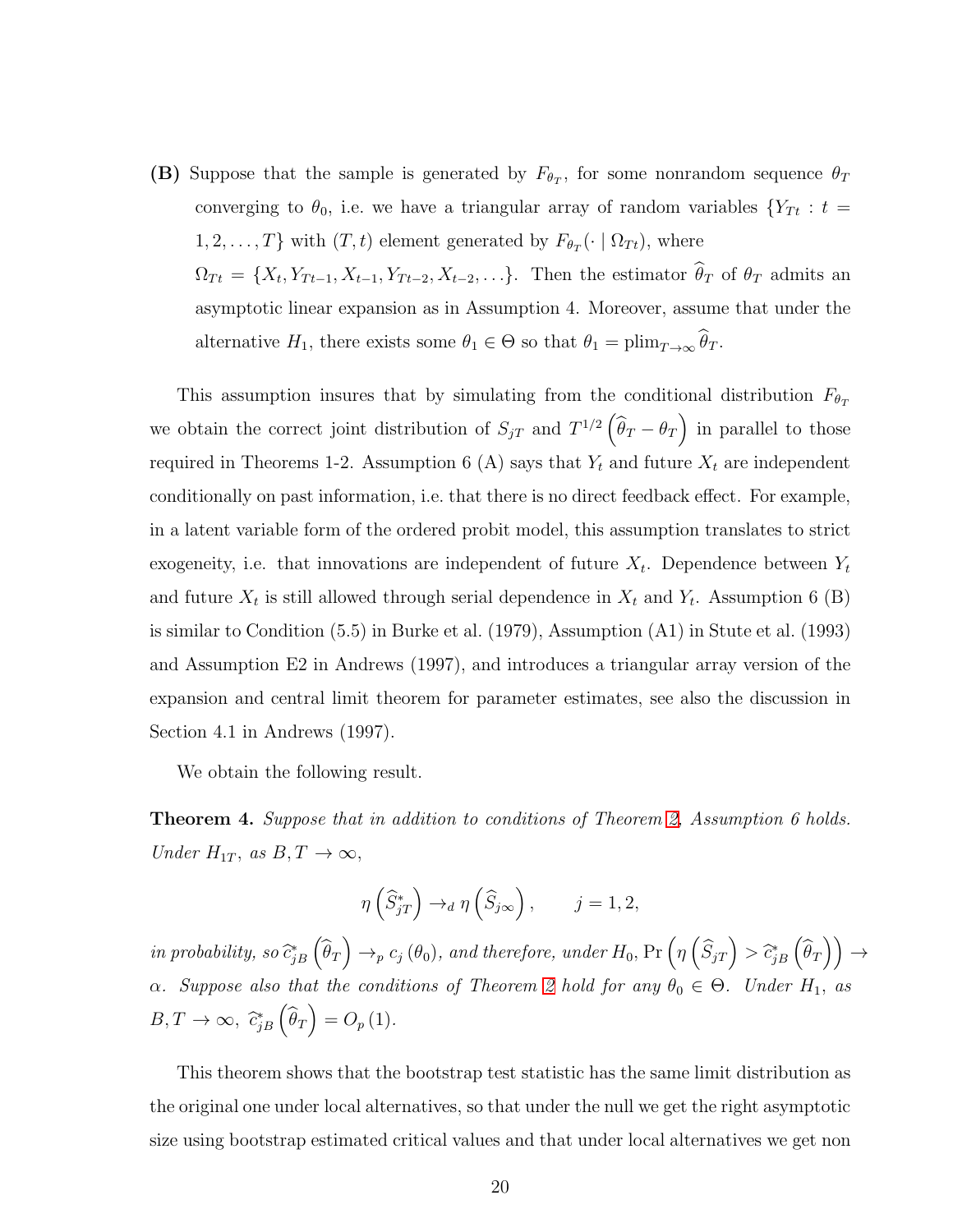trivial power when the drifts of the stochastic processes  $\widehat{S}_{1T}$  and  $\widehat{S}_{2T}$  are non negligible. Similarly, under fixed alternatives we are able to get a bootstrap consistent test when the asymptotic test is consistent itself, i.e.  $\lim_{T\to\infty} \Pr\left(\eta\left(\widehat{S}_{jT}\right) > \widehat{c}_{jB}^*\left(\widehat{\theta}_T\right)\right) = 1$  if  $\eta\left(\widehat{S}_{jT}\right)$ diverges asymptotically.

### 6 APPLICATION AND SIMULATIONS

In this section we use a Monte Carlo simulation exercise to investigate the finite sample properties of the tests proposed in this paper. We take as reference the dynamic ordered discrete choice models investigated in Basu and de Jong (2007) for the modeling of the monetary policy conducted by the Federal Reserve (FED). The dependent variable uses the following codification of the changes in the reference interest rate in US, the federal funds rate  $i_t$ ,

$$
Y_{t} = \begin{cases} 1 & \text{if } \Delta i_{t} < -0.25 \\ 2 & \text{if } -0.25 \leq \Delta i_{t} < 0 \\ 3 & \text{if } 0 \leq \Delta i_{t} < 0.25 \\ 4 & \text{if } \Delta i_{t} \geq 0.25. \end{cases}
$$

Data is monthly and spans January 1990 to December 2006, leading to  $T = 204$ complete observations. The explanatory variables that Basu and de Jong (2007) used to explain the decisions of the FED on  $\Delta i_t$  are the current value and 4 lags of inflation (inf), the current value and a lag of four different measures of output gap (out) and a series of dummies that describe the decision of the FED in the previous period,  $dum1_t = I(\Delta i_{t-1} <$ 0),  $dum2_t = I(\Delta i_{t-1} > 0)$ ,  $dum3_t = I(\Delta i_{t-1} < -0.25)$ ,  $dum4_t = I(\Delta i_{t-1} > 0.25)$ . Instead of these four dummies, we implement an  $AR(1)$ , 'dynamic' version with one lag of the discrete  $Y_t$  as explanatory variable (and a version without lags that we refer to as 'static' to serve as a benchmark to the inclusion of lagged endogenous variables in  $\Omega_t$ ). We consider both the Logit and Probit versions of the models. We fit four versions of the basic model based on different definitions of the output gap and conditional on the series of inflation and output gap and on the parameter estimates obtained, we simulate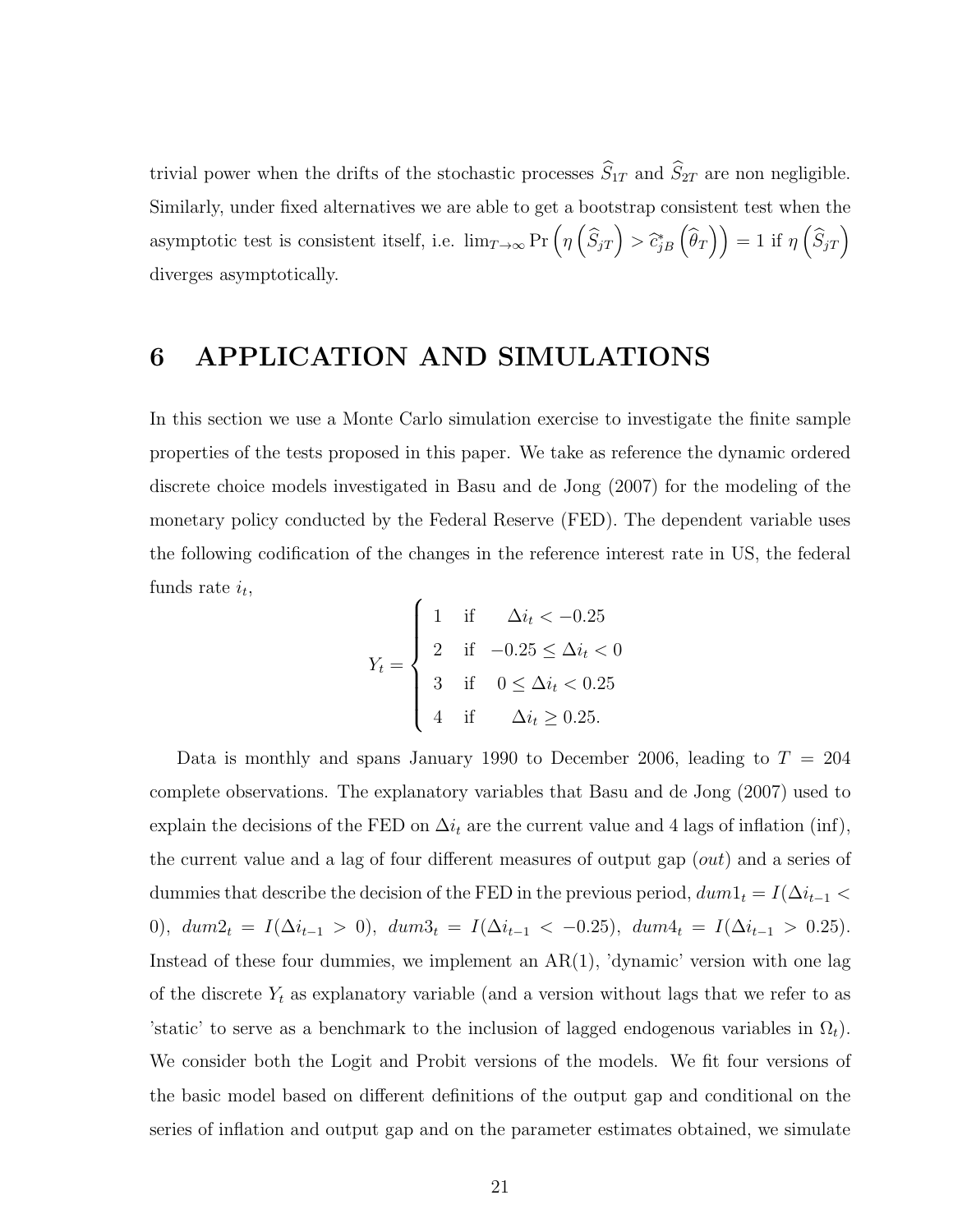| Scenario Null and Alternative                           |
|---------------------------------------------------------|
| Size 1 $H_0$ : static probit                            |
| Size 2 $H_0$ : static logit                             |
| Power 1 $H_0$ : static probit vs $H_1$ : static logit   |
| Power 2 $H_0$ : static probit vs $H_1$ : dynamic probit |
| Power 3 $H_0$ : static probit vs $H_1$ : dynamic logit  |

<span id="page-21-0"></span>Table 1: Scenarios for Monte Carlo simulations.

series  $Y_t$  and conduct our tests on these (see Monte Carlo scenarios in Table [1\)](#page-21-0).

The four choices of output gap lead to Models I-IV. The output gap is the percentage deviation of the actual from the potential output, which is interpolated to obtain a series of monthly frequency by replicating the GDP observation for any quarter to all the months in that quarter. Then two different measures of potential output are used: the potential output series provided by the Congressional Budget Office and a potential output series constructed in a real-time setting using the HP filter, leading to Models I and II. Apart from output gap, other measures of economic activity are used, such as unemployment rate and capacity utilization, leading to Models III and IV. Data sources are described in Basu and de Jong (2007).

We compare the performance of our tests with an alternative test which is also omnibus and does not require smoothing (and choice of smoothing parameters). Two general approaches can be adapted to our setup: the test of the Generalized Linear Model (GLM) of Stute and Zhu (2002) and the Conditional Kolmogorov test of Andrews (1997), as discussed in Mora and Moro-Egido (2007). The first one is a test based on a marked empirical process for testing the null  $H'_0: E[Y | \tilde{X} = x] = m_{\tilde{\beta}_{01}}(x'\tilde{\beta}_{02}),$  where  $m_{\tilde{\beta}_{01}}(\cdot)$ is a parametric link function and  $\beta_{01}, \beta_{02}$  are finite dimensional parameters. In the cases where Y takes only two values  $\{0,1\}$ , the conditional mean coincides with the conditional probability of  $Y = 1$  and the null is similar to our  $H_0$  if we were considering an i.i.d setup.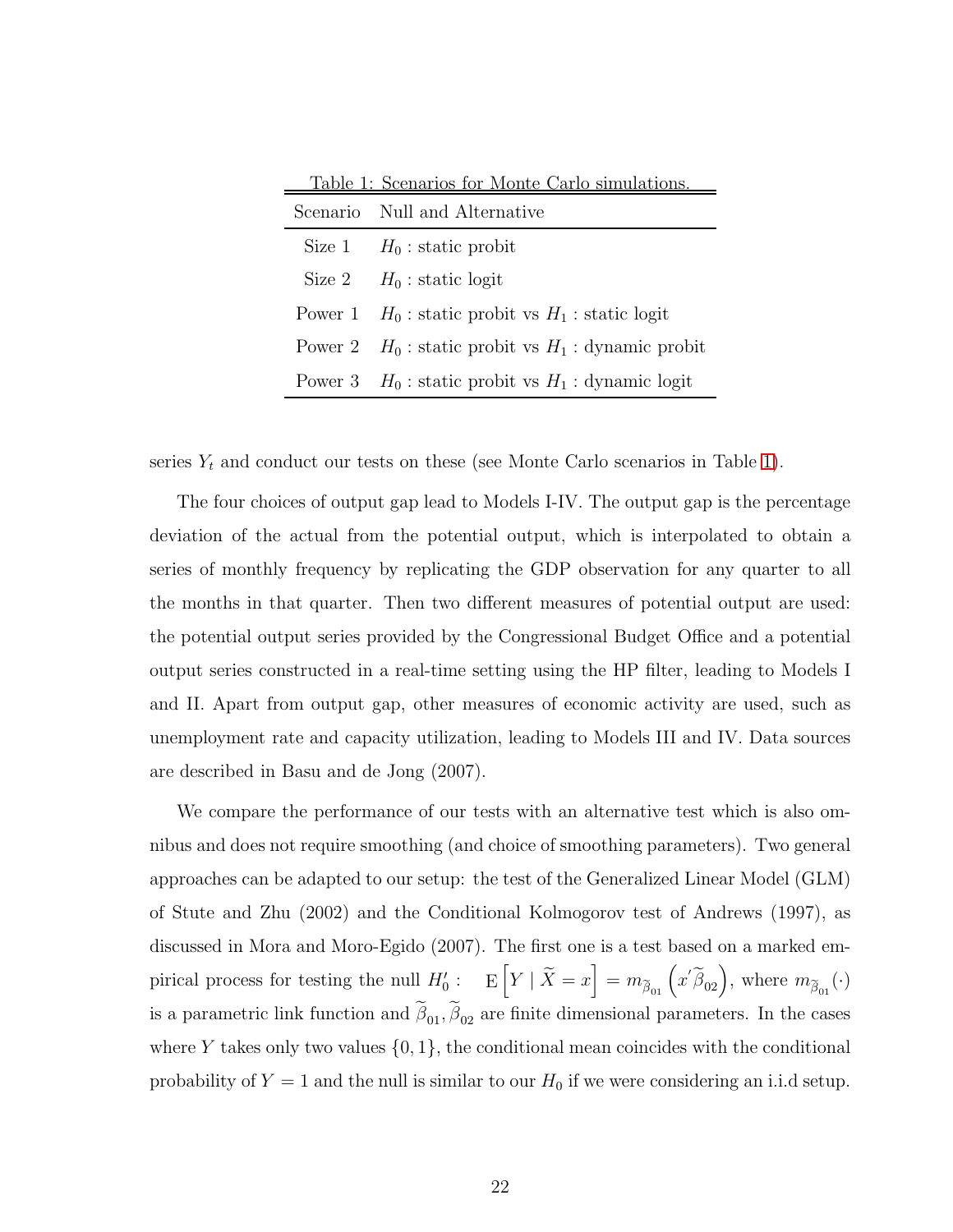To test  $Y_t | \tilde{X}_t \sim P_{\tilde{\beta}_{01}} \left( \cdot | \tilde{X}_t' \tilde{\beta}_{20} \right)$  define the process

$$
Z_T\left(y\right) := \frac{1}{T^{1/2}} \sum_{t=1}^T \mathbbm{1}\Big\{\widetilde{X}_t'\widetilde{\beta}_{20} \le y\Big\} \left[Y_t - P_{\widetilde{\beta}_{01}}\left(Y_t = 1 \mid \widetilde{X}_t'\widetilde{\beta}_{20}\right)\right], \qquad y \in \mathbb{R}.
$$

The second test by Andrews is obtained by substituting  $\mathbb{1}\left\{ \widetilde{X}_{t}^{'}\widetilde{\beta}\leq y\right\}$  with  $\mathbb{1}\left\{ \widetilde{X}_{t}\leq\widetilde{x}\right\}$ (where  $\tilde{x}$  is a real vector of dimension of  $\tilde{X}_t$ ) in  $Z_T$ , but since it always underperforms according to simulations of Mora and Moro-Egido (2007), it is not considered here. If Y takes values  $\{1, \ldots, K\}$ , Mora and Moro-Egido (2007) substitute testing  $H_0$  by K tests of the hypotheses  $Y_{jt} \mid \tilde{X}_t \sim P_{j,\tilde{\beta}_{01}}\left(Y_t \mid \tilde{X}_t' \tilde{\beta}_{20}\right)$ , with corresponding processes  $Z_{j,T}$ , where  $Y_{jt} = \mathbb{1}\{Y_t = j\}$  and  $j = 1, 2, \ldots, K$ , then the resulting pooled test statistics are

$$
\eta_{Z}^{CvM} = T^{-1} \sum_{j=1}^{K} \sum_{t=1}^{T} Z_{j,T} \left( \widetilde{X}_{t}' \widetilde{\beta}_{20} \right)^{2}
$$

and

$$
\eta_Z^{KS} = T^{-1} \max_{j=1,\dots,K} \sum_{t=1}^T Z_{j,T} \left( \widetilde{X}'_t \widetilde{\beta}_{20} \right)^2,
$$

which we call the CvM and KS tests respectively. To apply these tests to our model, let  $\widetilde{X}_t = \left(X_t\right)$  $\left(f_{t}, Y_{t-1}, 1\right)'$  and  $\tilde{\beta} = \left(\beta', \rho, -\tau_{1}\right)'$  and take the corresponding link functions.

We analyze tests based on  $S_{1T}$ ,  $R_{1T,M}$ ,  $R_{1T}$  and  $S_{2T}$ ,  $R_{2T,M}$ ,  $R_{2T}$  and  $Z_T$ . In all cases we use Kolmogorov-Smirnov (KS) and Cramer-von Mises (CvM) measures. We only consider feasible bootstrap versions of tests based on  $\widehat{S}_{1T}$ ,  $\widehat{R}_{1T,M}$ , etc, where we replace  $\theta_0$  by root-T consistent estimates  $\widehat{\theta}_T$ , the ML estimator in our case. We are not aware of any theoretical results for bootstrap assisted tests based on  $\widehat Z_T$  in our setup, although Mora and Moro-Egido (2007) provide some simulations.

Parameter estimates for real data are reported in Tables [2](#page-23-0) and [3.](#page-24-0) The main question is whether the static Probit or Logit models are appropriate for changes in the interest rates, and we check this with our tests. The p-values in Tables [4](#page-25-0) and [5](#page-25-1) say that all these models are rejected even at the 1% significance level by biparameter nonrandomized transform based tests. Note that single parameter static tests (e.g.  $\widehat{R}_{1T}$ ,  $\widehat{S}_{1T}$ ) cannot reject any proposed model with the sole exception of  $\widehat S_{1T}$  which rejects at 5% Model II with Cramer – von Misses test statistics.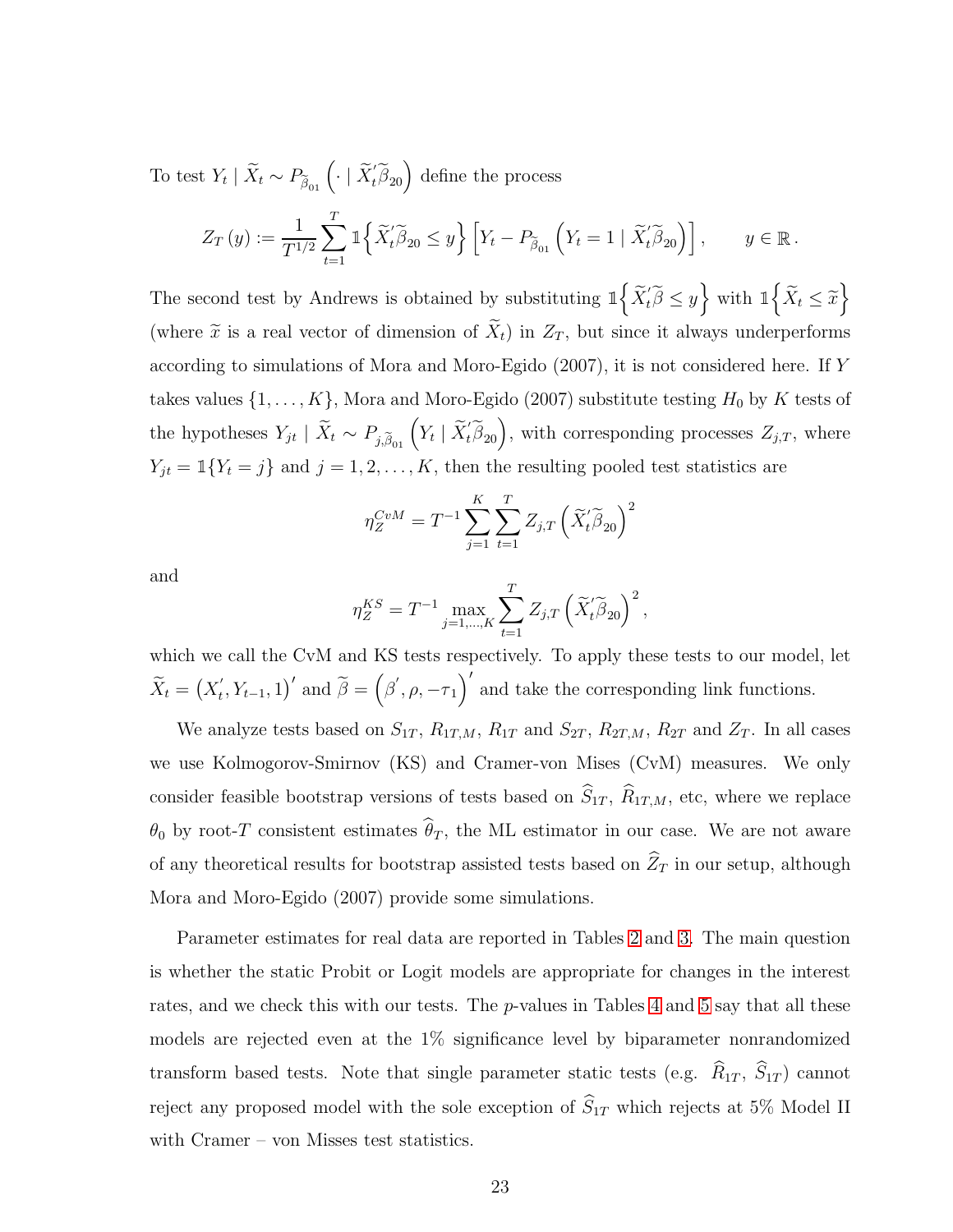|                     |                  |         |         |         |         |         |         | I-static I-dynamic II-static II-dynamic III-static III-dynamic IV-static IV-dynamic |
|---------------------|------------------|---------|---------|---------|---------|---------|---------|-------------------------------------------------------------------------------------|
| $\tau_1$            | $-4.81$          | $-2.07$ | $-3.31$ | $-1.05$ | $-3.15$ | $-1.17$ | $-3.41$ | $-1.48$                                                                             |
|                     | (0.51)           | (0.66)  | (0.35)  | (0.47)  | (0.36)  | (0.48)  | (0.37)  | (0.50)                                                                              |
| $\tau$ <sub>2</sub> | $-4.05$          | $-1.14$ | $-2.64$ | $-0.19$ | $-2.34$ | $-0.20$ | $-2.57$ | $-0.50$                                                                             |
|                     | (0.47)           | (0.64)  | (0.31)  | (0.46)  | (0.32)  | (0.47)  | (0.32)  | (0.48)                                                                              |
| $\tau_3$            | $-1.72$          | 1.66    | $-0.39$ | 2.60    | 0.09    | 2.62    | $-0.11$ | 2.29                                                                                |
|                     | (0.40)           | (0.63)  | (0.26)  | (0.48)  | (0.28)  | (0.48)  | (0.27)  | (0.49)                                                                              |
| inf                 | $-1.39$          | $-1.36$ | $-1.51$ | $-1.60$ | $-1.83$ | $-1.82$ | $-1.70$ | $-1.70$                                                                             |
|                     | (0.68)           | (0.72)  | (0.67)  | (0.71)  | (0.69)  | (0.73)  | (0.69)  | (0.73)                                                                              |
| $inf_{-1}$          | 1.86             | 2.90    | 1.94    | 3.05    | 2.05    | 3.07    | 2.14    | 3.01                                                                                |
|                     | (0.99)           | (1.06)  | (0.98)  | (1.06)  | (1.00)  | (1.07)  | (1.01)  | (1.07)                                                                              |
|                     | $inf_{-2}$ -1.30 | $-2.81$ | $-1.27$ | $-2.80$ | $-1.60$ | $-2.92$ | $-2.12$ | $-3.11$                                                                             |
|                     | (0.98)           | (1.07)  | (0.97)  | (1.06)  | (0.99)  | (1.07)  | (1.02)  | (1.09)                                                                              |
|                     | $inf_{-3}$ 1.39  | 2.44    | 1.60    | 2.74    | 1.79    | 2.79    | 1.27    | 2.33                                                                                |
|                     | (0.99)           | (1.06)  | (0.98)  | (1.06)  | (1.00)  | (1.08)  | (1.03)  | (1.09)                                                                              |
|                     | $inf_{-4}$ 0.43  | $-0.53$ | $-0.23$ | $-1.05$ | $-0.00$ | $-0.85$ | 0.88    | $-0.20$                                                                             |
|                     | (0.68)           | (0.73)  | (0.66)  | (0.71)  | (0.67)  | (0.73)  | (0.71)  | (0.76)                                                                              |
| out                 | $-1.02$          | $-1.02$ | 0.36    | 0.40    | 3.35    | 2.54    | $-0.98$ | $-0.62$                                                                             |
|                     | (0.30)           | (0.33)  | (0.59)  | (0.63)  | (0.68)  | (0.74)  | (0.22)  | (0.23)                                                                              |
| $out_{-1}$          | 0.81             | 0.90    | 0.84    | 0.65    | 2.48    | 0.95    | $-1.03$ | $-0.65$                                                                             |
|                     | (0.29)           | (0.32)  | (0.59)  | (0.64)  | (0.67)  | (0.73)  | (0.22)  | (0.23)                                                                              |
| $Y_{-1}$            |                  | $-1.08$ |         | $-1.12$ |         | $-1.03$ |         | $-0.94$                                                                             |
|                     |                  | (0.15)  |         | (0.15)  |         | (0.16)  |         | (0.16)                                                                              |

<span id="page-23-0"></span>Table 2: ML estimates and standard errors of Models I-IV with static and dynamic specifications and Probit link function applied to the real US data,  $T = 204$ .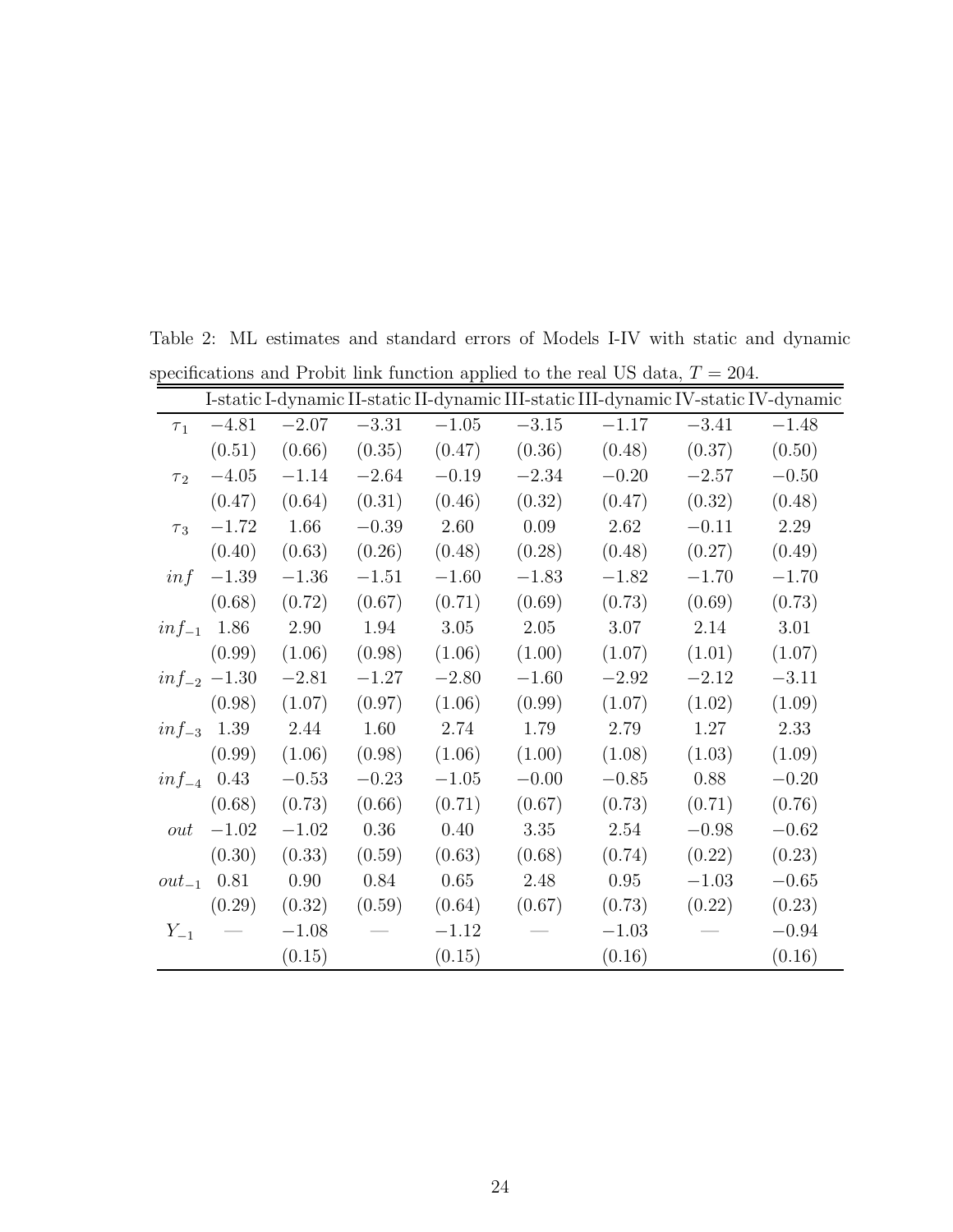<span id="page-24-0"></span>

|            |                  |           |          |         |         |         |         | I-static I-dynamic II-static II-dynamic III-static III-dynamic IV-static IV-dynamic |
|------------|------------------|-----------|----------|---------|---------|---------|---------|-------------------------------------------------------------------------------------|
| $\tau_1$   | $-8.46$          | $-3.77$   | $-6.01$  | $-2.12$ | $-5.61$ | $-2.15$ | $-6.15$ | $-2.82$                                                                             |
|            | (0.98)           | (1.20)    | (0.68)   | (0.83)  | (0.69)  | (0.85)  | (0.72)  | (0.89)                                                                              |
| $\tau_2$   | $-7.03$          | $-1.96\,$ | $-4.71$  | $-0.46$ | $-4.12$ | $-0.31$ | $-4.56$ | $-0.90$                                                                             |
|            | (0.90)           | (1.17)    | (0.60)   | (0.81)  | (0.59)  | (0.83)  | (0.61)  | (0.86)                                                                              |
| $\tau_3$   | $-3.00$          | 3.02      | $-0.85$  | 4.52    | 0.07    | 4.60    | $-0.24$ | 4.04                                                                                |
|            | (0.72)           | (1.12)    | (0.47)   | (0.84)  | (0.49)  | (0.86)  | (0.49)  | (0.87)                                                                              |
| inf        | $-2.44$          | $-2.29$   | $-2.53$  | $-2.89$ | $-3.17$ | $-3.28$ | $-2.81$ | $-3.06$                                                                             |
|            | (1.21)           | (1.30)    | (1.21)   | (1.29)  | (1.21)  | (1.32)  | (1.22)  | (1.32)                                                                              |
|            | $inf_{-1}$ 3.28  | $4.95\,$  | $3.22\,$ | 5.46    | 3.59    | 5.43    | 3.41    | 5.31                                                                                |
|            | (1.78)           | (1.92)    | (1.77)   | (1.92)  | (1.76)  | (1.93)  | (1.82)  | (1.95)                                                                              |
|            | $inf_{-2}$ -2.48 | $-5.02$   | $-2.17$  | $-5.22$ | $-2.97$ | $-5.21$ | $-3.52$ | $-5.40$                                                                             |
|            | (1.74)           | (1.95)    | (1.73)   | (1.94)  | (1.76)  | (1.95)  | (1.86)  | (1.99)                                                                              |
|            | $inf_{-3}$ 2.42  | 4.36      | 2.61     | 5.20    | 2.94    | 5.11    | 1.65    | 4.02                                                                                |
|            | (1.75)           | (1.92)    | (1.75)   | (1.93)  | (1.77)  | (1.95)  | (1.86)  | (1.99)                                                                              |
|            | $inf_{-4}$ 0.93  | $-0.87$   | $-0.17$  | $-1.88$ | 0.32    | $-1.54$ | 2.11    | $-0.28$                                                                             |
|            | (1.20)           | (1.32)    | (1.18)   | (1.28)  | (1.19)  | (1.30)  | (1.27)  | (1.36)                                                                              |
| out        | $-1.78$          | $-1.79$   | 0.43     | 0.63    | 5.87    | 4.12    | $-1.83$ | $-1.15$                                                                             |
|            | (0.54)           | (0.60)    | (1.04)   | (1.14)  | (1.24)  | (1.34)  | (0.40)  | (0.42)                                                                              |
| $out_{-1}$ | 1.43             | 1.59      | 1.61     | 1.29    | 4.21    | 1.50    | $-1.88$ | $-1.14$                                                                             |
|            | (0.52)           | (0.59)    | (1.04)   | (1.15)  | (1.20)  | (1.33)  | (0.40)  | (0.42)                                                                              |
| $Y_{-1}$   |                  | $-1.98$   |          | $-2.04$ |         | $-1.86$ |         | $-1.71$                                                                             |
|            |                  | (0.28)    |          | (0.27)  |         | (0.28)  |         | (0.28)                                                                              |

Table 3: ML estimates and standard errors of Models I-IV with static and dynamic specifications and Logit link function applied to the real US data,  $T = 204$ .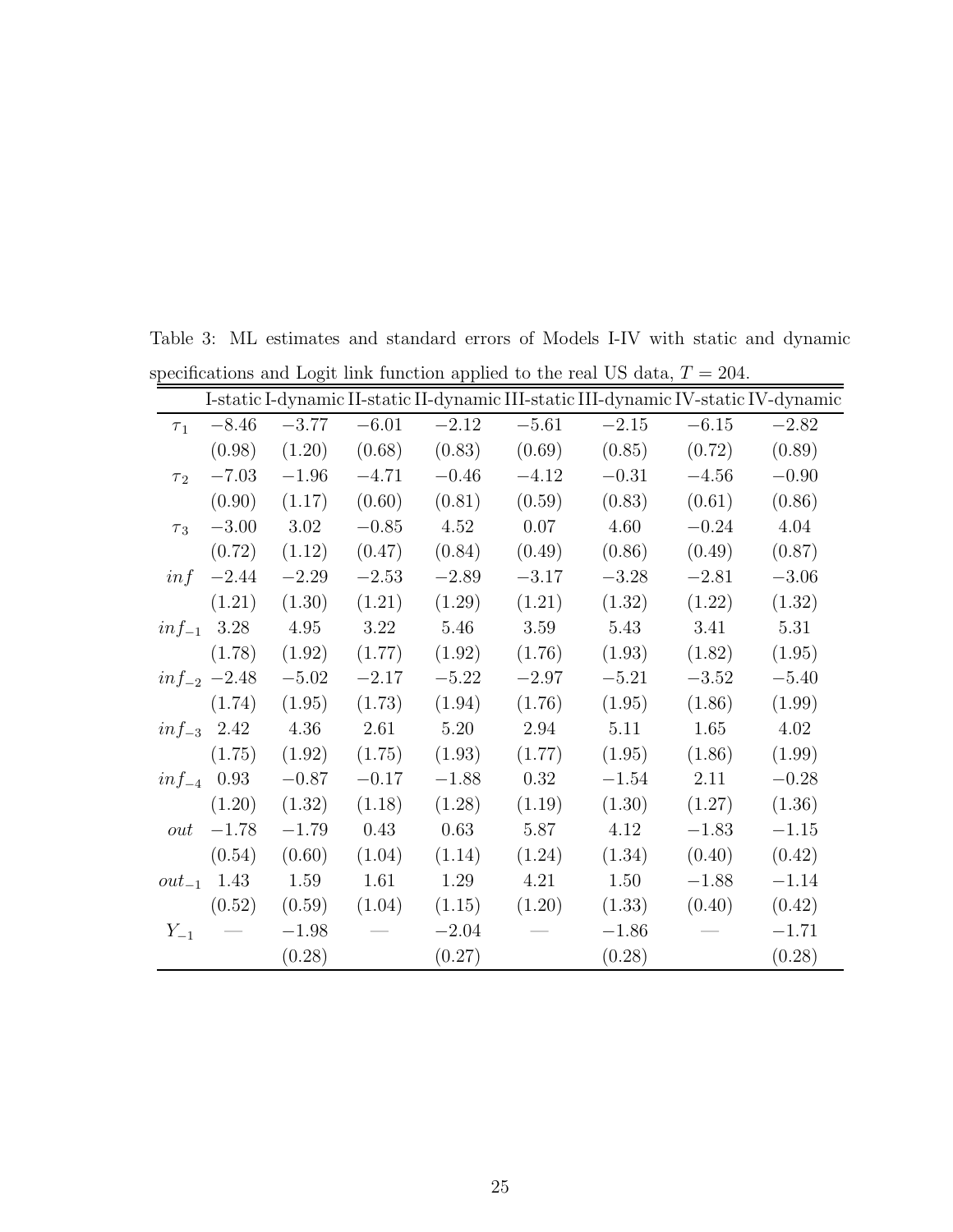<span id="page-25-0"></span>

| л. |                       |                    |                         |                      |                    |                    |             |             |          |                |
|----|-----------------------|--------------------|-------------------------|----------------------|--------------------|--------------------|-------------|-------------|----------|----------------|
|    |                       | $\widehat{S}_{2T}$ | $\widetilde{R}_{2T,50}$ | $R_{2T,25}$          | $\widehat{R}_{2T}$ | $\widehat{S}_{1T}$ | $R_{1T,50}$ | $R_{1T,25}$ | $R_{1T}$ | $\widehat Z_T$ |
|    | $H_0$ : static probit |                    |                         |                      |                    |                    |             |             |          |                |
|    | Model I               | 0.001              | 0.001                   | 0.001                | 0.237              | 0.009              | 0.026       | 0.078       | 0.516    | 0.244          |
|    | Model II              | 0.001              | 0.001                   | 0.001                | 0.166              | 0.077              | 0.057       | 0.229       | 0.167    | 0.022          |
|    | Model III             | 0.001              | 0.001                   | 0.001                | 0.307              | 0.492              | 0.632       | 0.616       | 0.731    | 0.109          |
|    | Model IV              | 0.001              | 0.002                   | 0.002                | 0.496              | 0.721              | 0.509       | 0.582       | 0.668    | 0.268          |
|    |                       |                    |                         | $H_0$ : static logit |                    |                    |             |             |          |                |
|    | Model I               | 0.001              | 0.001                   | 0.001                | 0.152              | 0.021              | 0.079       | 0.221       | 0.793    | 0.199          |
|    | Model II              | 0.001              | 0.001                   | 0.001                | 0.112              | 0.113              | 0.155       | 0.459       | 0.240    | 0.032          |
|    | Model III             | 0.001              | 0.001                   | 0.001                | 0.360              | 0.314              | 0.493       | 0.541       | 0.745    | 0.171          |
|    | Model IV              | 0.001              | 0.001                   | 0.001                | 0.448              | 0.890              | 0.804       | 0.899       | 0.634    | 0.272          |

Table 4: P-values of Cramer – von Misses tests for static Probit and Logit link function applied to the real US data,  $T = 204$ .

Table 5: P-values of Kolmogorov – Smirnov tests for static Probit and Logit link function applied to the real US data,  $T = 204$ .

<span id="page-25-1"></span>

|           | $\widehat{S}_{2T}$ | ∼<br>$R_{2T,50}$ | ∼<br>$R_{2T,25}$      | $\widehat{R}_{2T}$ | $\widehat{S}_{1T}$ | $\widehat{R}_{1T,50}$ | ∼<br>$\widehat R_{1T,25}$ | $\widehat R_{1T}$ | $\widehat Z_T$ |
|-----------|--------------------|------------------|-----------------------|--------------------|--------------------|-----------------------|---------------------------|-------------------|----------------|
|           |                    |                  | $H_0$ : static probit |                    |                    |                       |                           |                   |                |
| Model I   | 0.003              | 0.002            | 0.002                 | 0.082              | 0.047              | 0.193                 | 0.372                     | 0.354             | 0.392          |
| Model II  | 0.001              | 0.001            | 0.002                 | 0.586              | 0.351              | 0.426                 | 0.626                     | 0.450             | 0.107          |
| Model III | 0.001              | 0.001            | 0.001                 | 0.155              | 0.454              | 0.435                 | 0.244                     | 0.742             | 0.124          |
| Model IV  | 0.001              | 0.002            | 0.002                 | 0.799              | 0.936              | 0.913                 | 0.801                     | 0.355             | 0.230          |
|           |                    |                  | $H_0$ : static logit  |                    |                    |                       |                           |                   |                |
| Model I   | 0.001              | 0.001            | 0.001                 | 0.133              | 0.010              | 0.050                 | 0.212                     | 0.684             | 0.220          |
| Model II  | 0.001              | 0.001            | 0.001                 | 0.354              | 0.114              | 0.201                 | 0.319                     | 0.416             | 0.058          |
| Model III | 0.001              | 0.001            | 0.001                 | 0.149              | 0.511              | 0.472                 | 0.350                     | 0.642             | 0.173          |
| Model IV  | 0.002              | 0.002            | 0.001                 | 0.769              | 0.975              | 0.968                 | 0.867                     | 0.411             | 0.207          |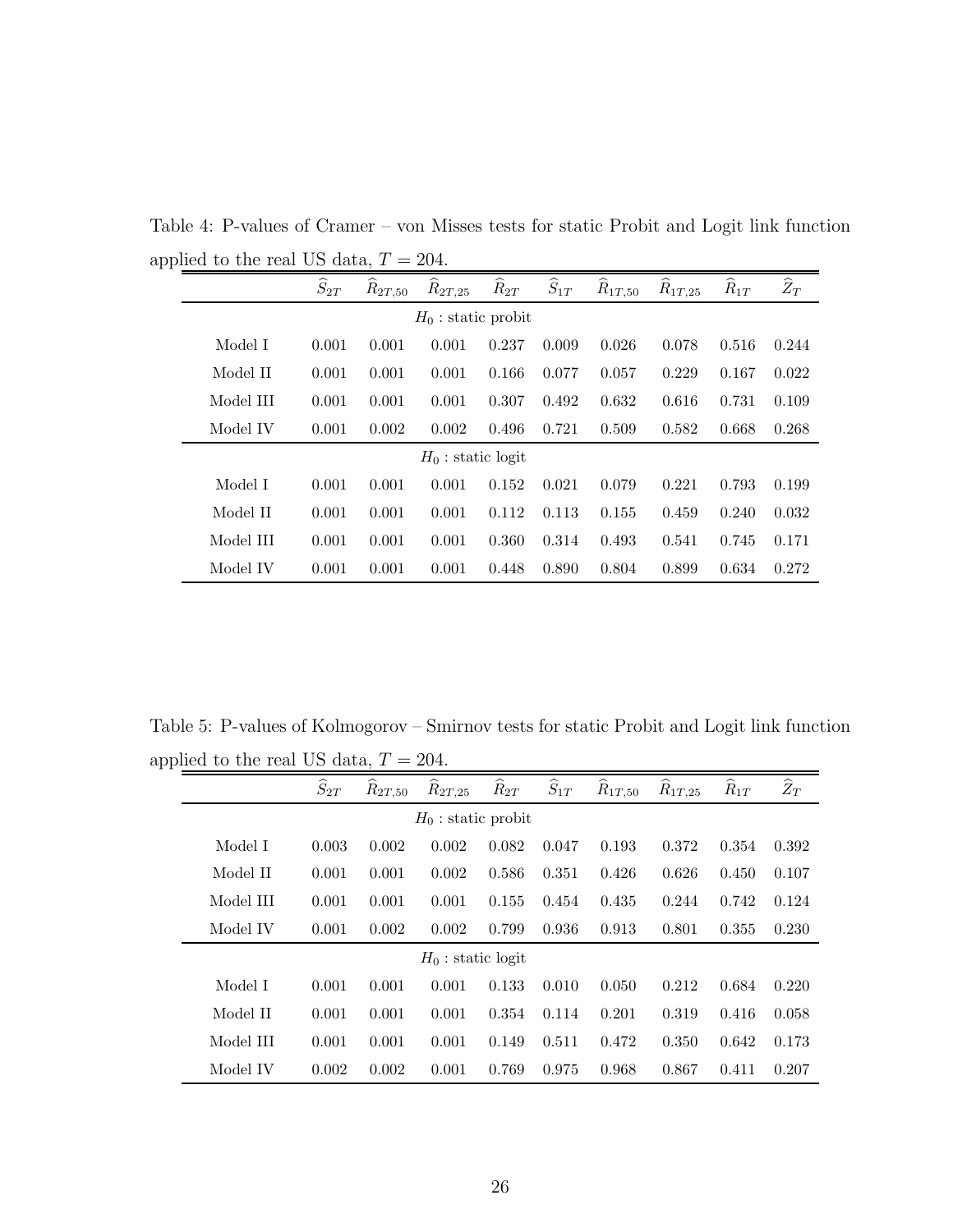Table 6: Simulated size/power rates for the nominal 5% level of Cramer – von Misses tests of Models I-IV with static and dynamic specifications applied to simulated data,  $T = 100.$ 

<span id="page-26-0"></span>

|                               | $\widehat{S}_{2T}$ | $R_{2T,50}$ | $R_{2T,25}$                                     | $\widetilde{R}_{2T}$ | $\widehat{S}_{1T}$ | $R_{1T,50}$                | $R_{1T,25}$ | $R_{1T}$ | $\widehat{Z}_T$ |  |
|-------------------------------|--------------------|-------------|-------------------------------------------------|----------------------|--------------------|----------------------------|-------------|----------|-----------------|--|
| Size<br>$H_0$ : static probit |                    |             |                                                 |                      |                    |                            |             |          |                 |  |
| Model I                       | 5.5                | $6.0\,$     | 5.5                                             | 4.5                  | $6.6\,$            | 6.3                        | 5.7         | 5.4      | 7.8             |  |
| Model II                      | $5.\overline{3}$   | 6.7         | 5.0                                             | $5.\overline{5}$     | 6.3                | $5.2\,$                    | 4.2         | 3.3      | 6.5             |  |
| Model III                     | 7.7                | 7.0         | $6.5\,$                                         | 5.4                  | 6.0                | 3.7                        | $3.3\,$     | 4.5      | 6.4             |  |
| Model IV                      | $5.2\,$            | 6.7         | 5.6                                             | 3.9                  | $5.1\,$            | 4.6                        | 4.9         | 2.8      | 6.4             |  |
|                               |                    |             |                                                 |                      |                    |                            |             |          |                 |  |
|                               |                    |             | Size 2 $H_0$ : static logit                     |                      |                    |                            |             |          |                 |  |
| Model I                       | $6.5\,$            | $6.5\,$     | 4.9                                             | 4.1                  | 7.2                | 5.6                        | 6.0         | 4.4      | 7.2             |  |
| Model II                      | $5.6\,$            | $6.7\,$     | 7.6                                             | 4.0                  | 4.6                | 5.3                        | 4.6         | 4.8      | 5.6             |  |
| Model III                     | 7.3                | 9.0         | 6.4                                             | 3.3                  | 6.4                | 7.8                        | $5.2\,$     | 3.3      | 8.5             |  |
| Model IV                      | $6.6\,$            | $6.3\,$     | 5.0                                             | 4.5                  | 6.5                | 4.6                        | 4.7         | 4.7      | 9.1             |  |
|                               | Power $1$          |             | $H_0$ : static probit vs $H_1$ : static         |                      |                    | $\frac{\text{logit}}{6.5}$ |             |          |                 |  |
| Model I                       | 8.5                | 7.7         | $6.6\,$                                         | 4.9                  | 8.4                |                            | 6.0         | 3.6      | 7.1             |  |
| Model II                      | 5.1                | 5.0         | 4.4                                             | 4.0                  | 6.4                | 6.9                        | $5.3\,$     | 4.0      | 8.7             |  |
| Model III                     | 9.1                | 9.4         | 7.9                                             | 4.7                  | 9.0                | 8.3                        | 7.7         | 4.6      | $8.2\,$         |  |
| Model IV                      | 6.3                | 6.2         | $5.\overline{3}$                                | 4.5                  | 10.2               | 8.6                        | 7.5         | $3.8\,$  | 8.3             |  |
|                               | Power 2            |             | $H_0$ : static probit vs $H_1$ : dynamic probit |                      |                    |                            |             |          |                 |  |
| Model I                       | 89.2               | 85.2        | 82.7                                            | 25.7                 | 13.2               | <b>12.0</b>                | 11.7        | 4.6      | 18.4            |  |
| Model II                      | 92.8               | 92.3        | 91.1                                            | 34.2                 | $10.5\,$           | 8.1                        | 8.8         | 3.0      | 17.2            |  |
| Model III                     | 90.7               | 88.4        | 86.1                                            | 22.5                 | 9.2                | 9.8                        | 8.5         | 5.0      | 9.4             |  |
|                               |                    |             |                                                 |                      |                    |                            |             |          |                 |  |
| Model IV                      | 88.1               | 84.1        | 83.0                                            | 27.7                 | 10.3               | 7.8                        | 7.4         | 4.4      | 12.5            |  |
|                               |                    |             | Power 3 $H_0$ : static probit                   | $vs H_1:$            |                    | dynamic logit              |             |          |                 |  |
| Model I                       | 90.1               | 89.3        | 86.0                                            | 22.9                 | 12.1               | 10.0                       | 8.5         | 5.0      | 12.6            |  |
| Model II                      | 94.2               | 93.0        | 90.6                                            | 29.8                 | 9.6                | 9.1                        | 7.1         | 3.9      | 14.6            |  |
| Model III                     | 93.5               | 91.9        | 90.9                                            | 30.3                 | 10.0               | 8.0                        | 7.8         | 4.4      | 10.9            |  |
| Model IV                      | 91.1               | 88.4        | 85.9                                            | 26.0                 | 11.1               | 12.3                       | 11.4        | 4.7      | 14.7            |  |

Table 7: Simulated size/power rates for the nominal 5% level of Kolmogorov – Smirnov tests of Models I-IV with static and dynamic specifications applied to simulated data,  $T = 100.$ 

<span id="page-26-1"></span>

|                               | $\widehat{S}_{2T}$ | $R_{2T,50}$           | $R_{2T,25}$                 | $R_{2T}$         | $\widehat{S}_{1T}$ | $R_{1T,50}$             | $R_{1T,25}$ | $R_{1T}$ | $\widehat{Z_T}$ |  |
|-------------------------------|--------------------|-----------------------|-----------------------------|------------------|--------------------|-------------------------|-------------|----------|-----------------|--|
| Size<br>$H_0$ : static probit |                    |                       |                             |                  |                    |                         |             |          |                 |  |
| Model I                       | $5.1\,$            | 6.4                   | 5.2                         | $3.\overline{9}$ | 7.8                | 6.3                     | 6.8         | 4.9      | 7.9             |  |
| Model II                      | $5.5\,$            | $6.5\,$               | $3.9\,$                     | 4.9              | 5.9                | 5.1                     | 4.1         | 4.8      | 6.2             |  |
| Model III                     | 7.7                | 7.8                   | 6.8                         | $5.1\,$          | 6.1                | 7.0                     | 6.0         | 4.9      | $5.6\,$         |  |
| Model IV                      | $6.5\,$            | 5.4                   | 5.3                         | 3.4              | $5.3\,$            | $5.3\,$                 | 4.8         | 3.6      | 7.2             |  |
|                               |                    |                       | Size $2 H_0$ : static logit |                  |                    |                         |             |          |                 |  |
| Model I                       | 7.0                | 6.4                   | 6.1                         | 5.4              | 9.1                | $6.4\,$                 | $6.3\,$     | 3.7      | 6.7             |  |
| Model II                      | 4.7                | 4.9                   | 4.6                         | $3.5\,$          | 5.6                |                         | 4.0         | 4.8      | 5.8             |  |
| Model III                     | 8.3                | 8.3                   | 6.7                         | 3.2              | $6.2\,$            | $\overset{3.8}{_{5.7}}$ | 3.5         | 4.0      | 10.0            |  |
| Model IV                      | 6.2                | 6.5                   | 5.1                         | 4.7              | $6.6\,$            | $5.8\,$                 | $5.3\,$     | 4.0      | 8.1             |  |
|                               | Power 1            |                       | $H_0$ : static probit       |                  | vs $H_1$ : static  | logit                   |             |          |                 |  |
| Model I                       | 7.0                | 6.2                   | 5.4                         | 3.7              | $5.2\,$            | 3.3                     | 3.9         | 3.2      | 7.7             |  |
| Model II                      | 4.3                | $3.8\,$               | 4.5                         | 3.7              | 4.1                | $3.9\,$                 | $3.6\,$     | 3.9      | 8.9             |  |
| Model III                     | 10.2               | 7.3                   | 7.1                         | 3.9              | 7.1                | 5.7                     | 5.7         | 4.5      | 9.2             |  |
| Model IV                      | $5.6\,$            | $6.6\,$               | 4.3                         | $3.2\,$          | 6.4                | 5.1                     | 6.2         | 3.4      | 6.8             |  |
|                               | Power <sup>2</sup> | $H_0$ : static probit |                             | vs $H_1$ :       |                    | dynamic probit          |             |          |                 |  |
| Model I                       | 82.8               | 79.0                  | 74.5                        | 13.6             | 10.3               | 9.1                     | 7.1         | $3.5\,$  | 16.9            |  |
| Model II                      | 87.9               | 85.5                  | 83.3                        | 17.7             | 12.1               | 11.2                    | 9.3         | 3.3      | 14.0            |  |
| Model III                     | 85.7               | 83.2                  | 79.4                        | 13.8             | 7.1                | 6.4                     | 7.2         | $3.9\,$  | 9.2             |  |
| Model IV                      | 81.7               | 78.5                  | 74.6                        | 13.8             | 7.7                | 7.8                     | 6.7         | 4.9      | 11.3            |  |
|                               | Power 3            |                       | $H_0$ : static probit       | $vs H_1$         | $\ddot{\cdot}$     | dynamic logit           |             |          |                 |  |
| Model I                       | 86.2               | 82.7                  | 79.0                        | 14.2             | 7.7                | 4.9                     | 3.8         | 4.2      | 11.8            |  |
| Model II                      | 90.0               | 86.2                  | 82.2                        | 15.9             | 9.3                | 7.9                     | 8.1         | 4.1      | 14.2            |  |
| Model III                     | 89.0               | 86.4                  | 83.7                        | 15.9             | $5.6\,$            | 5.1                     | 4.4         | 4.6      | 10.5            |  |
| Model IV                      | 87.5               | 83.8                  | 79.3                        | 16.1             | 9.4                | 7.5                     | 7.7         | $5.9\,$  | 12.9            |  |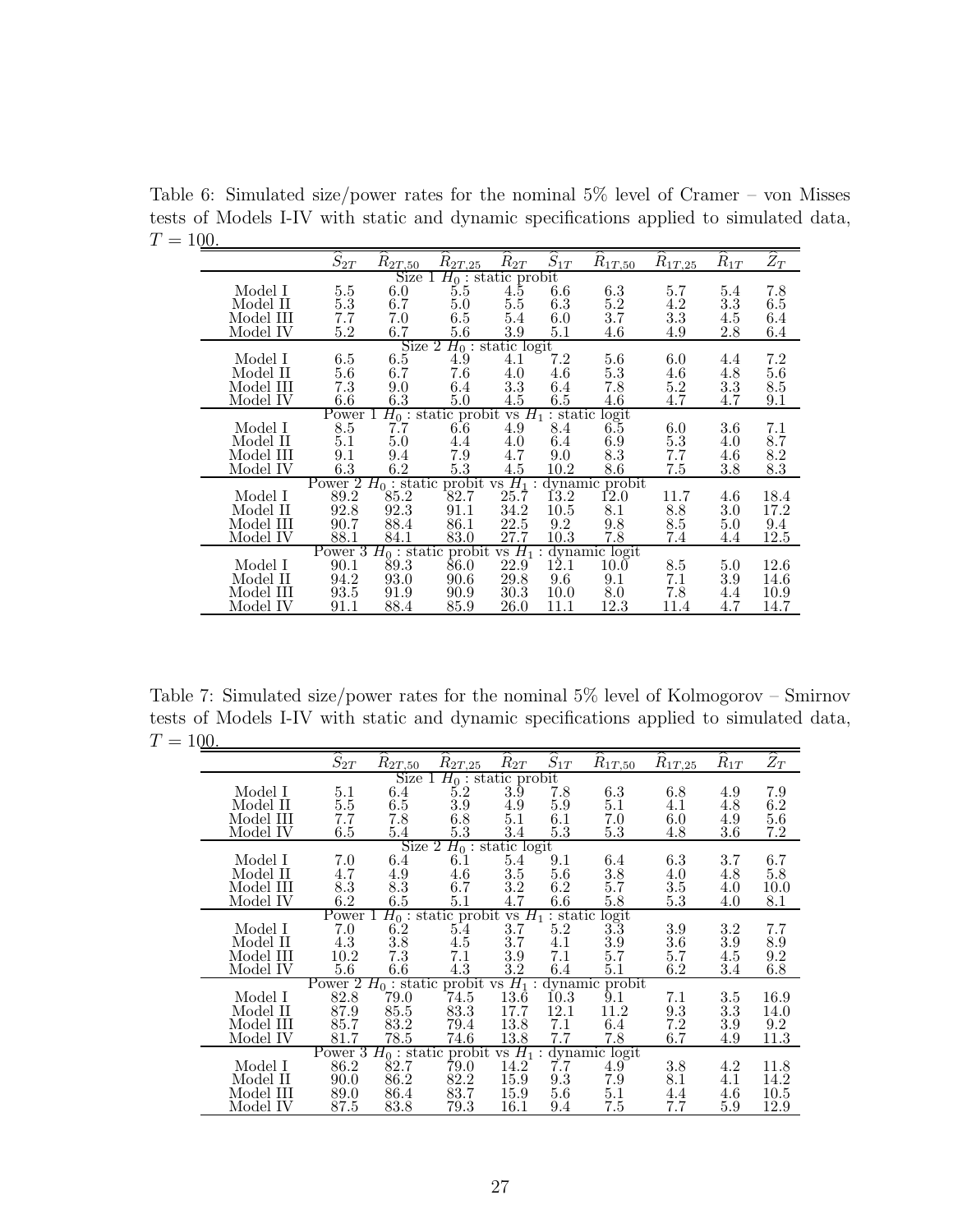Table 8: Simulated size/power rates for the nominal 5% level of Cramer – von Misses tests of Models I-IV with static and dynamic specifications applied to simulated data,  $T = 200.$ 

<span id="page-27-0"></span>

|                              | $\widehat{S}_{2T}$ | $R_{2T,50}$                      | $R_{2T,25}$                                     | $\widetilde{R}_{2T}$ | $\widehat{S}_{1T}$ | $R_{1T,50}$             | $R_{1T,25}$ | $R_{1T}$ | $\widehat{Z}_T$ |  |
|------------------------------|--------------------|----------------------------------|-------------------------------------------------|----------------------|--------------------|-------------------------|-------------|----------|-----------------|--|
| Size $1 H_0$ : static probit |                    |                                  |                                                 |                      |                    |                         |             |          |                 |  |
| Model I                      | 4.0                | 5.4                              | 5.7                                             | $6.\overline{2}$     | 4.2                | 4.6                     | 4.9         | 5.8      | 5.2             |  |
| Model II                     | 4.5                | 4.4                              | 3.5                                             | 2.4                  | $6.3\,$            | 4.7                     | $5.9\,$     | 4.4      | 7.0             |  |
| Model III                    | 4.6                | 4.4                              | 3.4                                             | 4.2                  | $5.4\,$            | 5.5                     | 5.2         | 3.3      | 5.4             |  |
| Model IV                     | 5.3                | $6.1\,$                          | 6.3                                             | 4.4                  | 4.8                | 4.6                     | 7.0         | 4.9      | 6.9             |  |
|                              |                    |                                  | Size 2 $H_0$ : static logit                     |                      |                    |                         |             |          |                 |  |
| Model I                      | 7.2                | 8.2                              | 6.7                                             | 5.8                  |                    | 6.7                     |             | $3.8\,$  | 5.2             |  |
|                              |                    |                                  |                                                 |                      | $5.8\,$            |                         | 6.4         |          |                 |  |
| Model II                     | $5.4\,$            | $6.4\,$                          | 6.1                                             | 4.7                  | 4.8                | 5.6                     | $5.3\,$     | $5.2\,$  | 6.1             |  |
| Model III                    | $5.3\,$            | 5.2                              | 3.9                                             | 4.0                  | $5.6\,$            | 5.8                     | 6.7         | 4.4      | 6.9             |  |
| Model IV                     | $5.4\,$            | $6.8\,$                          | $5.0\,$                                         | 4.0                  | $5.6\,$            | $5.2\,$                 | 5.0         | 4.1      | $\!\!\!\!\!8.3$ |  |
|                              | Power 1            |                                  | $H_0$ : static probit                           |                      |                    | vs $H_1$ : static logit |             |          |                 |  |
| Model I                      | $7.2\,$            | 8.2                              | 6.6                                             | 6.9                  | 10.9               | 10.3                    | 10.9        | 6.9      | 9.2             |  |
| Model II                     | 4.5                | 4.9                              | 5.6                                             | $6.3\,$              | $7.5\,$            | 6.4                     | 7.3         | 6.7      | $6.5\,$         |  |
| Model III                    | $6.0\,$            | 5.2                              | 6.1                                             | 5.9                  | 6.9                | 6.8                     | 7.9         | $6.6\,$  | 7.0             |  |
| Model IV                     | 6.5                | $6.6\,$                          | 6.6                                             | 4.3                  | 7.1                | 6.1                     | 7.5         | $5.8\,$  | 5.4             |  |
|                              | Power 2            |                                  | $H_0$ : static probit vs $H_1$ : dynamic probit |                      |                    |                         |             |          |                 |  |
| Model I                      | 98.5               | 97.3                             | 95.2                                            | $33.\overline{2}$    | 13.6               | <b>11.6</b>             | 9.8         | 7.5      | 16.2            |  |
| Model II                     | 99.5               | 99.3                             | 98.5                                            | 41.5                 | 16.0               | 14.8                    | 12.6        | 7.1      | 18.2            |  |
| Model III                    | 98.5               | 97.0                             | 95.9                                            | 30.7                 | 13.0               | 11.8                    | 9.8         | 7.9      | 13.9            |  |
|                              |                    | $93.6\,$                         |                                                 | 22.9                 |                    |                         |             |          |                 |  |
| Model IV                     | 95.8               |                                  | 91.6                                            |                      | 10.2               | 9.5                     | 7.6         | $5.3\,$  | 13.7            |  |
|                              |                    |                                  | Power 3 $H_0$ : static probit                   | $vs H_1$             | $\cdot$ .          | dynamic logit           |             |          |                 |  |
| Model I                      | 98.6               | 97.5                             | 95.6                                            | 34.5                 | 15.2               | $14.\check{0}$          | 14.0        | 5.4      | 16.7            |  |
| Model II                     | 99.5               |                                  | 98.6                                            | 39.1                 | 16.9               | 16.1                    | 13.7        | 7.4      | 20.8            |  |
| Model III                    | 98.8               | $\underset{98.1}{\textbf{98.9}}$ | 96.4                                            | 31.2                 | 14.8               | 13.7                    | 11.6        | $6.6\,$  | 17.9            |  |
| Model IV                     | 95.8               | 94.2                             | 91.8                                            | 23.9                 | 11.4               | 10.1                    | 8.6         | $5.3\,$  | 11.4            |  |

Table 9: Simulated size/power rates for the nominal 5% level of Kolmogorov – Smirnov tests of Models I-IV with static and dynamic specifications applied to simulated data,  $T = 200.$ 

<span id="page-27-1"></span>

|                              | $\widehat{S}_{2T}$ | $R_{2T,50}$           | $R_{2T,25}$                             | $R_{2T}$ | $\widehat{S}_{1T}$ | $R_{1T,50}$               | $R_{1T,25}$ | $R_{1T}$ | $\widetilde{Z}_T$ |  |
|------------------------------|--------------------|-----------------------|-----------------------------------------|----------|--------------------|---------------------------|-------------|----------|-------------------|--|
| Size $1 H_0$ : static probit |                    |                       |                                         |          |                    |                           |             |          |                   |  |
| Model I                      | 5.1                | 5.0                   | 6.0                                     | 4.8      | 4.5                | 5.9                       | 3.9         | 5.1      | 5.5               |  |
| Model II                     | 3.7                | 3.9                   | 3.9                                     | 2.9      | 6.3                | 5.6                       | 6.4         | 4.6      | 5.7               |  |
| Model III                    | 4.5                | 5.2                   | 4.3                                     | 3.9      | 4.2                | 4.5                       | 4.9         | 4.3      | 5.3               |  |
| Model IV                     | 5.0                | 6.4                   | 7.0                                     | 4.6      | 4.6                | 4.8                       | 6.4         | 6.9      | 6.8               |  |
|                              |                    |                       | Size 2 $H_0$ : static logit             |          |                    |                           |             |          |                   |  |
| Model I                      | 5.7                | 5.7                   | 6.3                                     | 4.9      | 6.3                | $5.9\,$                   | $6.3\,$     | $3.5\,$  | 4.8               |  |
| Model II                     | $5.5\,$            | 5.1                   | 5.9                                     | 3.4      | 5.4                | 4.6                       | $5.9\,$     | 4.9      | $5.3\,$           |  |
| Model III                    | $3.6\,$            | 5.4                   | 4.6                                     | $3.6\,$  | 6.4                | 4.3                       | $5.2\,$     | $5.3\,$  | 7.8               |  |
| Model IV                     | 6.4                | $7.3\,$               | 5.6                                     | 4.7      | 6.6                | $6.4\,$                   | 4.7         | 4.5      | 8.5               |  |
|                              | Power 1            |                       | $H_0$ : static probit vs $H_1$ : static |          |                    | logit                     |             |          |                   |  |
| Model I                      | 6.3                | 6.5                   | 4.2                                     | $6.6\,$  | 7.2                | 5.9                       | $5.0\,$     | 6.7      | 8.7               |  |
| Model II                     | 4.6                | 5.0                   | 6.4                                     | 6.3      | $5.2\,$            | 4.9                       | 5.7         | 6.5      | 6.1               |  |
| Model III                    | 5.0                | 6.2                   | 5.7                                     | 5.2      | 3.7                | 4.1                       | $5.0\,$     | $6.3\,$  | 7.1               |  |
| Model IV                     | 5.7                | 7.0                   | $5.6\,$                                 | 4.5      | 5.4                | 3.4                       | 4.6         | 6.1      | 5.1               |  |
|                              | Power <sup>2</sup> | $H_0$ : static probit |                                         |          |                    | vs $H_1$ : dynamic probit |             |          |                   |  |
| Model I                      | 94.3               | 92.0                  | 86.5                                    | 22.8     | 11.4               | 10.6                      | 9.7         | 5.9      | 14.0              |  |
| Model II                     | 98.1               | 96.5                  | 94.4                                    | 26.3     | 15.5               | 13.1                      | 13.5        | 7.3      | 13.1              |  |
| Model III                    | 94.3               | 91.0                  | 87.9                                    | 21.0     | 14.7               | 13.1                      | 12.7        | 7.3      | 13.8              |  |
| Model IV                     | 90.5               | 85.0                  | 82.0                                    | 17.9     | 11.0               | 9.5                       | 9.4         | 6.3      | 11.4              |  |
|                              |                    |                       | Power $3 H_0$ : static probit           | $vs H_1$ |                    | : dynamic logit           |             |          |                   |  |
| Model I                      | 97.1               | 93.8                  | 91.8                                    | 24.7     | 12.4               | 12.8                      | 11.1        | $5.5\,$  | 13.4              |  |
| Model II                     | 98.9               | 97.6                  | 96.5                                    | 29.5     | 16.9               | 17.1                      | 14.6        | 7.4      | 16.9              |  |
| Model III                    | 96.1               | 93.8                  | 91.8                                    | 26.0     | 14.6               | 14.4                      | 11.9        | 8.0      | 15.4              |  |
| Model IV                     | 93.0               | 89.2                  | 86.9                                    | 14.1     | 13.0               | 12.5                      | 8.5         | $5.8\,$  | 10.4              |  |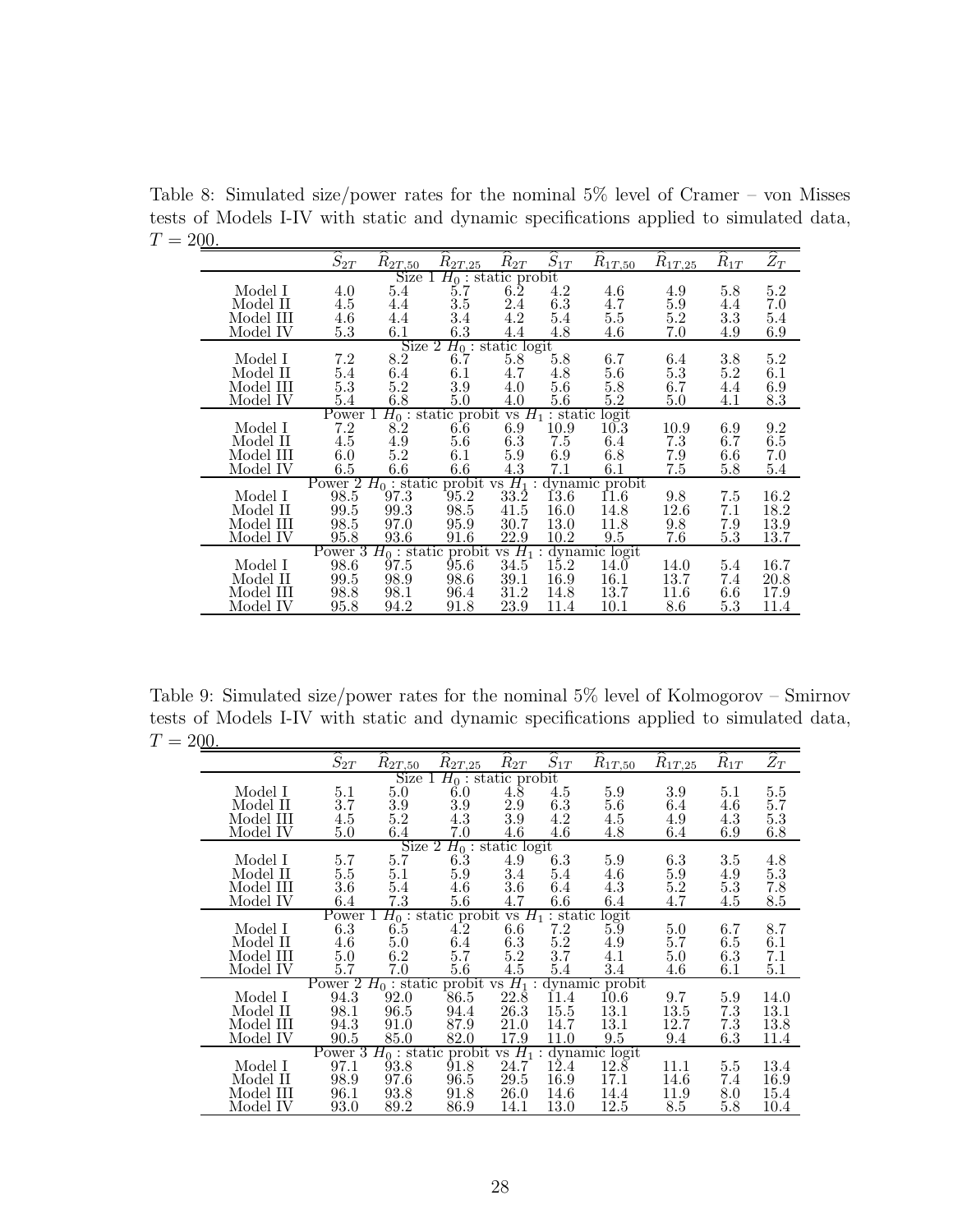To study the reliability of these results we conduct a Monte Carlo experiment using the estimated models with the real data as data generating processes and obtain the simulations for the discrete response conditional on the covariates time series. In Tables [6](#page-26-0) and [7](#page-26-1) we provide the empirical size and power results of our tests across simulations for sample size  $T = 100$  and static Probit and Logit and output gap choices (Models I to IV). To speed up the simulation procedure, we use the warp bootstrap algorithm of Giacomini, Politis and White (2013). We see that all bootstrap tests provide reasonable size accuracy, tests based on single parameter empirical processes underrejecting slightly, while ones based on bivariate processes tend to overreject moderately. Kolmogorov-Smirnov and Cramer-von Mises tests perform similarly in all cases, and the choice of the output gap series does not make large differences either, nor does the introduction of lagged endogenous (discrete) variables in the information set.

The power of the tests for the static Probit model is analyzed against three different alternatives: static Logit, dynamic Probit and dynamic Logit. We see that the tests without randomization,  $\widehat{S}_{1T}$  and  $\widehat{S}_{2T}$  always perform better than random continuous processes  $\widehat{R}_{1T,M}$  and  $\widehat{R}_{2T,M}$ , which in turn dominate  $\widehat{R}_{1T}$  and  $\widehat{R}_{2T}$ , thus confirming our theoretical findings. When we compare Probit and Logit specifications while letting the dynamic aspect of the model be well specified, static in both cases, we observe that with this sample size and these specifications, it is almost impossible to distinguish Probit from Logit models. The power against a dynamic Probit and Logit alternatives is very high. Since the nature of misspecification is dynamic, once again bivariate processes should have more power compared to single parameter counterparts, as it is confirmed in our simulation results. It can also be observed that for these alternatives, the Cramer-von Mises criterium provides more power than Kolmogorov-Smirnov tests. As for alternative tests based on  $\widehat{Z}_T$ , they have power comparable to  $\widehat{S}_{1T}$ , sometimes slightly better, and are always outperformed by any bivariate test. This is not surprising, since  $\widehat{Z}_T$  has more structure, i.e. it assumes a single-index model for covariates, but averages across points, thus suffering the same problems as other single parameter tests considered here.

In Tables [8](#page-27-0) and [9](#page-27-1) we provide the empirical size and power results of our tests for the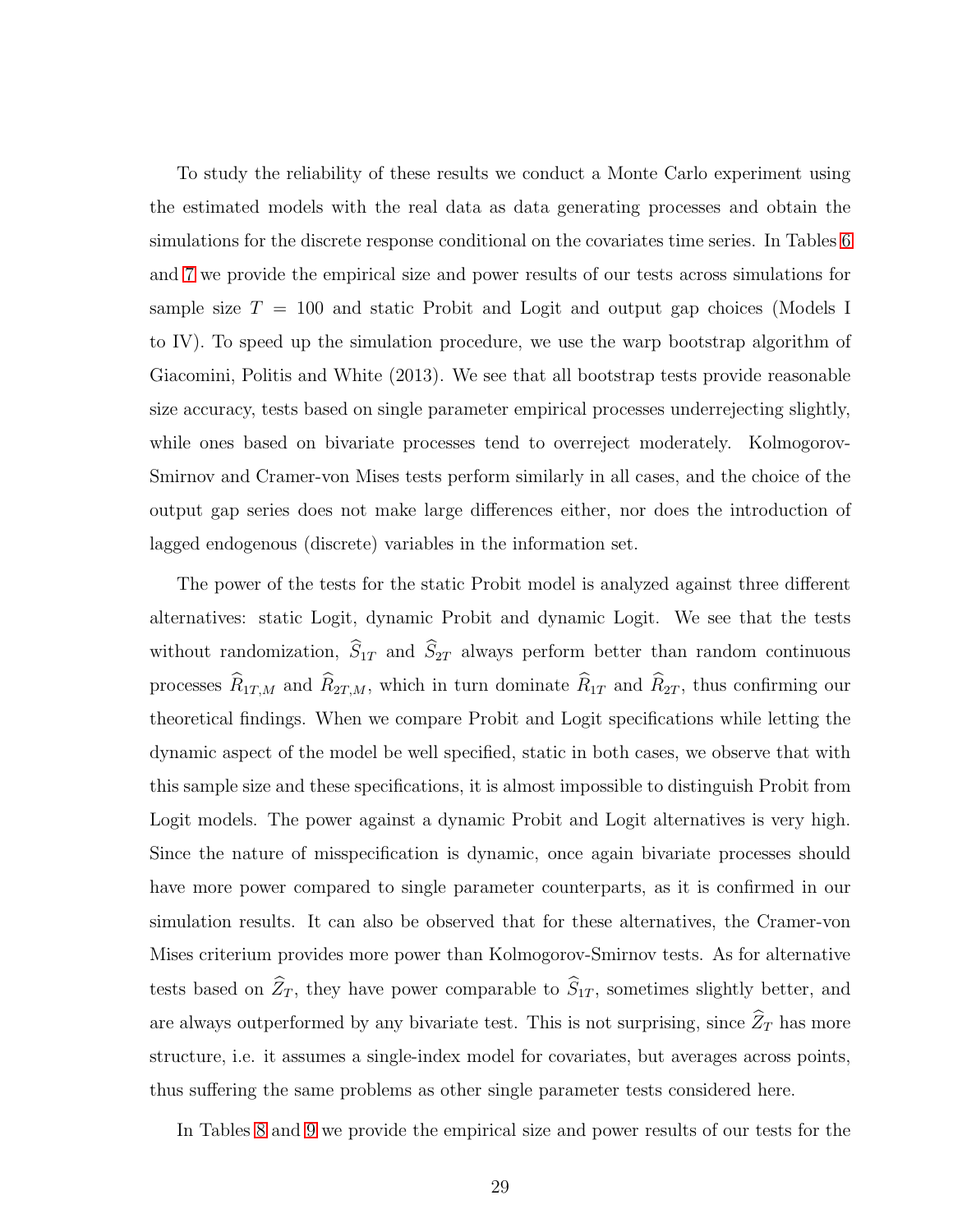larger sample size  $T = 200$ . Here the size properties are similar, while power rejections rates are noticeably higher for the dynamic alternatives.

### 7 CONCLUSIONS

In this paper we have proposed new specification tests for the conditional distribution of discrete data with possibly infinite support. The new tests are functionals of empirical processes based on a nonrandomized transform that solves the implementation problem of the usual PIT for discrete distributions and achieves consistency against a wide class of alternatives. We show the validity of a bootstrap algorithm for approximating the null distribution of the test statistics, which are model and parameter dependent. In our simulation study, we show that our method compares favorably in many relevant situations with other methods available in the literature and have illustrated the new method in a small application.

### 8 APPENDIX

#### 8.1 Properties of the nonrandomized transform

In this section we derive the basic properties of the nonrandomized transform, which are required prior to proving the weak convergence results for our empirical process. Without loss of generality and in order to make the exposition more transparent, we omit subscripts  $t, \theta_0$  and conditioning set  $\Omega_t$ , and use shortcuts  $I_F(Y, u) = I_{t,\theta_0}(Y_t, u)$ and  $I_{F,M}(Y, u) = I_{t,\theta_0,M}(Y_t, u)$ .

For  $F \in \mathcal{M}$ ,  $F(F^{-1}(u)) \ge u > F(F^{-1}(u) - 1)$  and equality holds iff  $u = F(k)$ for some integer k. For a random variable  $Y \sim G \in \mathcal{M}$  we find  $Pr_G(F(Y) < u)$  $G(F^{-1}(u)-1)$  and  $g(F^{-1}(u)) := \Pr_G(Y = F^{-1}(u)) = G(F^{-1}(u)) - G(F^{-1}(u) - 1).$ For  $G = F$ , we have that  $Pr_F(F(Y) < u) = F(F^{-1}(u) - 1) < u$ , i.e.  $F(Y)$  is not uniform and the expectation of the indicator function  $I(F(Y) < u)$  is never u as it is for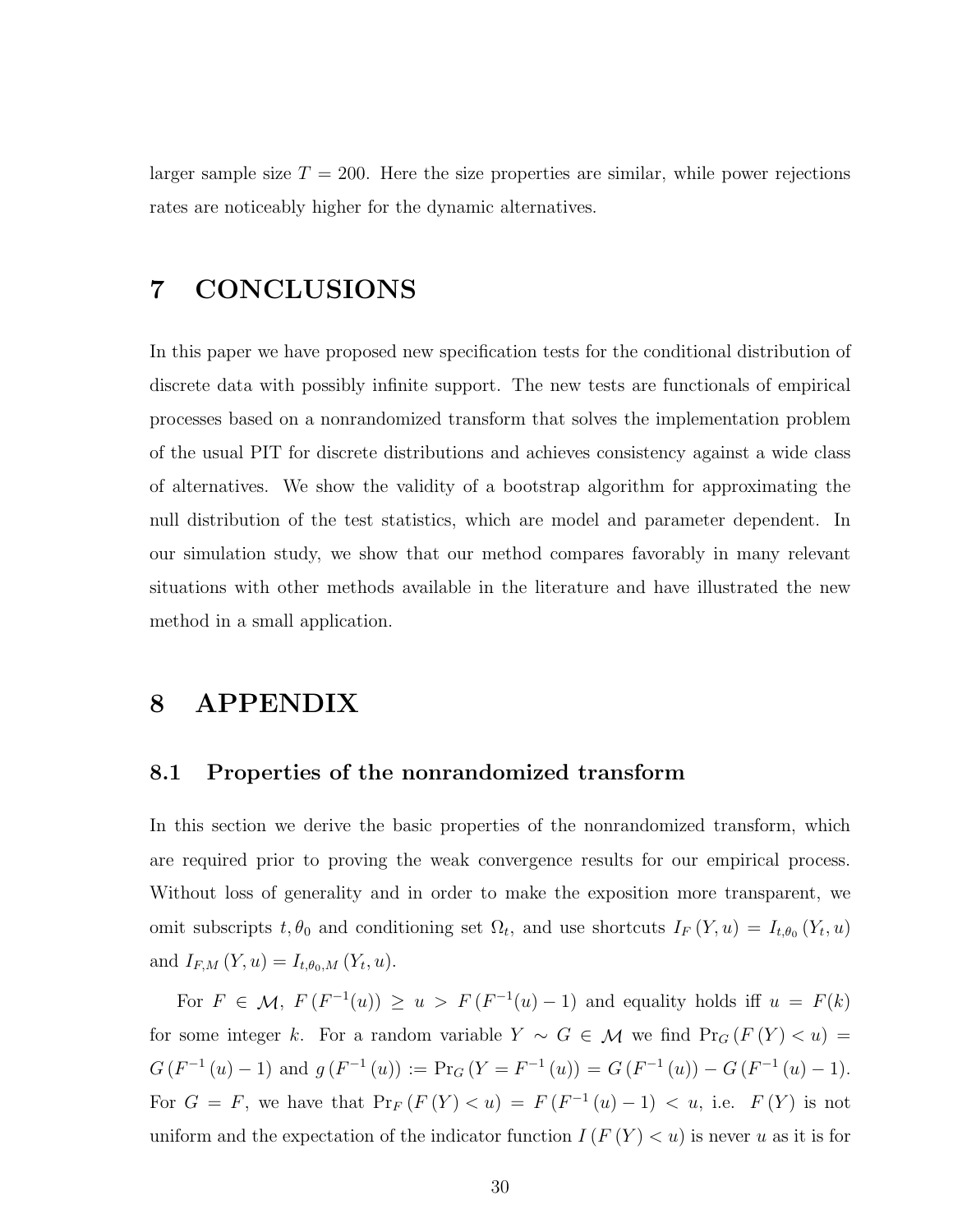continuous F.

The nonrandomized transform can be written as

$$
I_F(Y, u) = (1 - \delta_F(u)) 1\{Y = F^{-1}(u)\} + 1\{Y < F^{-1}(u)\},
$$

where

$$
\delta_F(u) := \frac{F(F^{-1}(u)) - u}{f(F^{-1}(u))}.
$$

Note that  $\delta_F(u) \in [0,1)$ . We see that  $I_F(Y, u)$  is a piecewise linear (continuous) function increasing in  $u$ . Let

$$
\delta_F(u, v) := (\delta_F(u \vee v) - \delta_F(u) \delta_F(v)) f(F^{-1}(u \wedge v))
$$
  

$$
\times 1\{F^{-1}(u) = F^{-1}(v)\} \in [0, u \wedge v \wedge f(F^{-1}(u \wedge v))],
$$
  

$$
d(G, F, u, v) := d(G, F, u \wedge v)
$$
  

$$
- (\delta_F(u \vee v) - \delta_F(u) \delta_F(v)) 1\{F^{-1}(u) = F^{-1}(v)\}
$$
  

$$
\times (g(F^{-1}(u)) - f(F^{-1}(u))),
$$

In Table [10](#page-31-0) and Lemma A we list the properties of this transform.

<span id="page-30-0"></span>Lemma A. For  $0 \le v \le u \le 1$  and  $F, G, H \in \mathcal{M}$ ,

- <span id="page-30-2"></span>(i)  $E_G[I_F(Y, u)] = u + d(G, F, u)$ , where  $E_G[\cdot] = \int (\cdot) dG$  and  $d(G, F, u) \in [-u, 1 - u]$ . When  $G = F$ , the expectation is u.
- <span id="page-30-1"></span>(ii)  $I_F(Y, u) I_F(Y, v) = I_F(Y, u \wedge v) (\delta_F (u \vee v) - \delta_F (u) \delta_F (v)) \times \mathbb{1}{Y = F^{-1} (u) = F^{-1} (v)}.$
- <span id="page-30-4"></span>(iii)  $E_G[I_F(Y, u) I_F(Y, v)] = u \wedge v - \delta_F(u, v) + d(G, F, u, v).$
- <span id="page-30-3"></span> $(iv)$   $|I_F(Y, u) - I_H(Y, u)| \leq 1 \wedge \frac{|F(Y) - H(Y)| \vee |F(Y-1) - H(Y-1)|}{f(Y) \vee h(Y)}$  $f(Y) \vee h(Y)$ Moreover,  $E_F [ |I_F(Y, u) - I_H(Y, u)|^2 ] \leq 9 \sup_k |F(k) - H(k)|$ .
- (v)  $|I_F(Y, u) u I_F(Y, v) + v| \leq |u-v| \vee (1-f(Y))$  and  $|I_F(Y, u) u I_F(Y, v) + v| =$  $|u - v|$  if  $u, v \leq F(Y - 1)$  or  $u, v \geq F(Y)$ . Moreover,  $E_F \left[ \sup_{u,v \in \Psi(\varepsilon)} |I_F(Y,u) - u - I_F(Y,v) + v|^2 \right] \leq 4\varepsilon^2$ , for any interval  $\Psi(\varepsilon) \subset [0,1]$  of length  $\varepsilon^2$ .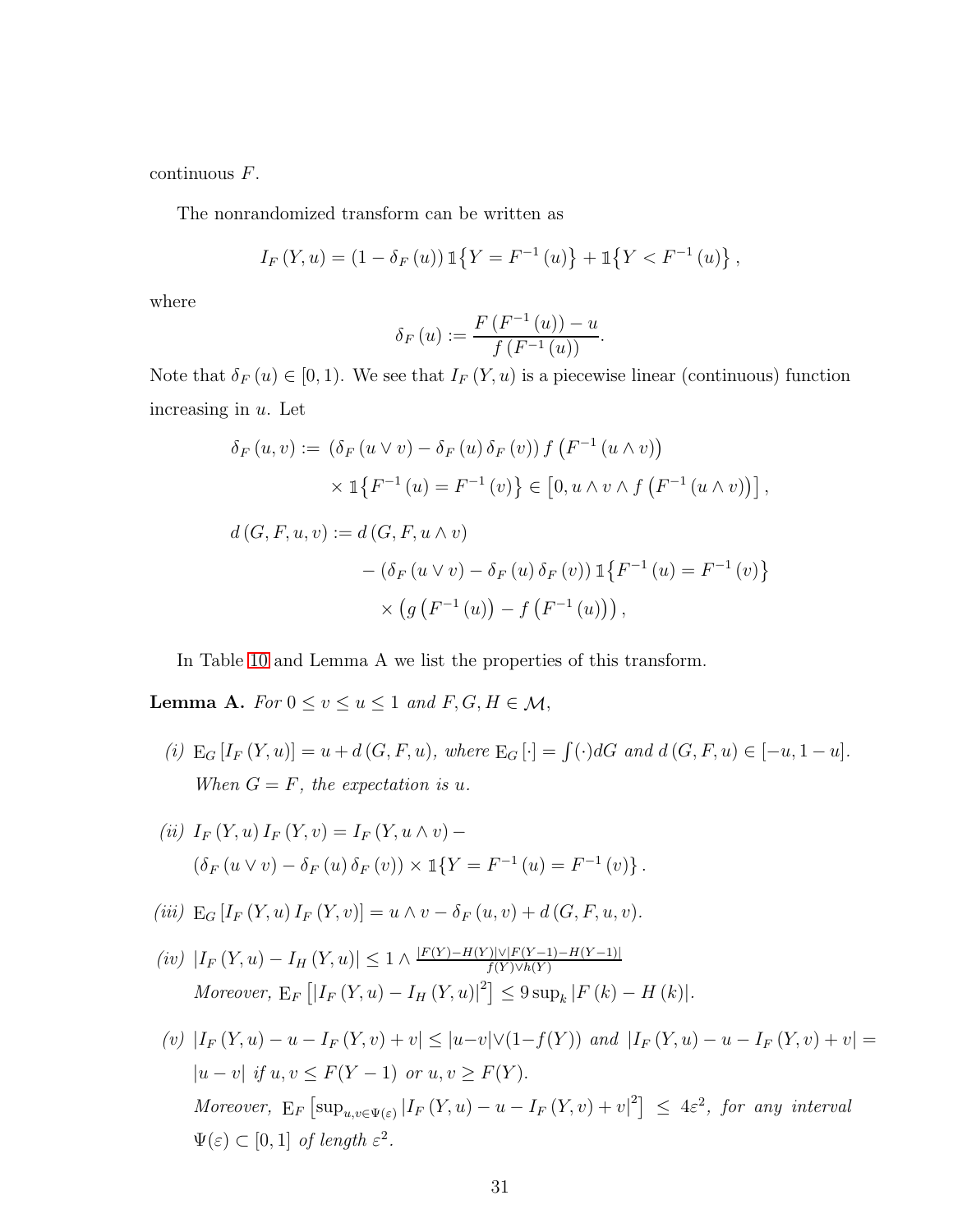<span id="page-31-0"></span>Table 10: Values of functionals of the new nonrandomized transform  $I(\cdot, \cdot)$  for all possible values of Y relative to inverted cdfs at points u and v. For instance,  $I_F(Y, u) - I_F(Y, v) =$ 0 if  $Y < F^{-1}(u)$  and  $Y < F^{-1}(v)$ , while  $I_F(Y, u) - I_F(Y, v) = -\delta_F(u)$  if  $Y = F^{-1}(u) <$  $F^{-1}(v)$ .

|                                             | $Y < F^{-1}(u)$                    | $Y = F^{-1}(u)$                                                        | $Y > F^{-1}(u)$  |  |  |  |  |  |  |  |  |
|---------------------------------------------|------------------------------------|------------------------------------------------------------------------|------------------|--|--|--|--|--|--|--|--|
|                                             | The value of $I_F(Y, u)$           |                                                                        |                  |  |  |  |  |  |  |  |  |
|                                             | $\mathbf{1}$                       | $1-\delta_F(u)$                                                        | $\overline{0}$   |  |  |  |  |  |  |  |  |
| The value of $\mathbb{1}{I_F(Y, u) \leq v}$ |                                    |                                                                        |                  |  |  |  |  |  |  |  |  |
| $v=0$                                       | $\overline{0}$                     | $\left( \right)$                                                       | 1                |  |  |  |  |  |  |  |  |
| $v \in (0,1)$                               | $\theta$                           | $\mathbb{1}{1-\delta_F(u) \leq v}$                                     | 1                |  |  |  |  |  |  |  |  |
| $v=1$                                       | $\mathbf{1}$                       | $\mathbf{1}$                                                           | $\mathbf{1}$     |  |  |  |  |  |  |  |  |
| The value of $I_F(Y, u) - I_F(Y, v)$        |                                    |                                                                        |                  |  |  |  |  |  |  |  |  |
| $Y < F^{-1}(v)$                             | $\overline{0}$                     | $-\delta_F(u)$                                                         | $-1$             |  |  |  |  |  |  |  |  |
| $Y = F^{-1}(v)$                             | $\delta_F(v)$                      | $\delta_F(v) - \delta_F(u)$                                            | $-1+\delta_F(v)$ |  |  |  |  |  |  |  |  |
| $Y > F^{-1}(v)$                             | $\mathbf{1}$                       | $1-\delta_F(u)$                                                        | $\theta$         |  |  |  |  |  |  |  |  |
| The value of $I_F(Y, u) I_F(Y, v)$          |                                    |                                                                        |                  |  |  |  |  |  |  |  |  |
| $Y < F^{-1}(v)$                             | $\mathbf{1}$                       | $1-\delta_F(u)$                                                        | $\overline{0}$   |  |  |  |  |  |  |  |  |
| $Y = F^{-1}(v)$                             |                                    | $1 - \delta_F(v)$ $(1 - \delta_F(u))(1 - \delta_F(v))$                 | 0                |  |  |  |  |  |  |  |  |
| $Y > F^{-1}(v)$                             | $\Omega$                           | $\left( \right)$                                                       | 0                |  |  |  |  |  |  |  |  |
|                                             |                                    | The value of $I_F(Y, u) - I_H(Y, u)$                                   |                  |  |  |  |  |  |  |  |  |
| $Y < H^{-1}(u)$                             | $\overline{0}$                     | $-\delta_F(u)$                                                         | $-1$             |  |  |  |  |  |  |  |  |
| $Y = H^{-1}(u)$                             | $\delta_H(u)$                      | $\delta_H(u) - \delta_F(u)$                                            | $-1+\delta_H(u)$ |  |  |  |  |  |  |  |  |
| $Y > H^{-1}(u)$                             | $\mathbf{1}$                       | $1-\delta_F(u)$                                                        | $\theta$         |  |  |  |  |  |  |  |  |
|                                             | The value of $I_F(Y, u) I_H(Y, u)$ |                                                                        |                  |  |  |  |  |  |  |  |  |
| $Y < H^{-1}(u)$                             | $\mathbf{1}$                       | $1-\delta_F(u)$                                                        | $\theta$         |  |  |  |  |  |  |  |  |
|                                             |                                    | $Y = H^{-1}(u)$ $1 - \delta_H(u)$ $(1 - \delta_F(u))(1 - \delta_H(u))$ | $\theta$         |  |  |  |  |  |  |  |  |
| $Y > H^{-1}(u)$                             | $\overline{0}$                     | $\theta$                                                               | $\overline{0}$   |  |  |  |  |  |  |  |  |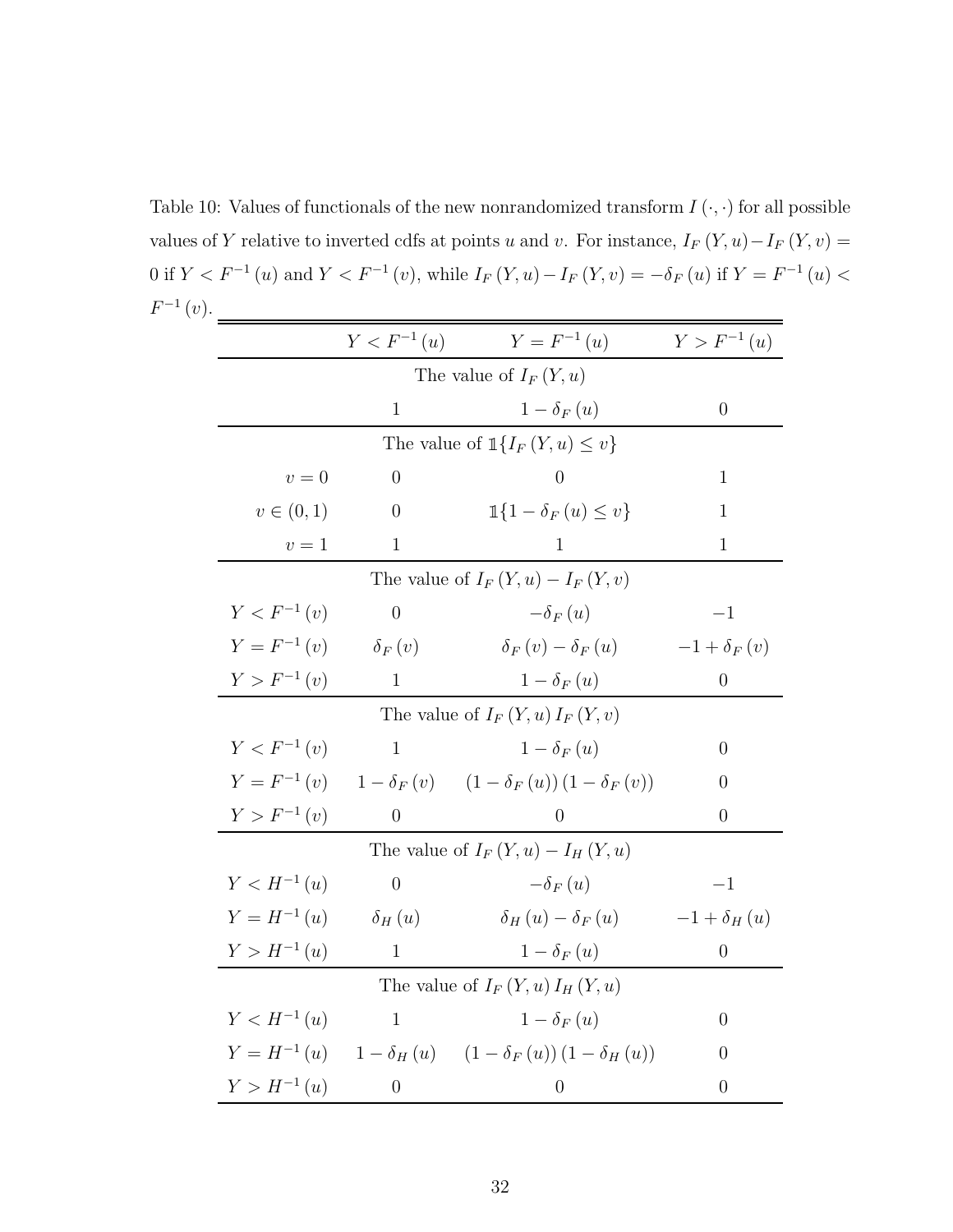<span id="page-32-1"></span><span id="page-32-0"></span>(vi) 
$$
E_{F_z} [\mathbb{1} \{ F^{\dagger} (Y^{\dagger}) < u \}] = I_F (Y, u).
$$
  
\n(vii)  $E_{F_z} [I_{F,M} (Y, u) I_{F,M} (Y, v)] = \frac{1}{M} I_F (Y, u \wedge v) + (1 - \frac{1}{M}) I_F (Y, u) I_F (Y, v).$ 

#### 8.2 Functional weak convergence of discrete martingales

In this section we present Lindeberg-Feller-type sufficient conditions for functional weak convergence of discrete martingales. In general, to establish the weak convergence one needs to check tightness and finite-dimensional convergence. In case of martingales, both parts can be verified without imposing restrictive conditions. Here we state a result of Nishiyama (2000), which extends Theorem 2.11.9 of van der Vaart and Wellner (1996) to martingales, see also Theorem A.1 in Delgado and Escanciano (2007). Further details on notation and definitions can be found in books Van der Vaart and Wellner (1996) for empirical processes and row-independent triangular arrays and in Jacod and Shiryaev (2003) for finite-dimensional semimartingales. For every T, let  $(\Omega^T, \mathcal{F}^T, \{\mathcal{F}_t^T\}, P^T)$  be a discrete stochastic basis, where  $(\Omega^T, \mathcal{F}^T, P^T)$  is a probability space equipped with a filtration  $\{\mathcal{F}_t^T\}$ . For nonempty set  $\Psi$ , let  $\{\xi_t^T\}$  $_{t}^{T}$ <sub>t=1,2,...</sub> be a  $\ell^{\infty}(\Psi)$ -valued martingale difference array with respect to filtration  $\mathcal{F}_t^T$ , i.e. for every t,  $\xi_t^T$  maps  $\Omega^T$  to  $\ell^{\infty}(\Psi)$ , the space of bounded, R-valued functions on  $\Psi$  with sup-norm  $\|\cdot\| = \|\cdot\|_{\infty}$  and for each  $u \in \Psi$ ,  $\xi_t^T$  $_t^T(u)$  is a R-valued martingale difference array:  $\xi_t^T$  $t_t^T(u)$  is  $\mathcal{F}_t^T$ -measurable and  $E\left[\xi_t^T\right]$  $_t^T(u) | \mathcal{F}_t^T$  = 0. We are interested in studying the weak convergence of discrete martingales  $\sum_{t=1}^{T} \xi_t^T$ <sup>T</sup>. Denote a decreasing series of finite partitions (DFP) of  $\Psi$  as  $\Pi$  =  ${\{\Pi(\varepsilon)\}}_{\varepsilon\in(0,1)\cap\mathbb{Q}}$ , where  $\Pi(\varepsilon) = {\{\Psi(\varepsilon;k)\}}_{1\leq k\leq N_{\Pi}(\varepsilon)}$  such that  $\Psi = \bigcup_{k=1}^{N_{\Pi}(\varepsilon)} \Psi(\varepsilon;k)$ ,  $N_{\Pi}(1) =$ 1 and  $\lim_{\varepsilon\to 0} N_{\Pi}(\varepsilon) = \infty$  monotonically in  $\varepsilon$ . The  $\varepsilon$ -entropy of the DFP  $\Pi$  is  $H_{\Pi}(\varepsilon) =$  $\sqrt{\log N_{\Pi}(\varepsilon)}$ . The quadratic Π-modulus of  $\xi_t^T$  $_t^T$  is  $\mathbb{R}_+ \cup \{\infty\}$ -valued process

$$
\left\| \xi_t^T \right\|_{\Pi, T} = \sup_{\varepsilon \in (0, 1) \cap \mathbb{Q}} \frac{1}{\varepsilon} \max_{1 \le k \le N_{\Pi}(\varepsilon)} \sqrt{\sum_{t=1}^T \mathbb{E} \left[ \sup_{u, v \in \Psi(\varepsilon; k)} \left| \xi_t^T(u) - \xi_t^T(v) \right|^2 \mid \mathcal{F}_t^T \right]}.
$$
 (8)

<span id="page-32-2"></span>Theorem A. Let  $\{\xi_t^T\}$  $_{t}^{T}\}_{t=1,2,...}$  be a  $\ell^{\infty}\left(\Psi\right)$ -valued martingale difference array and *N1*) (conditional variance convergence)  $\sum_{t=1}^{T} \mathrm{E}\left[\xi_t^T\right]$  $_t^T(u)\xi_t^T$  $\mathcal{F}_t^T(v) | \mathcal{F}_t^T$   $\rightarrow_{P^T} V(u, v)$  for every  $u, v \in \Psi;$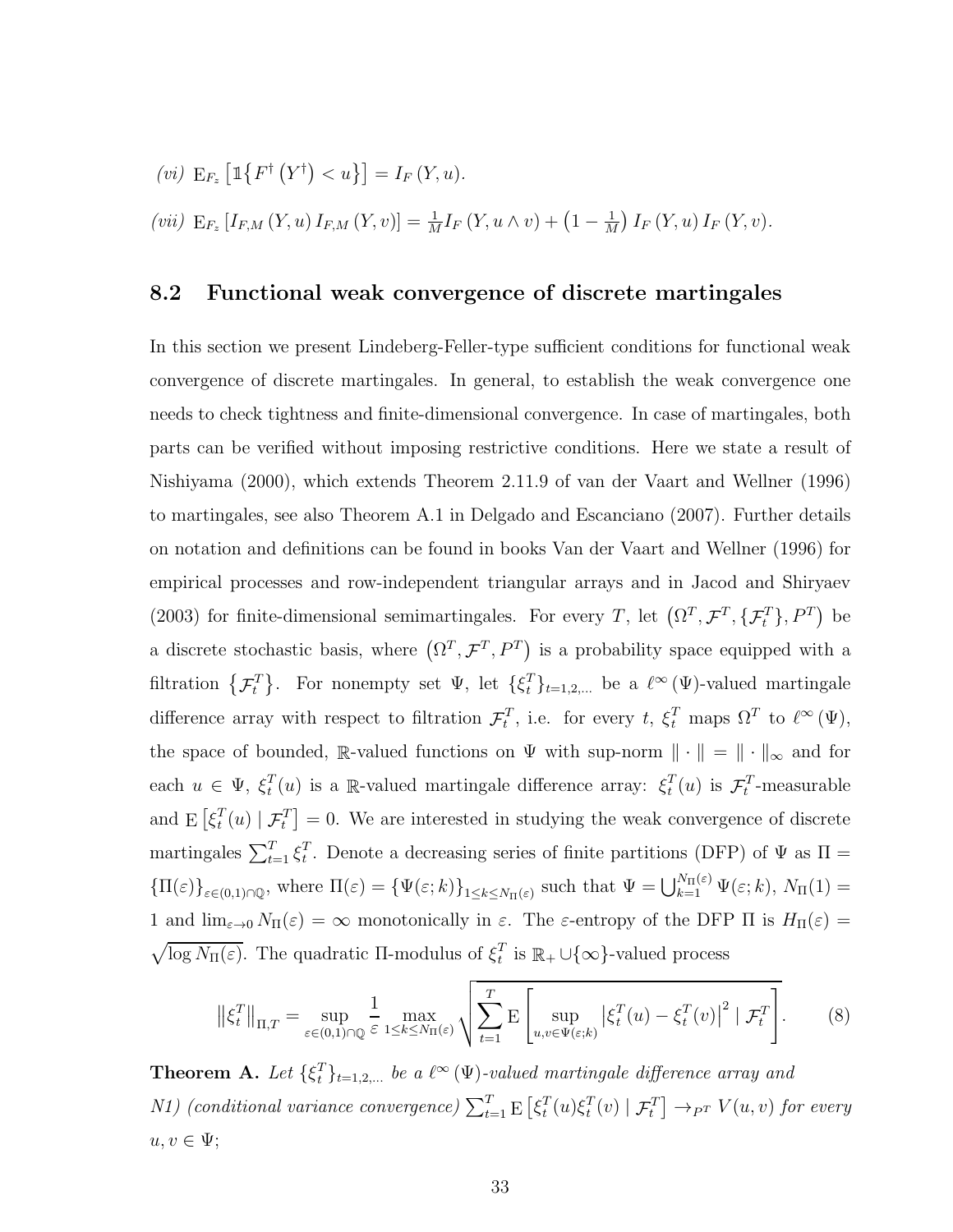N2) (Lindeberg condition)  $\sum_{t=1}^{T} \mathrm{E}\left[\|\xi_t^T\right]$  $\left| \begin{matrix} T \\ t \end{matrix} \right|$ <sup>2</sup> 1  $\{\|\xi_t^T\}$  $\left\{ \left. \begin{array}{c} T \\ t \end{array} \right| > \varepsilon \right\} \left| \right. \mathcal{F}_t^T$  $\Big] \rightarrow_{P^T} 0$  for every  $\varepsilon > 0$ ; N3) (partitioning entropy condition) there exist a DFP  $\Pi$  of  $\Psi$  such that  $\|\xi_t^T\|$  $T \parallel_{\Pi,T} =$  $O_{P^T}(1)$  and  $\int_0^1 H_{\Pi}(\varepsilon)d\varepsilon < \infty$ . Then  $\sum_{t=1}^{T} \xi_t^T \Rightarrow S$ , where S has normal marginals  $(S(v_1), S(v_2), \ldots, S(v_d)) \sim_d N(0, \Sigma)$ with covariance  $\Sigma = \{V(v_i, v_j)\}_{ij}$ .

#### 8.3 Additional technical assumptions

To establish the asymptotic properties of the biparameter process  $S_{2T}$  we need the following assumption for uniform convergence of different empirical quantities.

**Assumption A.** Under  $H_{1T}$ , the following uniform limits to continuous functions exist

1.  $\text{plim}_{T\to\infty}\frac{1}{T}$  $\frac{1}{T} \sum_{t=2}^{T} \gamma_{t-1,\theta_0} (u_2, v_2) \gamma_{t,\theta_0} (u_1, v_1),$ 2. plim $_{T\rightarrow\infty}\frac{1}{T}$  $\frac{1}{T} \sum_{t=2}^{T} I_{t-1,\theta_0}(v_2) \gamma_{t,\theta_0}(u_1,v_1),$ 3. plim $_{T\rightarrow\infty}\frac{1}{T}$  $\frac{1}{T} \sum_{t=2}^{T} I_{t-1,\theta_0} (u_2) d (H_t (\cdot | \Omega_t), F_{t,\theta_0} (\cdot | \Omega_t), u_1),$ 4. plim $_{T\rightarrow\infty}\frac{1}{T}$  $\frac{1}{T} \sum_{t=2}^{T} I_{t-1,\theta_0} (u_2) \mathbb{E} [I_{t,\theta_0} (u_1) \ell_t (Y_t, \Omega_t) | \Omega_t],$ 5. plim $_{T\rightarrow\infty}\frac{1}{T}$  $\frac{1}{T} \sum_{t=2}^{T} I_{t-1,\theta_0}(u_2) \nabla (F_{t,\theta_0}(\cdot | \Omega_t), u_1).$ 

As it is discussed in the text, these conditions restrict the dynamics of the data process such that some LLN holds, which is the case, e.g., for stationary and ergodic processes.

#### 8.4 Proofs

**Proof of Lemma A.** (i) By definition of  $I_F(Y, u)$ ,  $E_G[I_F(Y, u)] = (1 - \delta_F(u))g(F^{-1}(u)) +$  $G(F^{-1}(u)) - g(F^{-1}(u)) = d(G, F, u) - \delta_F(u)f(F^{-1}(u)) + F(F^{-1}(u)) = d(G, F, u) + u.$ Similarly, by direct calculation we obtain (ii), (iii), (vi) and (vii). We now provide a detailed proof of (iv) and (v).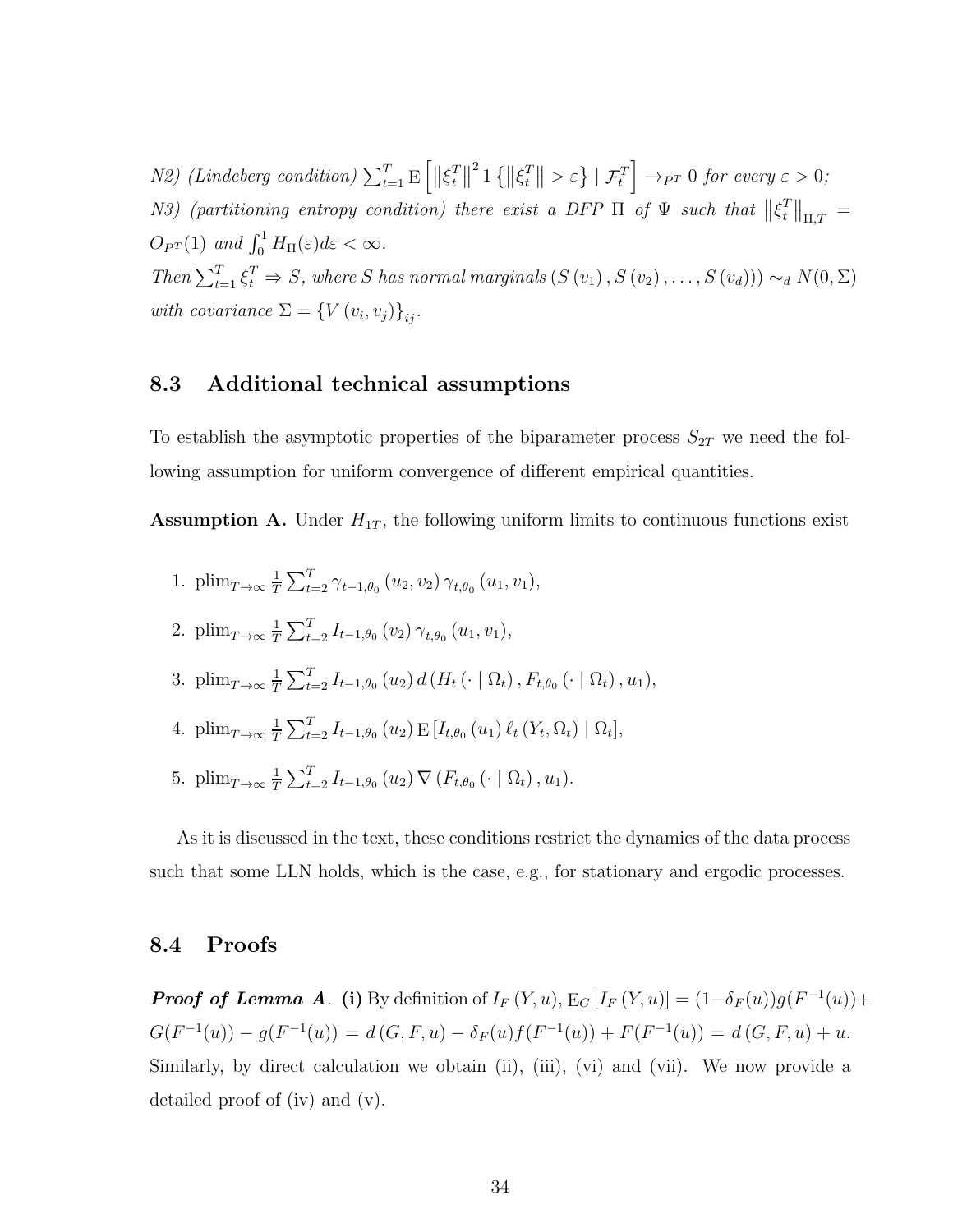(iv) We prove a stronger result that for  $G \in \mathcal{M}$ , such that  $\sup_k |F(k) - G(k)| \vee$  $|H(k) - G(k)| \le \sup_k |F(k) - H(k)|$  the expectation with respect to G is bounded:  $E_G [(I_F(Y, u) - I_H(Y, u))^2] \leq 9 \sup_k |F(k) - H(k)|$ . Then, the required bound is obtained by setting  $G \equiv F$ .

Since  $|I_F(Y, u) - I_H(Y, u)|$  never exceeds 1, we have that  $E_G([I_F(Y, u) - I_H(Y, u))^2] \le$  $E_G[|I_F(Y, u) - I_H(Y, u)|]$ , therefore we bound the latter expectation.

Suppose that  $F^{-1}(u) = H^{-1}(u)$ . Then  $I_F(Y, u) - I_H(Y, u) = \delta_H(u) - \delta_F(u)$  for  $Y = F^{-1}(u)$ , i.e. with probability  $g(F^{-1}(u))$ , and is zero for other Y. Therefore,

$$
\begin{aligned}\n\mathcal{E}_{G} \left[ \left| I_{F} \left( Y, u \right) - I_{H} \left( Y, u \right) \right| \right] &= \left| \delta_{H}(u) - \delta_{F}(u) \right| g \left( F^{-1}(u) \right) \\
&\leq \left| F \left( F^{-1}(u) \right) - H \left( F^{-1}(u) \right) \right| + \left| f \left( F^{-1}(u) \right) - g \left( F^{-1}(u) \right) \right| \delta_{F}(u) + \left| h \left( F^{-1}(u) \right) - g \left( F^{-1}(u) \right) \right| \delta_{H}(u) \\
&\leq \sup_{k} \left| F \left( k \right) - H \left( k \right) \right| + \sup_{k} \left| f \left( k \right) - g \left( k \right) \right| + \sup_{k} \left| h \left( k \right) - g \left( k \right) \right| \\
&\leq 5 \sup_{k} \left| F \left( k \right) - H \left( k \right) \right|,\n\end{aligned}
$$

since  $\delta_F(u), \delta_H(u) \in [0, 1)$  and  $\sup_k |h(k) - g(k)| \leq 2 \sup_k |F(k) - G(k)|$ .

Suppose that  $F^{-1}(u) < H^{-1}(u)$ . Note that  $I_F(Y, u) - I_H(Y, u) = 0$  for  $Y \notin$  $[F^{-1}(u), H^{-1}(u)]$ . We separately bound each term in

$$
E_G [|I_F(Y, u) - I_H(Y, u)] = E_G [|I_F(Y, u) - I_H(Y, u)] \mathbb{1}\{Y = F^{-1}(u)\}] + E_G [|I_F(Y, u) - I_H(Y, u)] \mathbb{1}\{Y = H^{-1}(u)\}] + E_G [|I_F(Y, u) - I_H(Y, u)] \mathbb{1}\{F^{-1}(u) < Y < H^{-1}(u)\}].
$$

For  $Y = F^{-1}(u)$ ,  $I_F(Y, u) - I_H(Y, u) = -\delta_F(u)$ . Then

$$
E_G [(I_F (Y, u) - I_H (Y, u)) \mathbb{1}\{Y = F^{-1}(u)\}] = |I_F (F^{-1}(u), u) - I_H (F^{-1}(u), u)| g(F^{-1}(u))
$$
  
=  $\delta_F(u)g (F^{-1}(u))$   
=  $F (F^{-1}(u)) - u + \delta_F(u) (g (F^{-1}(u)) - f (F^{-1}(u)))$   
 $\leq \sup_k |F (k) - H (k)| + \sup_k |f (k) - g (k)| \leq 3 \sup_k |F (k) - H (k)|$ ,

since  $\delta_F(u) \in [0, 1)$  and for  $u \in [H(F^{-1}(u)), F(F^{-1}(u))]$  we have that  $F(F^{-1}(u)) - u \le$  $F(F^{-1}(u)) - H(F^{-1}(u)).$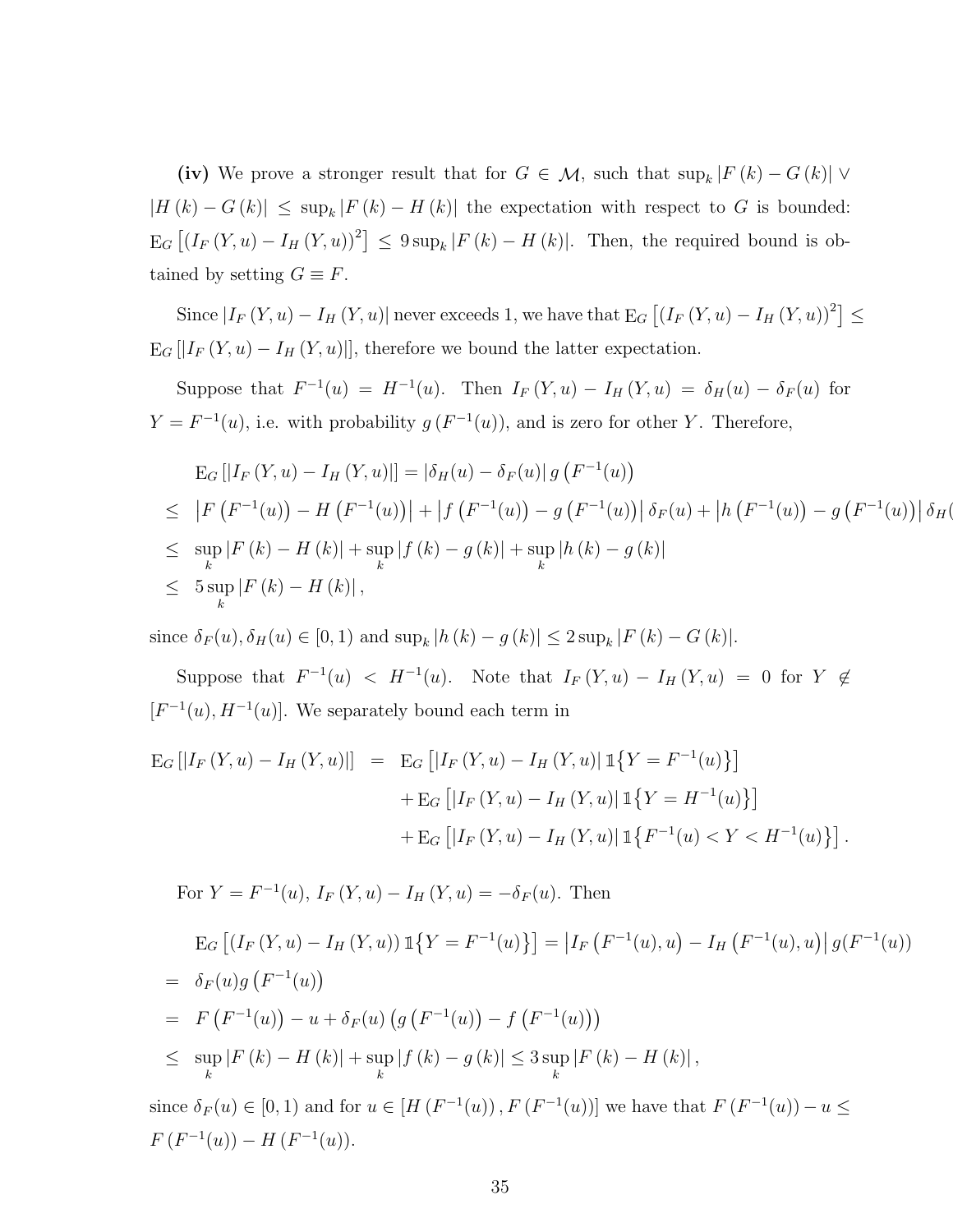For  $Y = H^{-1}(u)$ ,  $I_F(Y, u) - I_H(Y, u) = -1 + \delta_H(u)$ .

Then

$$
\begin{aligned}\n\mathcal{E}_G \left[ \left| I_F \left( Y, u \right) - I_H \left( Y, u \right) \right| \mathbb{1} \left\{ Y = H^{-1}(u) \right\} \right] \\
= & \left| I_F \left( H^{-1}(u), u \right) - I_H \left( H^{-1}(u), u \right) \right| g(H^{-1}(u)) \\
= & \left( 1 - \delta_H(u) \right) g \left( H^{-1}(u) \right) \\
= & u - H \left( H^{-1}(u) - 1 \right) + \left( 1 - \delta_H(u) \right) \left( g \left( H^{-1}(u) \right) - h \left( H^{-1}(u) \right) \right) \\
\leq & \sup_k |F(k) - H(k)| + \sup_k |h(k) - g(k)| \leq 3 \sup_k |F(k) - H(k)| \,,\n\end{aligned}
$$

since  $\delta_H(u) \in [0,1)$  and for  $u \in [H(H^{-1}(u)-1), F(H^{-1}(u)-1)]$  we have that  $u$  –  $H(H^{-1}(u) - 1) \leq F(H^{-1}(u) - 1) - H(H^{-1}(u) - 1).$ 

For  $F^{-1}(u) < Y < H^{-1}(u)$ ,  $I_F(Y, u) - I_H(Y, u) = -1$ . Then

$$
E_F |I_F(Y, u) - I_H(Y, u)| \mathbb{1}\lbrace F^{-1}(u) < Y < H^{-1}(u) \rbrace
$$
  
= 
$$
\sum_{k=F^{-1}(u)+1}^{H^{-1}(u)-1} g(k) = G(H^{-1}(u) - 1) - G(F^{-1}(u))
$$
  

$$
\leq F(H^{-1}(u) - 1) - F(F^{-1}(u)) + 2 \sup_k |G(k) - F(k)|
$$
  

$$
\leq F(H^{-1}(u) - 1) - H(H^{-1}(u) - 1) + 2 \sup_k |G(k) - F(k)| \leq 3 \sup_k |F(k) - H(k)|
$$

since  $H(H^{-1}(u) - 1) < u < F(F^{-1}(u)) < F(H^{-1}(u) - 1)$ .

Adding everything together, get that  $E_G [ |I_F(Y, u) - I_H(Y, u)|^2 ] \leq 9 \sup_k |F(k) - H(k)|$ for  $F^{-1}(u) < H^{-1}(u)$ . This equation is symmetric with respect to F and H; therefore, it holds also for  $F^{-1}(u) > H^{-1}(u)$ .

(v) Let [a, b] denote the interval  $\Psi(\varepsilon)$  of length  $\varepsilon^2$ , sup  $\xi^2$  denote the supremum of  $\xi^2$ over  $u, v \in [a, b]$ , where  $\xi := I_F(Y, u) - u - I_F(Y, v) + v$ .

Note that  $|\xi| \leq 1$ ; moreover, if  $[F(Y-1), F(Y)] \cap [a, b] = \emptyset$ , then sup  $|\xi| = \varepsilon^2$  and if  $[a, b] \subset [F(Y-1), F(Y)],$  then sup  $|\xi| = \frac{1 - f(Y)}{f(Y)}$  $\frac{-f(Y)}{f(Y)} \varepsilon^2.$ 

Suppose that  $F^{-1}(a) = F^{-1}(b)$ , i.e.  $[a, b] \subset [F(F^{-1}(a) - 1), F(F^{-1}(a))]$ . Then  $E_F \left[ \sup \xi^2 \right] \leq E_F \left[ \sup |\xi| \right] = \varepsilon^2 \sum_{k \neq F^{-1}(a)} f(k) + \left( \frac{1 - f(F^{-1}(a))}{f(F^{-1}(a))} \right) \varepsilon^2 f(F^{-1}(a)) = 2(1 - \frac{1}{\varepsilon^2})$  $f(F^{-1}(a)))\varepsilon^2 \leq 2\varepsilon^2.$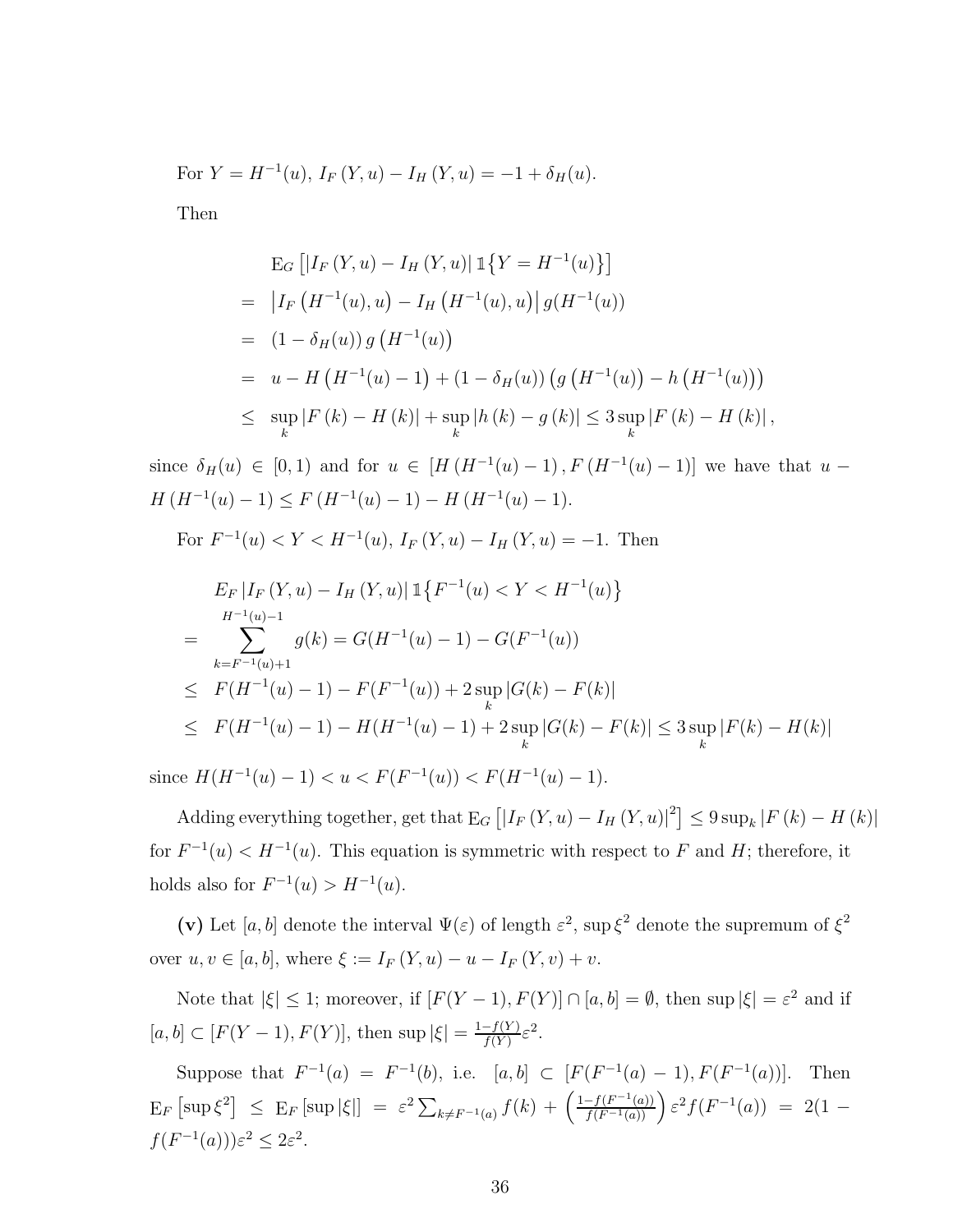Suppose that  $F^{-1}(a) < F^{-1}(b)$ , i.e. [a, b] contains at least one point  $F(k)$  or even intervals  $[F(k-1), F(k)] \subset [a, b]$ . On such intervals,  $|\xi|$  goes up to  $1 - f(k)$ , but the probability of Y taking all such k is bounded by  $b - a$ . More precisely,

$$
E_F\left[\sup\xi^2\right] \leq E_F\left[\sup|\xi|\right]
$$
  
=  $\varepsilon^2 \sum_{k < F^{-1}(a)-1} f(k) + \left(\frac{1 - f(F^{-1}(a))}{f(F^{-1}(a))}\right) \varepsilon^2 f(F^{-1}(a))$   
+  $\sum_{k \in [F^{-1}(a)+1, F^{-1}(b)-1]} f(k) + \left(\frac{1 - f(F^{-1}(b))}{f(F^{-1}(b))}\right) \varepsilon^2 f(F^{-1}(b)) + \varepsilon^2 \sum_{k > F^{-1}(b)} f(k)$   
<  $4\varepsilon^2$ ,

since the sum of the first and the last terms is below  $\varepsilon^2$ , the second and the fourth terms each is bounded by  $\varepsilon^2$  and the third term is  $\sum_{k \in [F^{-1}(a)+1, F^{-1}(b)-1]} f(k) = F(F^{-1}(b) - 1) F(F^{-1}(a) + 1) \le b - a = \varepsilon^2.$  $\Box$ 

**Proof of Lemma [1](#page-8-0)**. Substitute  $G = F = F_{\theta_0}(\cdot | \Omega_t)$  in Lemma A[\(i\)](#page-30-0) to demonstrate that  $E[I_{t,\theta_0}(u) | \Omega_t] = E[I_{t,\theta_0}(u)] = u$ , therefore  $I_{t,\theta_0}(u) - u$  is a martingale difference sequence for every  $u \in [0, 1]$ . The conditional variance expression follows from Lemma A[\(iii\)](#page-30-1) by taking  $G = F = F_{\theta_0} (\cdot \mid \Omega_t)$ .  $\Box$ 

However the  $I_{t,\theta_0}(u)$  are not independent in general. To show that, note that bivariate independence requires that

$$
\Pr(I_{t,\theta_0}(u) \le u_1, I_{t-1,\theta_0}(u) \le u_2) = \Pr(I_{t,\theta_0}(u) \le u_1) \Pr(I_{t-1,\theta_0}(u) \le u_2)
$$

for all  $u, u_1$  and  $u_2 \in [0, 1]$ . Now we see that the lhs is

$$
E\left[\mathbb{1}\{I_{t,\theta_0}(u) \le u_1\} \mathbb{1}\{I_{t-1,\theta_0}(u) \le u_2\}\right] = E\left[E\left[\mathbb{1}\{I_{t,\theta_0}(u) \le u_1\} \mathbb{1}\{I_{t-1,\theta_0}(u) \le u_2\} \mid \Omega_t\right]\right]
$$

$$
= E\left[\mathbb{1}\{I_{t-1,\theta_0}(u) \le u_2\} \mathbb{1}\{I_{t,\theta_0}(u) \le u_1\} \mid \Omega_t\right]
$$

and now, for  $u_1, u \in (0, 1)$  and under  $H_0$ ,

$$
\begin{split} \mathbb{E} \left[ \mathbb{1} \{ I_{t,\theta_0} \left( u \right) \leq u_1 \} \mid \Omega_t \right] &= 1 - F_{\theta_0} \left( F_{\theta_0}^{-1} \left( u \mid \Omega_t \right) \mid \Omega_t \right) \\ &+ \mathbb{1} \Big\{ 1 - \delta_{F_{\theta_0}(\cdot | \Omega_t)} \left( u \right) \leq u_1 \Big\} \, f_{\theta_0} \left( \cdot \mid \Omega_t \right) \left( F_{\theta_0}^{-1} \left( u \mid \Omega_t \right) \right), \end{split}
$$

which depends on  $\Omega_t$ , and therefore  $E(\mathbb{1}\{I_{t,\theta_0}(u) \leq u_1\} | \Omega_t) \neq E(\mathbb{1}\{I_{t,\theta_0}(u) \leq u_1\})$  with positive probability, and independence does not follow in general.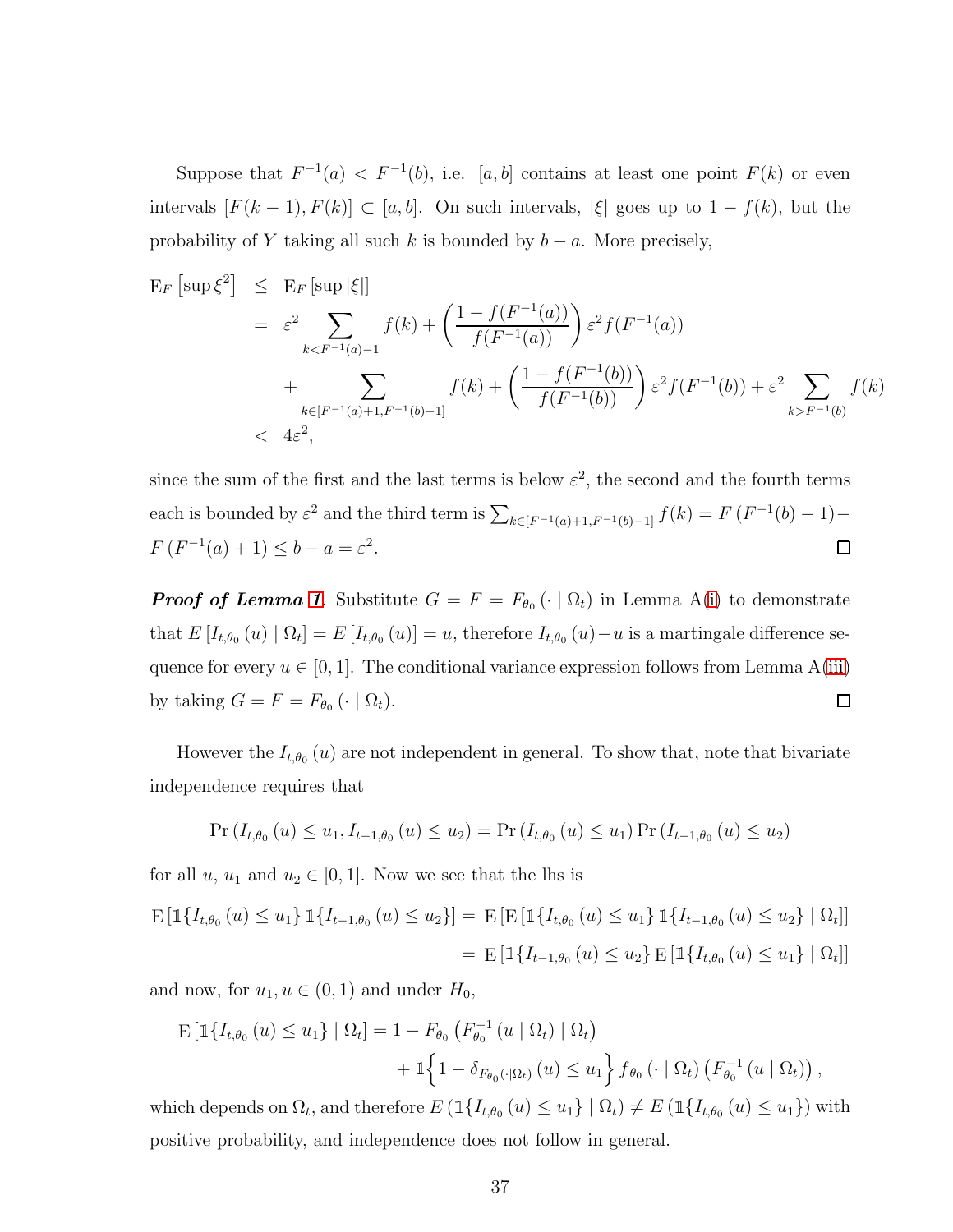**Proof of Lemma [2.](#page-9-0)** Because  $U_t^r(\theta_0)$  are continuous,  $\tilde{F}_{\theta_0}^r(u)$  is a (uniform) consistent estimate of cdf of  $U_t^r(\theta_0)$ . Then by Lemma A[\(vi\)](#page-32-0) and A[\(vii\)](#page-32-1) and ULLN we get the uniform consistency of  $\hat{F}_{\theta_0,M}^r(u)$  and  $\hat{F}_{\theta_0}^r(u)$ . The efficiency gain comes from Lemma A[\(ii\)](#page-30-2).  $\Box$ 

**Proof of Lemma [3.](#page-10-0)** We need to verify conditions N1-N3 of Theorem [A.](#page-32-2) Fix  $\varepsilon > 0$  and take  $\Psi = [0, 1]$  with usual norm and equidistant partition  $0 = u_0 < u_1 < \ldots < u_{N_{\Pi}(\varepsilon)} =$ 1, i.e. partition of  $[0,1]$  in  $N_{\Pi}(\varepsilon) = [\varepsilon^{-2}] + 1$  equal intervals of length  $\varepsilon^2$  (the last interval maybe even smaller),  $\Psi(\varepsilon; k) = [u_{k-1}, u_k]$  and  $\xi_t^T = (I_F(Y_t, u) - u) / \sqrt{T}$ , which is a square integrable martingale difference by Lemma [1.](#page-8-0) Then Condition N1 follows from Lemma [1](#page-8-0) and Assumption 1. Condition N2 is satisfied because for  $T > 1 + [\varepsilon^{-2}]$ , the indicator  $1 \left\{ \sup_{u \in [0,1]} |I_F(Y_t, u) - u| / \sqrt{T} > \varepsilon \right\} = 0$ . Condition N3 follows from the bound in Lemma A[\(v\)](#page-30-3). Indeed,  $\int_0^1 H_{\Pi}(\varepsilon) d\varepsilon < \infty$  and

$$
\|\xi_t^T\|_{\Pi,k} \le \sup_{\varepsilon \in (0,1) \cap \mathbb{Q}} \frac{1}{\varepsilon} \max_{1 \le k \le N_{\Pi}(\varepsilon)} \sqrt{\varepsilon^2} \le 1 \quad \text{a.s.}
$$

 $\Box$ 

**Proof of Lemma [4.](#page-11-0)** Apply weak convergence result from Lemma [3](#page-10-0) under  $G_{T,\theta_0}$  ( $\cdot \mid \Omega_t$ )  $T_t^T := \left(I_{F_{\theta_0}(\cdot|\Omega_t)}(Y_t, u) - u - d(G_{T,\theta_0}(\cdot | \Omega_t), F_{\theta_0}(\cdot | \Omega_t), u)\right) / \sqrt{T}$ , which is a with  $\xi_t^T$ square integrable martingale difference because of Lemma A[\(i\)](#page-30-0) with  $G = G_{T,\theta_0}(\cdot | \Omega_t)$ and  $F = F_{\theta_0}(\cdot | \Omega_t)$ . Then Condition N1 follows from Lemma A[\(iii\)](#page-30-1) and the fact that  $d(G, F, u, v)$  are bounded in absolute value by  $T^{-1/2}$  a.s. Condition N2 is satisfied because for  $T > 1 + [\varepsilon^{-2}]$ , the indicator is 0. Condition N3 follows from the bound in Lemma A[\(v\)](#page-30-3) and the fact that  $(E_G[\cdot] - E_F[\cdot])$  applied to a.s. bounded r.v. are bounded in absolute value by  $T^{-1/2}$  a.s. We obtain that  $\sum_{t=1}^{T} \xi_t^T \Rightarrow S$ , the same limit as in Lemma [3.](#page-10-0) Finally, use additivity of  $d(\cdot, \cdot, \cdot)$  in the first argument and apply ULLN to  $S_T - \sum_{t=1}^T \xi_t^T =$  $\sum_{t=1}^{T} d(G_{T,\theta_0}(\cdot \mid \Omega_t), F_{\theta_0}(\cdot \mid \Omega_t), u) / \sqrt{T} = \delta \sum_{t=1}^{T} d(H(\cdot \mid \Omega_t), F_{\theta_0}(\cdot \mid \Omega_t), u) / T$ .  $\Box$ 

**Proof of Lemma [5.](#page-13-1)** Under  $H_{1T}$ , i.e. under  $G_{T,\theta_0}$ , Equation [\(4\)](#page-13-2) can be established using standard methods, applying Doob and Rosenthal inequalities for MDS (Hall and Heyde, 1980)  $\sqrt{T}\xi_t^T := I_{F_{\widehat{\theta}_T}(\cdot|\Omega_t)}(Y_t, u) - I_{F_{\theta_0}(\cdot|\Omega_t)}(Y_t, u) - d\left(G_{T,\theta_0}(\cdot | \Omega_t), F_{\widehat{\theta}_T}(\cdot | \Omega_t), u\right)$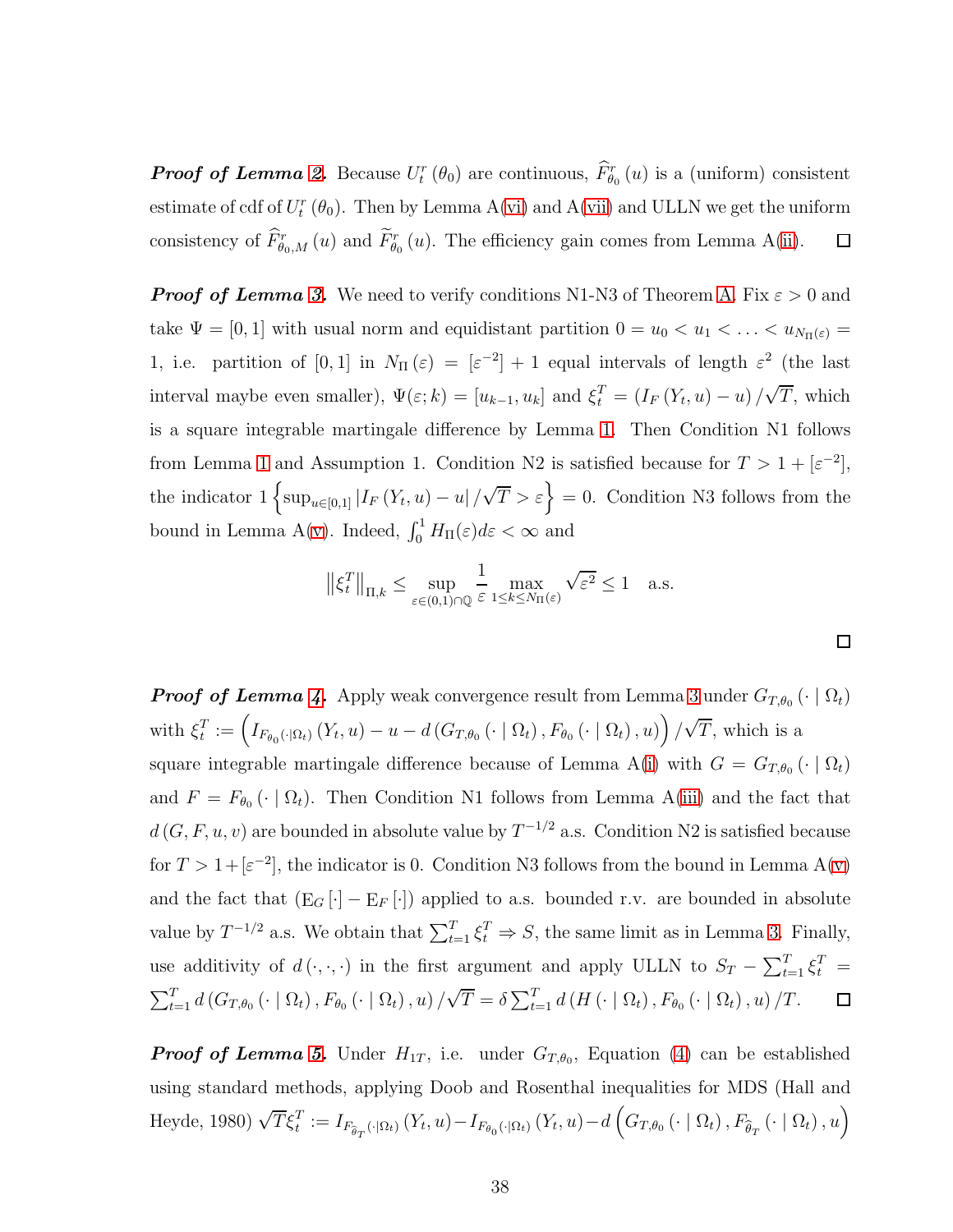$+ d(G_{T,\theta_0}(\cdot | \Omega_t), F_{\theta_0}(\cdot | \Omega_t), u)$ . Define  $z_T := \sum_{t=1}^T \xi_t^T$  $t<sup>T</sup>$ . When it is necessary, we will write explicitly arguments:  $z_T(u, \theta_T)$ . We show that  $\sup_u |z_T| = o_p(1)$ . Since  $\sqrt{T} \left( \widehat{\theta}_T - \theta_0 \right) = O_P(1)$ , it is sufficient to establish that for some  $\gamma < 1/2$ 

$$
\sup_{u, \|\eta - \theta_0\| \le T^{-\gamma}} |z_T(u, \eta)| = o_p(1).
$$

Note that for  $T > \delta^2/\nu_1^2$ , by Assumption 3C,

<span id="page-38-0"></span>
$$
\Pr\left(\sup_{\eta,t}\max_{y}|G_{T,t,\theta_0}(y\mid\Omega_t)-F_{t,\eta}(y\mid\Omega_t)|>\nu_1\right)\leq M_{F}T^{-\gamma}/\nu_1.
$$
\n(9)

First, we will show that  $\forall \eta, u \, |z_T| = o_p(1)$ . Since  $\xi_t^T$  are bounded by 2 in absolute value and form a martingale difference sequence with respect to  $\Omega_t$ , by the Doob inequality  $\forall p\geq 1$  and  $\forall \varepsilon>0$ 

$$
P\left(\max_{t=1,\dots,T}|z_t| > \varepsilon\right) \le E\left|z_T\right|^p / \varepsilon^p,
$$

and by Rosenthal inequality,  $\forall p \geq 2$  ∃ $C_1$ 

$$
E |z_T|^p \leq C_1 \left[ E \left\{ \sum E \left( \left( \xi_t^T \right)^2 | \Omega_t \right) \right\}^{p/2} + \sum E \left| \xi_t^T \right|^p \right].
$$

Take  $p = 4$ . The first term is small because of bounds in Lemma A[\(iv\)](#page-30-4) and [\(9\)](#page-38-0). Because  $\big| \xi^T_t$  $\left| \sum_{t}^{T} \right| \leq 2/\sqrt{T}, \sum E \left| \xi_t^T \right|$  $\left| \begin{matrix} T \\ t \end{matrix} \right|$  $p^p \leq 2T^{1-p/2}$ . Therefore we have a pointwise bound. Uniformity in  $u, \eta$  can be established using monotonicity of  $I_{F_{\theta}(\cdot|\Omega_t)}(Y_t, u)$  and continuity of  $d\left(G_{T,\theta_0}\left(\cdot\mid \Omega_t\right), F_{\widehat{\theta}_T}\left(\cdot\mid \Omega_t\right), u\right)$  by employing bounds in Lemma A[\(iv\)](#page-30-4) and [\(9\)](#page-38-0).

Finally, use that uniformly in  $u$ 

$$
\frac{1}{\sqrt{T}} \sum_{t} \left( d \left( G_{T,\theta_0} \left( \cdot \mid \Omega_t \right), F_{\hat{\theta}_T} \left( \cdot \mid \Omega_t \right), u \right) - d \left( G_{T,\theta_0} \left( \cdot \mid \Omega_t \right), F_{\theta_0} \left( \cdot \mid \Omega_t \right), u \right) \right)
$$

$$
= \sqrt{T} \left( \hat{\theta}_T - \theta_0 \right) \frac{1}{T} \sum_{t} \nabla \left( F_{\theta_0} \left( \cdot \mid \Omega_t \right), u \right) + o_p(1).
$$

**Proof of Theorem [1.](#page-14-0)** The joint weak convergence [\(6\)](#page-14-1) follows from finite-dimensional convergence by CLT for MDS, while tightness was established in the proof of Lemma [4.](#page-11-0)

 $\Box$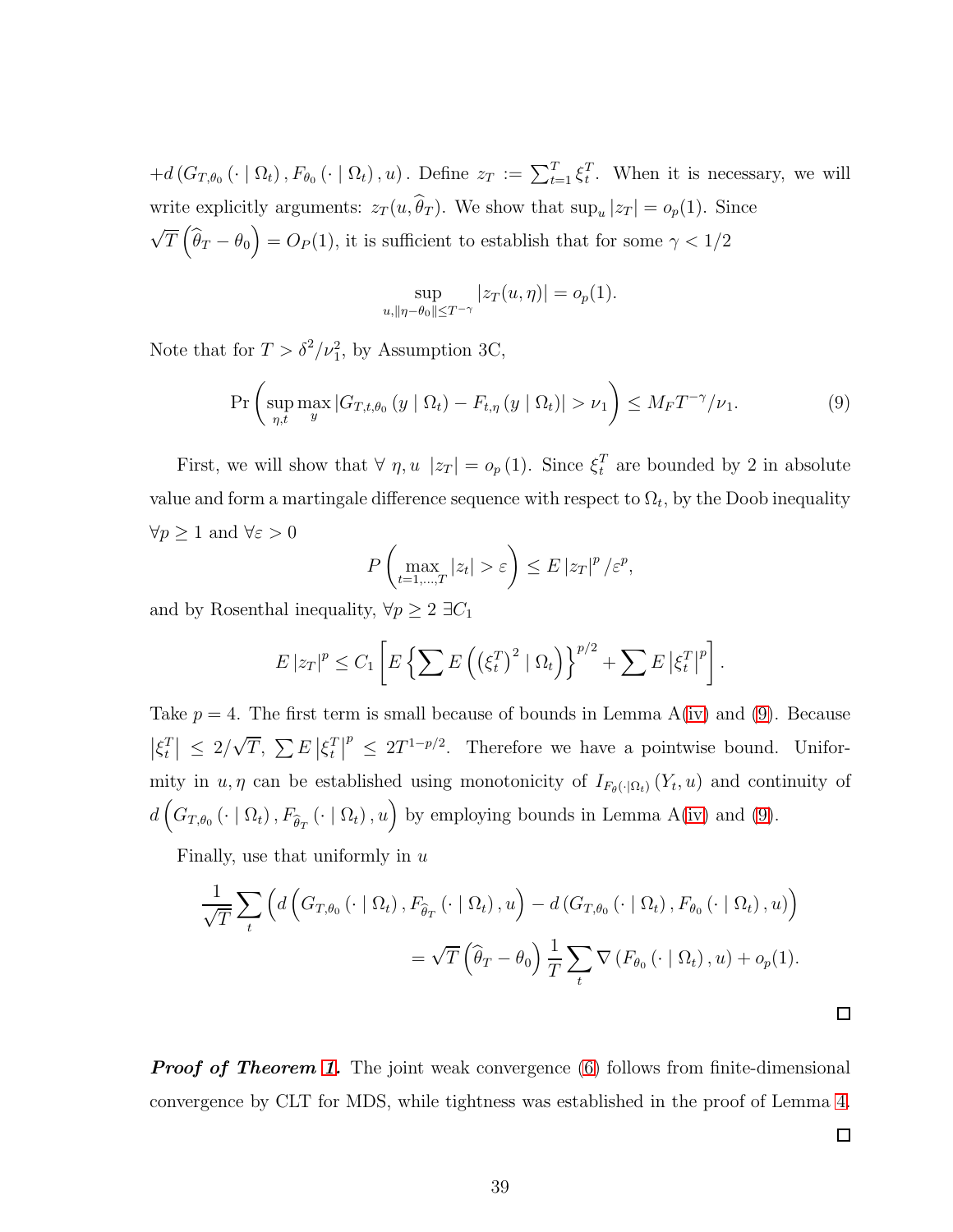**Proof of Theorem [2.](#page-17-0)** Note that

$$
S_{2T} = \sum_{t=2}^{T} \xi_t^T + \frac{1}{(T-1)^{1/2}} \left\{ \left( I_{\theta_0,T}(u_1) - u_1 \right) I_{\theta_0,T-1}(u_2) + u_1 \left( I_{\theta_0,1}(u_2) - u_2 \right) \right\},
$$

where

$$
\xi_t^T := \frac{1}{(T-1)^{1/2}} \left\{ \left(I_{t,\theta_0}(u_1) - u_1\right) I_{t-1,\theta_0}(u_2) + u_1 \left(I_{t,\theta_0}(u_2) - u_2\right) \right\}
$$

is a square integrable martingale difference by Lemma [1.](#page-8-0) The rest is similar to the proof of Theorem [1.](#page-14-0) To obtain  $S_{2T}(u) \Rightarrow S_{2\infty}(u)$  under  $H_0$ , verify conditions N1-N3 of Theorem [A](#page-32-2) for  $\xi_t^T$  $_t^T$  as it is done in the proof of Lemma [3.](#page-10-0) The covariance function of  $S_{2\infty}(u)$  is

$$
V_2 (u, v) := (u_1 \wedge v_1) (u_2 \wedge v_2) - 3u_1v_1u_2v_2
$$
  
+  $(u_1 \wedge v_1) \plim_{T \to \infty} \frac{1}{T} \sum_{t=2}^T \gamma_{t-1,\theta_0} (u_2, v_2)$   
-  $\plim_{T \to \infty} \frac{1}{T} \sum_{t=2}^T \gamma_{t,\theta_0} (u_1, v_1) (I_{t-1,\theta_0} (u_2 \wedge v_2) - \gamma_{t-1,\theta_0} (u_2, v_2))$   
+  $(u_2 \wedge v_1) u_1v_2 - u_1 \plim_{T \to \infty} \frac{1}{T} \sum_{t=2}^T \gamma_{t,\theta_0} (u_1, v_1) I_{t-1,\theta_0} (v_2)$   
+  $(u_1 \wedge v_2) u_2v_1 - v_1 \plim_{T \to \infty} \frac{1}{T} \sum_{t=2}^T \gamma_{t,\theta_0} (u_1, v_1) I_{t-1,\theta_0} (u_2).$ 

Under  $H_{1T}$ , apply the same weak convergence result under  $G_{T,t,\theta_0}(\cdot | \Omega_t)$  with

$$
\zeta_t^T := \xi_t^T - I_{t-1,\theta_0}(u_2) d(G_{T,t,\theta_0}(\cdot | \Omega_t), F_{t,\theta_0}(\cdot | \Omega_t), u_1) / \sqrt{T-1} + u_1 d(G_{T,t,\theta_0}(\cdot | \Omega_t), F_{t,\theta_0}(\cdot | \Omega_t), u_2) / \sqrt{T-1},
$$

which is a square integrable martingale difference because of Lemma  $A(i)$  $A(i)$  with  $G =$  $G_{T,t,\theta_0}(\cdot | \Omega_t)$  and  $F = F_{\theta_0}(\cdot | \Omega_t)$ . Then proceed as in the proof of Lemma [4.](#page-11-0)

In order to establish [\(7\)](#page-16-0), repeat the steps of the proof of Lemma [5](#page-13-1) for  $\tilde{\zeta}_t^T$  $\mathcal{L}_t^T := \zeta_t^T - \widehat{\zeta}_t^T$  $\frac{1}{t}$ , where  $\widehat{\zeta}_t^T$ <sup>t</sup> is  $\zeta_t^T$  with  $F_{t,\widehat{\theta}_T}$  in place of  $F_{t,\theta_0}$ .  $\Box$ 

**Proof of Theorem [4.](#page-19-0)** Repeat the arguments of the proofs of Theorems [1](#page-14-0) and [2](#page-17-0) for sample generated by  $F_{\theta_T}$ , defined in Assumption 6, to obtain conditional convergence. Then follow as in Andrews (1997) proof of Corollary 1.  $\Box$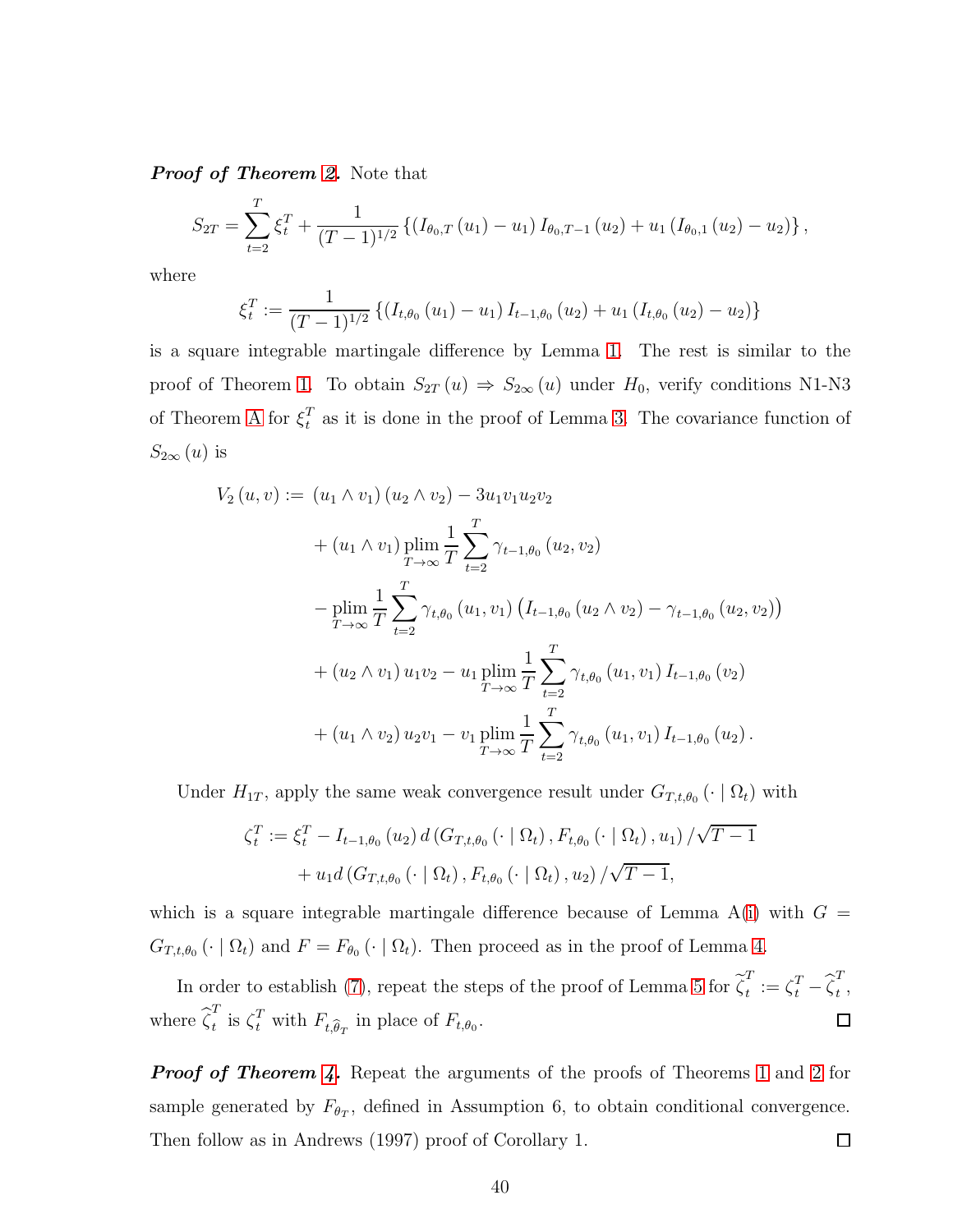#### 8.5 Checking assumptions for the Poisson model

Here we write  $Y_t$  for  $Y_t^*$ . For Poisson model  $Y_t | \Omega_t \sim \text{Poisson}(\lambda_t)$  the probability distribution is  $Pr(Y_t = k \mid \Omega_t) = P_{\lambda_t}(k) = \frac{\lambda_t^k \exp(-\lambda_t)}{k!}$  $\frac{p(-\lambda_t)}{k!}$  and the cumulative distribution function is

$$
F_{t,\theta}(k \mid \Omega_t) = \sum_{j=0}^k \Pr(Y_t = j \mid \Omega_t) = \sum_{j=0}^k \frac{\lambda_t^j \exp(-\lambda_t)}{j!} = Q(k, \lambda_t),
$$

where  $Q(\cdot, \cdot)$  is the regularized gamma function, and  $\lambda_t = \lambda_t(\beta) = \exp(X_t' \beta), t = 1, 2, \dots$ If covariates  $X_t$  are iid or stationary and ergodic, and  $\Omega_t$  omits lags of the dependent variable  $Y_t$ , then the LLN applies both under the null and local alternatives (like, e.g., the local alternative considered in Eq. (2.12) in Cameron and Trivedi, 1990) to justify Assumptions 2-6 and Assumption A, which involve functions of  $\Omega_t$  that are uniformly continuous in  $u$ . However, it can also be interesting to allow the intensity to depend on lags of the dependent variable. For simplicity we consider  $AR(1)$  dynamics.  $AR(p)$  can be treated similarly but is more lengthy. The parameters enter through  $\lambda_t = \lambda_t(\theta)$  $\alpha_0 + \alpha_1 \lambda_{t-1} + \rho Y_{t-1}, t = 1, 2, \ldots$ , and are gathered in  $\theta = (\alpha_0, \alpha_1, \rho)'$ . We assume that  $\alpha_0, \alpha_1, \rho$  are positive,  $\lambda_0$  and  $Y_0$  are fixed and  $\alpha_1 + \rho < 1$ . Under these conditions, there exist a unique stationary and ergodic solution to this model (Fokianos et al., 2009). Such data generating processes allow to use results on (generic, uniform) LLN, which facilitate the checking of assumptions in the paper. Conditions for stationarity and ergodicity for nonlinear  $\lambda_t(\theta)$  can be found in Neumann (2011) and are directly applicable to the analysis under the null hypothesis. However, we are not aware of LLN results for these models under local alternatives despite Fokianos and Neumann (2013, Proposition 2.3(ii)) use related arguments.

Let  $\lambda_{t,0} = \lambda_t(\theta_0)$  and the null hypothesis is  $Y_t | \Omega_t \sim \text{Poisson}(\lambda_{t,0})$  for some  $\theta_0 \in \Theta$ . Then  $U_t = Q(Y_t + 1, \lambda_{t,0})$  and  $U_t^- = Q(Y_t, \lambda_{t,0})$ , and the nonrandomized transform  $Y_t \mapsto$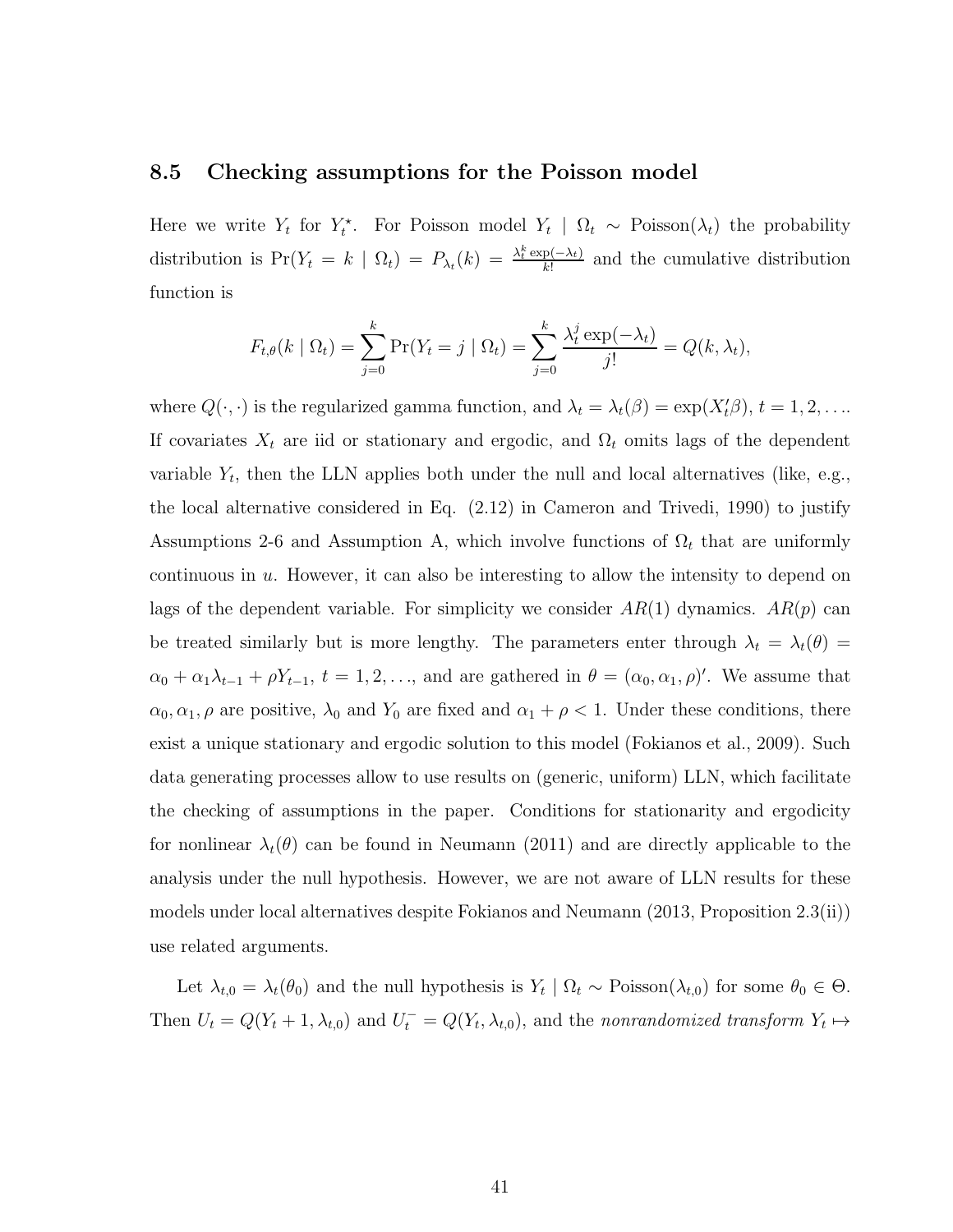$I_{t,\theta_0}(u)$  for  $u \in [0,1]$  is

$$
I_{t,\theta_0}(u) = \begin{cases} 0, & u \le Q(Y_t, \lambda_{t,0});\\ \frac{u - Q(Y_t, \lambda_{t,0})}{\lambda_{t,0}^{Y_t} \exp(-\lambda_{t,0})} Y_t!, & Q(Y_t, \lambda_{t,0}) \le u \le Q(Y_t + 1, \lambda_{t,0});\\ 1, & Q(Y_t + 1, \lambda_{t,0}) \le u, \end{cases}
$$

from where one obtains the empirical processes and the test statistics defined in Sections 1-2.

Now consider Assumption 1. For Poisson model

$$
\gamma_{t,\theta_0}(u,v) = \frac{(Q(k+1,\lambda_{t,0}) - u \vee v) (u \wedge v - Q(k,\lambda_{t,0}))}{\lambda_{t,0}^k \exp(-\lambda_{t,0})} k! \mathbb{1}\{k(u) = k(v)\},
$$

where  $k = k(u) = \min\{y : Q(y, \lambda_{t,0}) \ge u\}$ . For the Poisson DGP described above,  $Y_t$  is stationary and ergodic,  $\gamma_{\infty}(u, v) := \mathbb{E}[\gamma_{1, \theta_0}(u, v)]$  satisfies Assumption 1. By the same argument Assumptions 2, 3D, 4C, 5 are fulfilled.

Assumption 3A and 3B are trivial. For Assumption 3C note that

$$
\dot{F}_{t,\theta}(k \mid \Omega_t) = \left(\sum_{j=0}^{k-1} \frac{\lambda_t^j}{j!} - \sum_{j=0}^k \frac{\lambda_t^j}{j!} \right) \exp(-\lambda_t) \dot{\lambda}_t = -\frac{\lambda_t^k}{k!} \exp(-\lambda_t) \dot{\lambda}_t,
$$

where

$$
\dot{\lambda}_t = \left(1 + \alpha_1 \frac{\partial \lambda_{t-1}}{\partial \alpha_0}, \lambda_{t-1} + \alpha_1 \frac{\partial \lambda_{t-1}}{\partial \alpha_1}, Y_{t-1} + \alpha_1 \frac{\partial \lambda_{t-1}}{\partial \rho}\right)'.
$$

The last expression can be iterated from  $t-1$  to  $t = 1$  and because  $\alpha_1 < 1$  the arithmetic progression sum of mean squares is bounded, as in the proof of Lemma 3.2 of Fokianos et al. (2009).

Assumption 4A, 4B and 6B are standard, see e.g. Andrews (1997) which adapts to Poisson model using Theorem 3.1 of Fokianos et al. (2009).

Assumption 6A is trivial, because there is no explanatory variables other than own past values.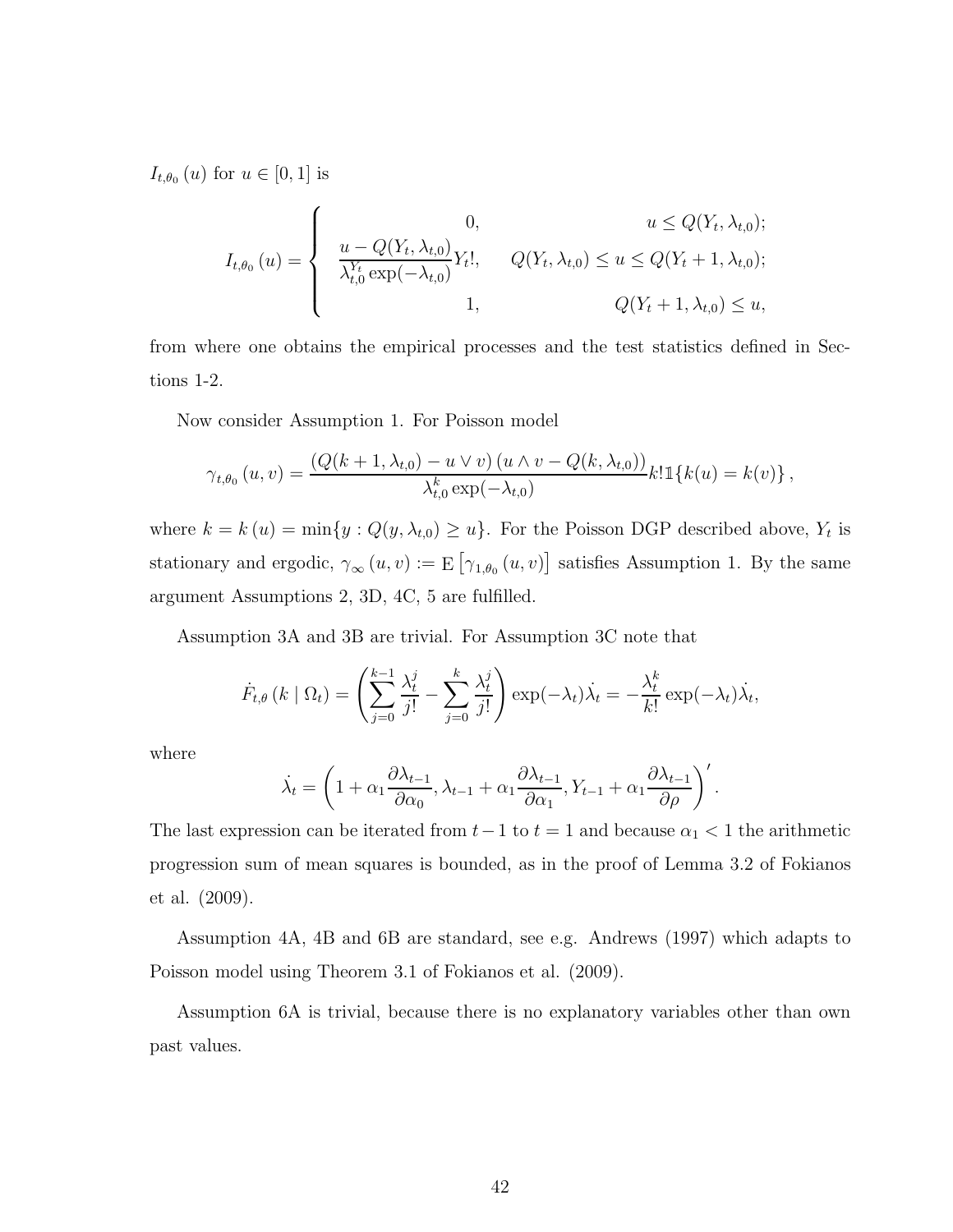### 9 Acknowledgements

We thank Juan Mora for useful comments. Support from the Ministerio Economia y Competitividad (Spain), grants ECO2012-31748, ECO2014-57007p, MDM 2014-0431, Comunidad de Madrid, MadEco-CM (S2015/HUM-3444), and Fundación Ramón Areces is gratefully acknowledged.

### References

- [1] Andrews, D.W.K. (1997) A conditional Kolmogorov test, Econometrica 65, 1097- 1128.
- [2] Bai, J. (2003) Testing Parametric Conditional Distributions of Dynamic Models, Review of Economics and Statistics 85, 531-549.
- [3] Basu, D. and R. de Jong (2007). Dynamic Multinomial Ordered Choice with an Application to the Estimation of Monetary Policy Rules. Studies in Nonlinear Dynamics and Econometrics, 11, 1507-1507.
- [4] Burke, M. D., Csorgo M., Csorgo S. and P. Revesz (1978). Approximaiton of the empirical process whe parameters are estimated. Annals of Probability, 7, 790-810.
- [5] Cameron A.C. and P.K. Trivedi (1990) Regression-based tests for overdispersion in the Poisson model, Journal of Econometrics 46, 347-364.
- [6] Corradi, V. and R. Swanson (2006) Bootstrap conditional distribution test in the presence of dynamic misspecification, Journal of Econometrics 133, 779-806.
- [7] Czado, C., T. Gneiting and L. Held (2009). Predictive model assessment for count data. Biometrics, 65, 1254-1261.
- [8] Davis R. A., W. T. M. Dunsmuir and S. B. Streett (2003) Observation-Driven Models for Poisson Counts. Biometrika 90, 777-790.
- [9] Delgado, M. and Escanciano, J. C. (2007) Nonparametric tests for conditional symmetry in dynamic models. *Journal of Econometrics* 141, 652-682.
- [10] Delgado, M. and W. Stute (2008) Distribution-free specification tests of conditional models. *Journal of Econometrics* 143, 37-55.
- [11] Dolado, J. J. and Maria-Dolores, R. (2002). Evaluating Changes in the Bank of Spain's Interest Rate Target: An Alternative Approach Using Marked Point Processes, Oxford Bulletin of Economics and Statistics, 64, 159-182.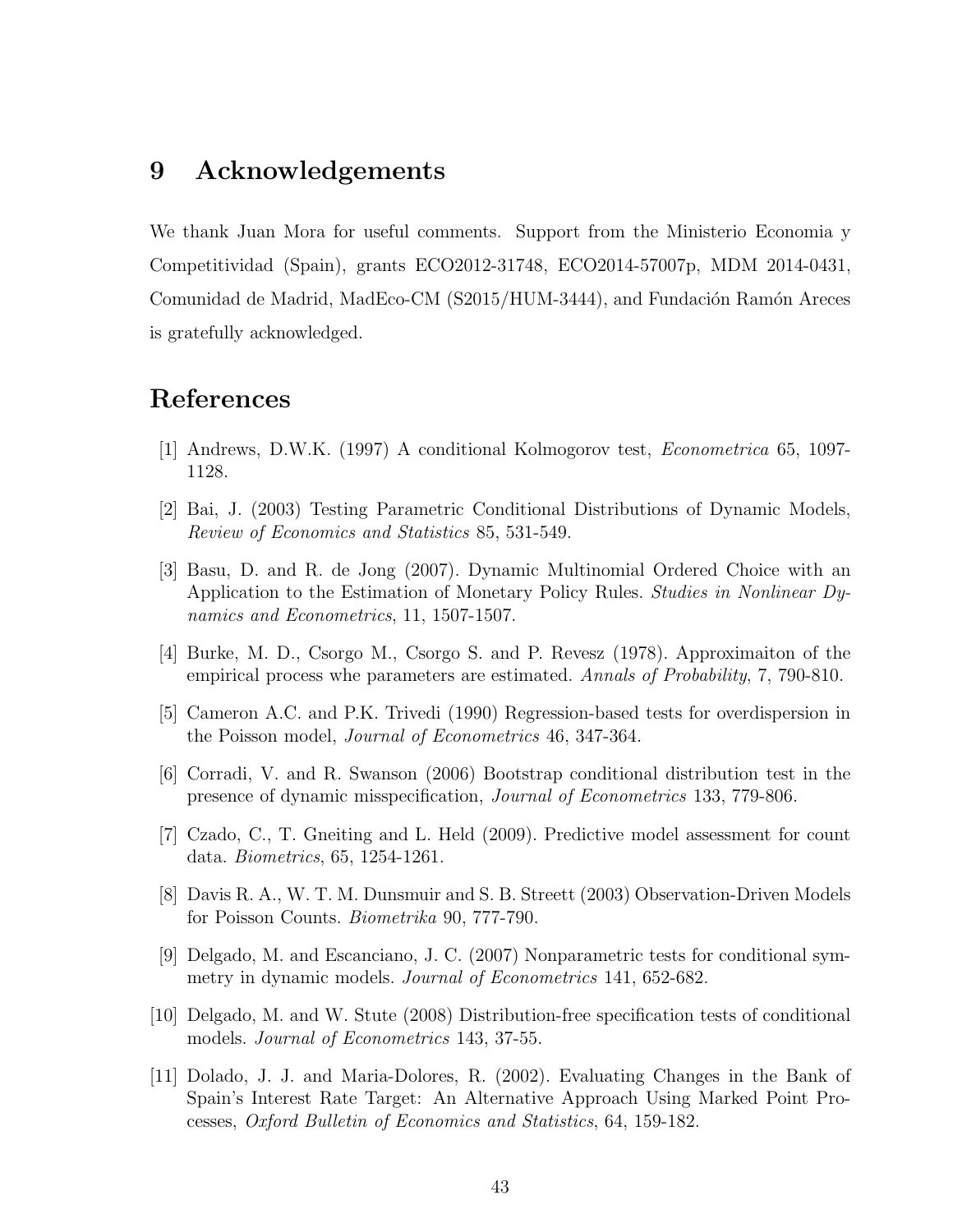- [12] Doukhan P., K. Fokianos and D. Tjostheim (2012) On weak dependence conditions for Poisson autoregressions, Statistics and Probability Letters 82, 942-948.
- [13] Fokianos K. and M. Neumann (2013) A goodness-of-fit test for Poisson count processes, Electronic Journal of Statistics 7, 793-819.
- [14] Fokianos K., A. Rahbek and D. Tjostheim (2009) Poisson Autoregression, Journal of the American Statistical Association 104, 1430-1439.
- [15] Genest, C., J. Nešlehová and B. Rémillard (2014). On the empirical multilinear copula process for count data. Bernoulli, 20, 1344-1371.
- [16] Giacomini R., Politis D. and H. White (2013) A Warp-Speed Method for Conducting Monte Carlo Experiments Involving Bootstrap Estimators, Econometric Theory 29, 567-589.
- [17] Greene, W. and Hensher D., (2010). Modeling Ordered Choices. A Primer. Cambridge University Press.
- [18] Hamilton, J. and O. Jordá (2002). A model of the Federal Funds rate target. The Journal of Political Economy 110, 1135-1167.
- [19] Handcock, M. S. and Morris, M. (1999). Relative Distribution Methods in the Social Sciences. Springer, New York.
- [20] Jacod, J. and Shiryaev, A. N. (2003). Limit Theorems for Stochastic Processes. Springer, 2d Ed. Berlin.
- [21] Jung, R.C., M. Kukuk and R. Liesenfeld (2006). Time series of count data: modeling, estimation and diagnostics. Computational Statistics and Data Analysis, 51, 2350- 2364.
- [22] Kauppi, H. and Saikkonen, P. (2008). Predicting U.S. recessions with dynamic binary response models. Review of Economics and Statistics 90, 777-791.
- [23] Kedem and Fokianos (2002). Regression Models for Time Series Analysis. Willey, New Jersey.
- [24] Kheifets, I. (2015). Specification Tests for Nonlinear Time Series Models. Econometrics Journal 18, 67-94.
- [25] Kheifets, I., and C. Velasco (2013). Model Adequacy Checks for Discrete Choice Dynamic Models. In Recent Advances and Future Directions in Causality, Prediction, and Specification Analysis Essays in Honor of Halbert L. White Jr. Chen, Xiaohong; Swanson, Norman R. (Eds.), 363-382.
- [26] Lee, S. (2014). Goodness of fit test for discrete random variables, Computational Statistics and Data Analysis 69, 92-100.